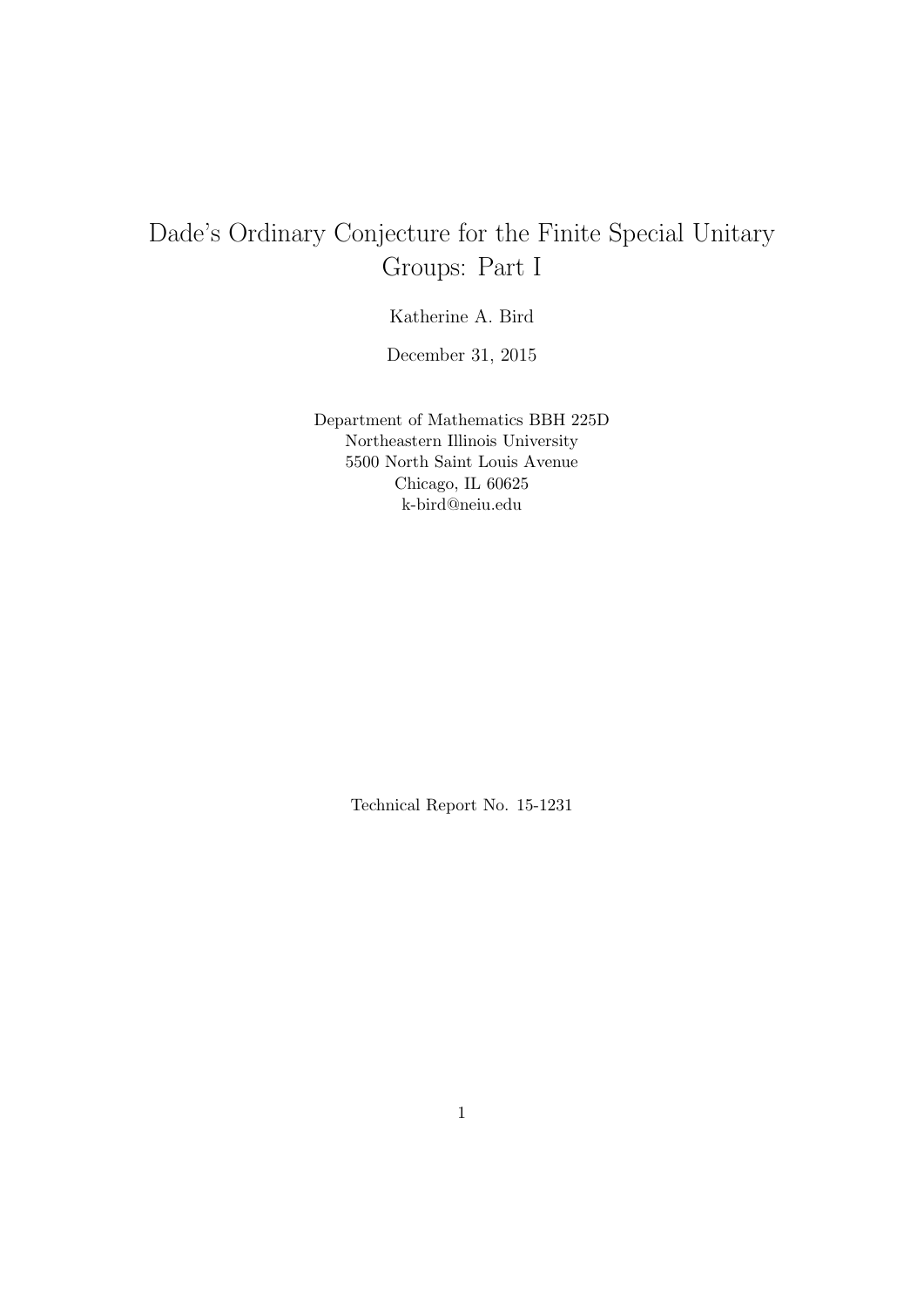#### Abstract

Let  $G$  be a finite group. An ordinary character of  $G$  is the character of a representation of G over a field of characteristic 0. In the  $p$ -modular representation theory of  $G$ , where  $p$  is a prime dividing the order of  $G$ , the ordinary irreducible characters of G are divided into disjoint sets called  $p$ -blocks which reflect the decomposition of the group algebra of  $G$  over a field of characteristic  $p$  into indecomposable two-sided ideals. An important problem is to classify the  $p$ -blocks, and a first step is to count the number of ordinary characters in a block.

The aim of Dade's Ordinary Conjecture (DOC) is to prove an alternating sum of the form

$$
\sum_{C/G} (-1)^{|C|} k(N_G(C), B, d) = 0, \qquad \forall d \ge 0
$$

which counts the number of characters in  $B$  in terms of corresponding numbers in subgroups of  $G$  which are normalizers of chains of certain  $p$ -subgroups of  $G$ .

This has been shown for p-blocks, p dividing q, for  $GL_n(q)$ ,  $SL_n(q)$  and  $U_n(q)$ . We prove DOC for  $SU_n(q)$ . The main difficulties involved arise because the structure of the unitary groups is more complicated than that of the linear groups. In particular the cancellations in the alternating sum in the unitary case are very different from the cancellations that occur in the general linear case. A key result is that a version of Ku's parametrization of characters for  $U_n(q)$  survives restriction to  $\mathrm{SU}_n(q)$ .

This report is devoted firstly to some background and context for DOC for the finite special unitary groups. Then several reductions of the main alternating sum are completed resulting in an important reformulation of the main theorem. The alternating sum in this theorem is then immediately decomposed into two sub alternating sums. The final aim of this paper is to prove the first of these sub alternating sums, the so-called Levi sum.

#### Northeastern Illinois University Department of Mathematics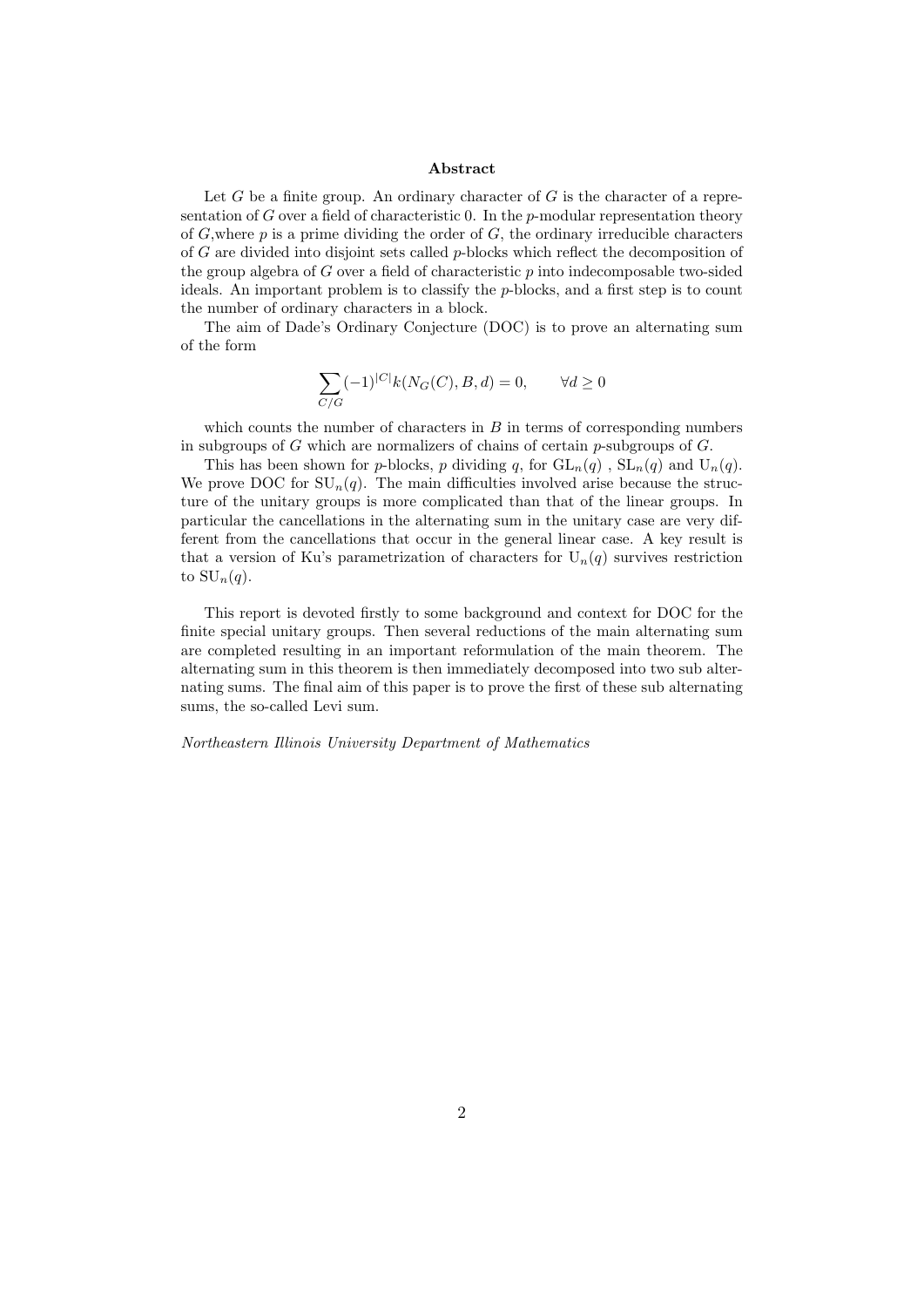## 1 Introduction

Let G be a finite group. An ordinary representation of  $G$  is a group homomorphism

$$
\rho: G \longrightarrow \operatorname{GL}(V)
$$

where  $V$  is a finite dimensional vector space over a field  $K$  of characteristic zero. Then V is the G-module, or KG-module, afforded by  $\rho$ . If we fix a basis for V, then  $GL(V)$ is isomorphic to  $GL_n(K)$ . Then the degree of the representation  $\rho$  is n. We define the character  $\chi$  of  $\rho$  by  $\chi(g) = \text{Tr}(\rho(g))$ . In general, though we may consider K to be the field of complex numbers, in practice we may take  $K$  to be a sufficiently large extension of Q. A character  $\chi$  is irreducible if the associated vector space V afforded by  $\rho$  has no proper nonzero KG-submodules. We will denote the ordinary irreducible characters of G by Irr $(G)$ . The set Irr $(G)$  forms an orthonormal basis for the K-space of class functions on G.

Throughout this paper we assume that  $p$  is a fixed prime number. A modular representation of G is defined similarly, the key difference being that the module afforded is a vector space over a field of characteristic  $p$ . A modular representation of  $G$  is a group homomorphism

$$
\rho: G \longrightarrow \operatorname{GL}(W)
$$

where W is a vector space over a field k of characteristic p. Then W is the  $G$ -module, or kG-module, afforded by  $\rho$ . Restricting our attention to the elements of G with order prime to p, we may define a so called Brauer character, a complex valued class function on elements with order prime to p.

The philosophy of modular representations goes back to Brauer and in part relates "global information" to "p-local information". By global we mean the group  $G$ , and by p-local we mean subgroups related to p-subgroups of  $G$ , for example normalizers of p-subgroups. Information can refer to a variety of things including numbers of characters or character values.

Modular representations of G give rise to a partition of  $\mathrm{Irr}(G)$  into blocks. Dade's Conjecture was first presented in a series of papers entitled Counting Characters in Blocks. The interplay between global and local blocks is informative in both directions. The conjecture involves an alternating sum involving characters of p-local subgroups. In order to state Dade's fairly elaborate conjecture we must first assemble some concepts.

## 1.1 Modular Representations

Let K be an algebraic number field, a splitting field for G and its subgroups. Let  $\mathcal O$  be the ring of algebraic integers in K. Let  $P$  be a prime ideal in  $O$  containing p. Let  $R$ be the ring of P-integral elements of K, i.e. the localization of  $\mathcal{O}$  at P. Let  $\pi \mathcal{R}$  be the unique maximal ideal in  $\mathcal R$  with respect to a valuation associated with the prime ideal P. We define k to be the residue field  $\mathcal{R}/\pi\mathcal{R}$  which is isomorphic to  $\mathcal{O}/\mathcal{P}$ . Then k has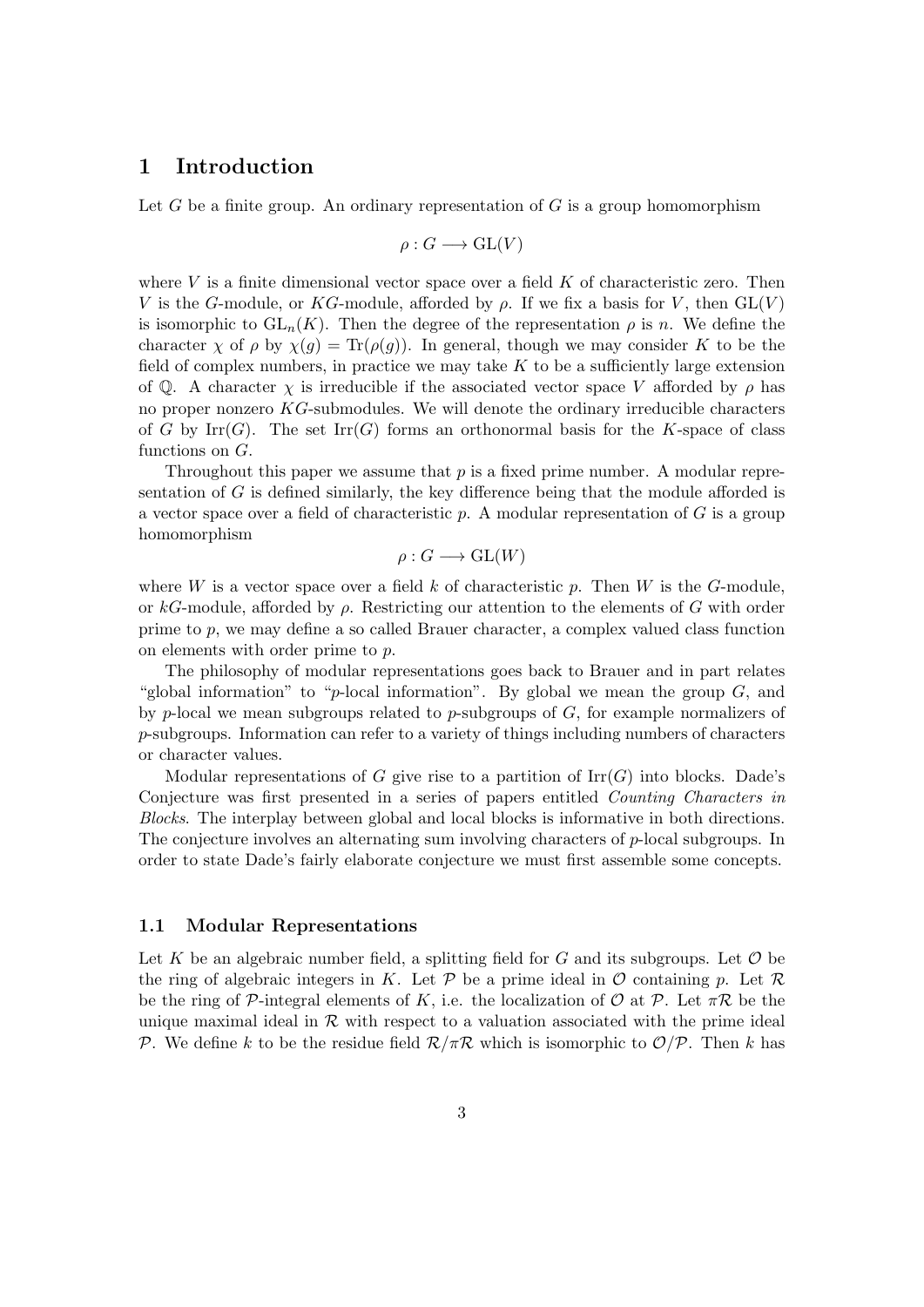characteristic p. The triple  $(K, \mathcal{R}, k)$  is called a p-modular system. We may look at the following group algebras:  $KG$ ,  $RG$ , and  $kG$ .

We use  $\mathcal{R}G$  in order to pass from ordinary to p-modular representations of G. As an  $R$ -module, the  $R$ -algebra  $RG$  is free and of finite rank. We have

$$
KG = K \otimes_{\mathcal{R}} \mathcal{R}G \text{ and}
$$
  

$$
kG = k \otimes_{\mathcal{R}} \mathcal{R}G = \mathcal{R}G /_{\pi \mathcal{R}G}.
$$

A finitely generated  $\mathcal{R}$ -free  $\mathcal{R}G$ -module is called an  $\mathcal{R}G$ -lattice. If V is a  $KG$ -module then there exists an  $RG$ -lattice M with

$$
K\otimes_{\mathcal{R}}M\cong V.
$$

Note that this is not unique as it depends on our choice of basis for V . Set

$$
\overline{M} = k \otimes_{\mathcal{R}} M = M/\pi M
$$
 as  $kG$ -module.

Then  $\overline{M}$  is a modular representation, or module, of G. The composition factors of  $\overline{M}$ are unique up to isomorphism and do not depend on the choice of M.

The K-algebra  $KG$  is semi-simple and thus completely reducible. However  $kG$  is not semi-simple if  $p \mid |G|$ . Rather it can only be written as a sum of indecomposable two sided ideals. These indecomposable subalgebras of  $kG$  are called the p-blocks of  $kG$ . A decomposition of  $kG$  into blocks

$$
kG=B_1\oplus B_2\oplus\cdots\oplus B_s
$$

corresponds to a decomposition of the identity  $1 = e_1 + e_2 + \cdots + e_s$  where the  $e_i$  are orthogonal primitive central idempotents in kG. This is given by  $B_i = e_i kG$ . The class sums of elements in G form a basis for both  $Z(RG)$  and  $Z(kG)$ . Hence reducing mod  $\pi \mathcal{R}$  is a surjective map  $Z(\mathcal{R}G) \longrightarrow Z(kG)$ . We may lift the  $e_i$  to orthogonal primitive central idempotents  $f_i$  in  $\mathcal{R}G$ . Then the decomposition  $1 = f_1 + f_2 + \cdots + f_s$  in  $\mathcal{R}G$ corresponds to a decomposition of  $RG$  into two sided ideals also called the  $p$ -blocks of RG.

$$
\mathcal{R}G = \hat{B_1} \oplus \hat{B_2} \oplus \cdots \oplus \hat{B_s}
$$

where  $\hat{B}_i = f_i \mathcal{R} G$  and  $B_i = k \otimes_{\mathcal{R}} \hat{B}_i$ .

If V is an irreducible KG-modules then  $f_iV = V$  for a unique  $f_i$  and  $f_jV = 0$  for all  $j \neq i$ . We say that V belongs to the block  $B = f_iKG$ . If V affords the character  $\chi$ , we also say that  $\chi$  is in B. This gives rise to a partition of the set of ordinary characters of G into blocks. We may informally think of a  $p$ -block  $B$  of  $G$  as simultaneously being all of the following related objects:

• an indecomposable two-sided ideal kG-module  $e_i k$ G for primitive idempotent  $e_i \in$  $Z(kG)$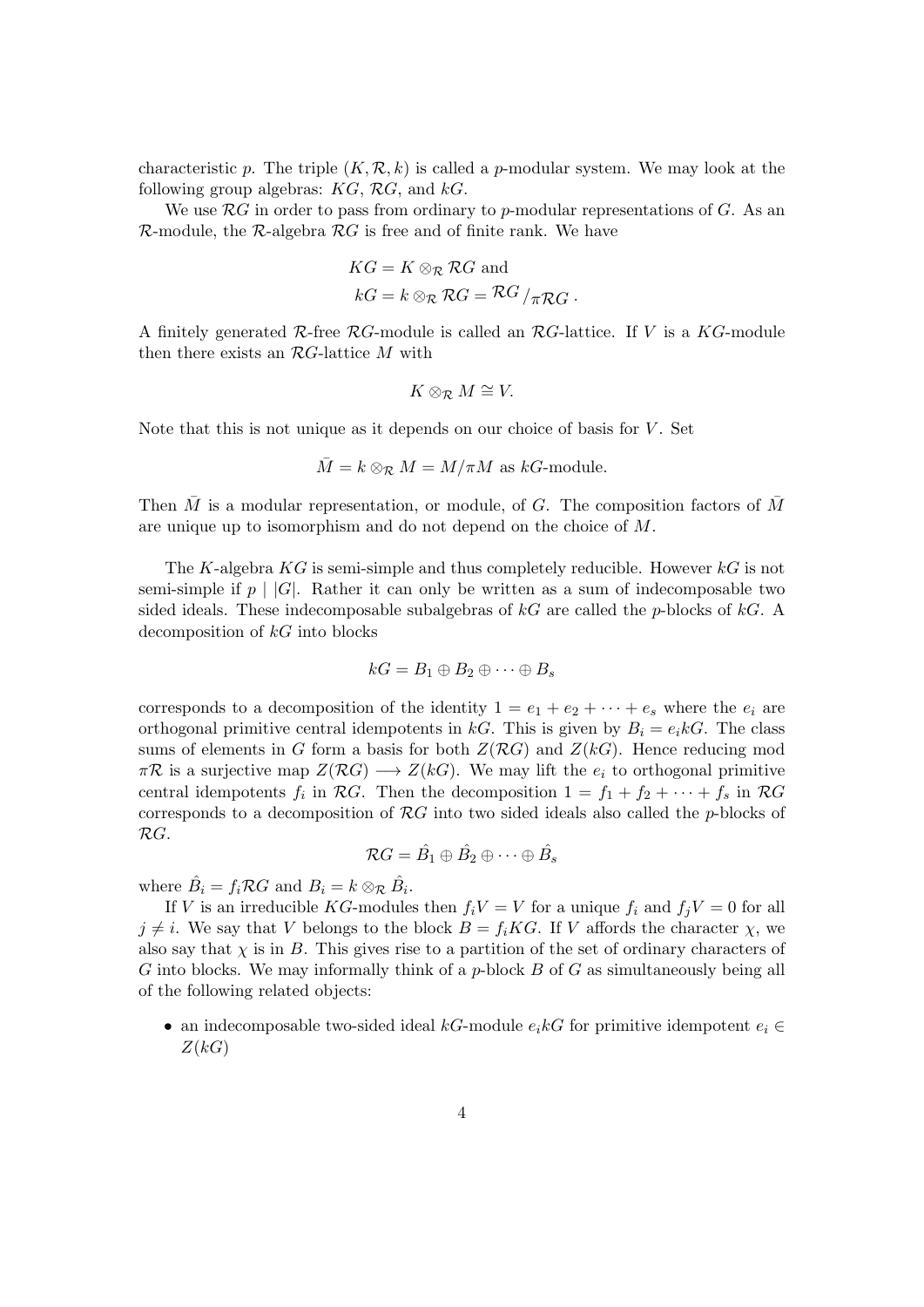- an indecomposable two-sided ideal  $RG$ -module $f_iRG$  for primitive idempotent  $f_i \in$  $Z(RG)$  where  $f_i$  is the lift of  $e_i$ .
- $\bullet\,$  the set of irreducible  $KG\mbox{-modules }V$  for which<br>  $f_iV=V$
- $\bullet$  the set of ordinary characters of the KG-modules V as above

The two-sided ideal summands of  $kG$  (or  $\mathcal{R}G$ ) are the same as the direct summands of kG (or  $\mathcal{R}G$ ) as a  $k(G \times G)$  (or  $\mathcal{R}(G \times G)$ ) -module where the action of  $k(G \times G)$  (or  $\mathcal{R}(G \times G)$  on kG (or  $\mathcal{R}G$ ) is given by  $(g_1, g_2) \cdot g = g_1gg_2^{-1}$ .

Let B be a p-block of G. Then B has associated to it a p-group  $D$  called a defect group of  $B$  and a non-negative integer called the defect of  $B$ . The subgroup  $D$  is a minimal subgroup of  $G$  such that every  $B$ -module is a direct summand of an induced module from D ([18], p. 122). If D is such a defect group and  $|D| = p^d$  then B has defect d. We define the defect of a character  $\chi$  to be the maximum power of p dividing  $|G|$  $\frac{|\mathbf{Q}|}{\chi(1)}$ . Clearly, the defect of a character is inversely related to the power of the p-part of its degree. If  $B$  has defect  $d$ , then  $B$  contains a character of defect  $d$  and the defect of all other characters in  $B$  is less than or equal to  $d$ . We have two extremes. Write  $|G| = p<sup>e</sup>m$  where  $p \nmid m$ . If B contains a linear character then the defect of B is e. In this case we say  $B$  has full defect. For example the block containing the trivial module K, equivalently containing the trivial character, is called the principal block and has full defect. If B contains a character of degree divisible by  $p^e$ , then B has zero defect. It turns out that a block  $B$  of defect zero contains exactly one character ([6], Proposition 56.31).

Brauer's First Main Theorem states that if  $D$  is a p-subgroup of  $G$  then there exists a bijection between blocks  $B$  of  $G$  with defect group  $D$  and blocks  $b$  of  $N_G(D)$  with defect group D. Let  $H \leq G$  satisfy  $DC_G(D) \leq H \leq N_G(D)$ . Let B be a block of G and b be a block of H. We say b induces to B and write  $b^G = B$  if b, as a  $k(H \times H)$ -module, is a summand in the restriction  $B_{H\times H}$  of the  $k(G\times G)$ -module B to  $H\times H$  and that B is the only block for which this holds ([1], p.). For H as above,  $b^G$  is always defined.

## 1.2 Statement of Dade's Ordinary Conjecture

Let G be a finite group and p a prime. Given a chain of p-subgroups  $C: U_0 < U_1$  $\cdots < U_l$  in G we define the length of C,  $|C| = l$ . We say that C is radical if  $U_0 = O_p(G)$ , the maximal normal p-subgroup of G and  $U_i = O_p(\bigcap_{j=0}^i N_G(U_j))$  for  $1 \leq i \leq l$ . Let  $N_G(C)$  denote  $\bigcap_{j=0}^l N_G(U_j)$ . Observe that if two chains  $C_1$  and  $C_2$  are conjugate to one another, then  $N_G(C_1) \cong N_G(C_2)$ . If b is a p-block of  $N_G(C)$ , then  $b^G = B$  is defined. Let

$$
Irr(N_G(C), B, d) = \{ \psi \in Irr(N_G(C)) \mid \psi \in b \text{ where } b^G = B \text{ and } \psi \text{ has defect } d \}.
$$

We will set  $k(N_G(C), B, d) = |\text{Irr}(N_G(C), B, d)|$ .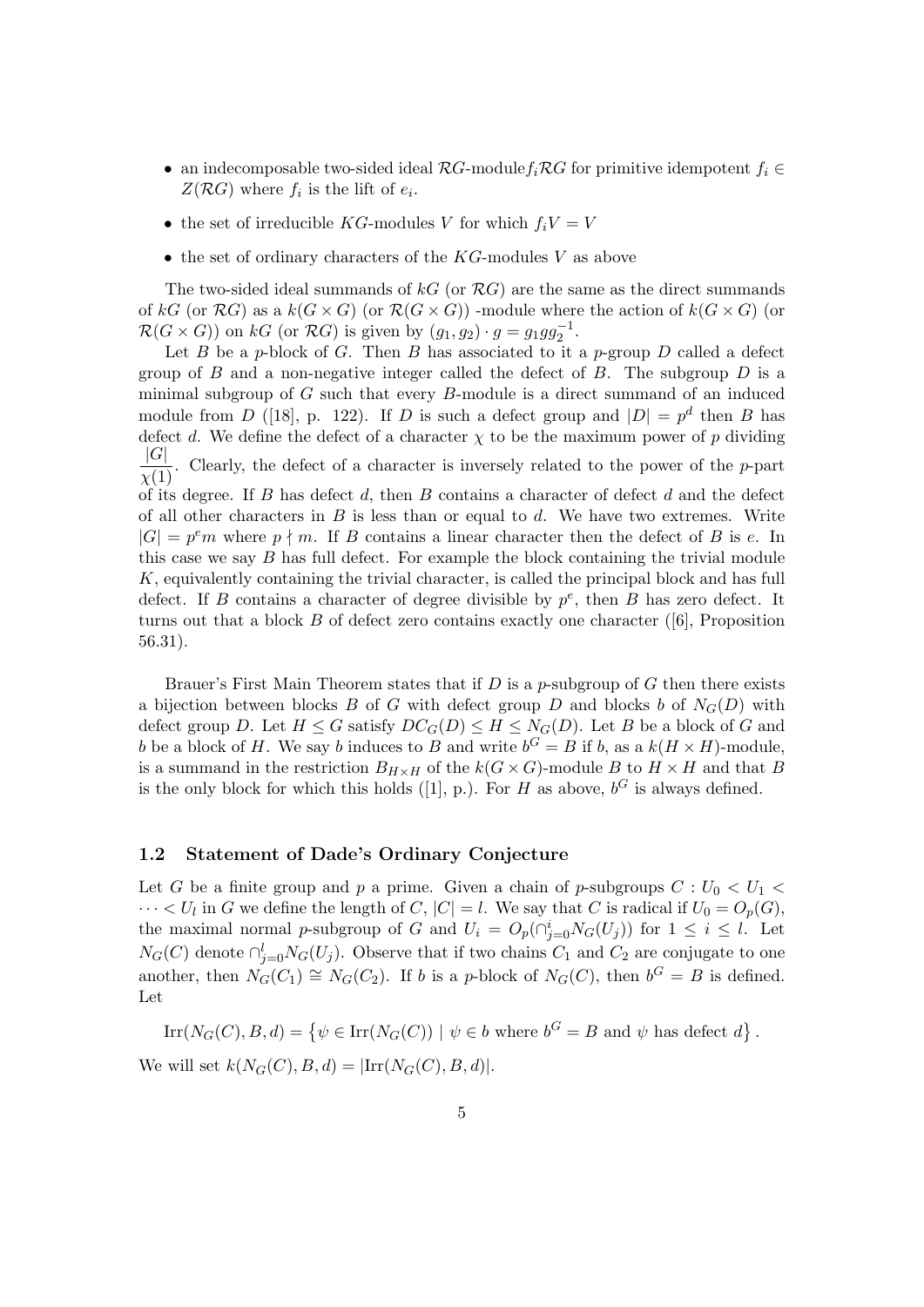Conjecture 1.1 Dade's Ordinary Conjecture (DOC)  $(7)$ , Conjecture 6.3). Let G be a finite group with  $O_p(G) = 1$  so that all radical chains in G begin with the trivial group  $U_0 = 1$ . Let B be a block of G of nonzero defect. Then the following holds:

$$
\sum' (-1)^{|C|} k(N_G(C), B, d) = 0, \qquad \forall d \ge 0
$$

where  $|C| = l$  is the length of C and  $\sum'$  indicates the sum over a set of representatives of conjugacy classes of radical chains in G.

## 1.3 Refinement of DOC for Certain Finite Reductive Groups

DOC reduces nicely for certain finite reductive groups in the defining characteristic. Let G be a finite reductive group of characteristic p. Then  $G$  is the group of fixed points of a Frobenius endomorphism of a connected reductive algebraic group. We consider the p-blocks of G. Let I be an index set for the distinguished generators of the Weyl group W of G. Let B be a Borel subgroup of G. In this paper  $P_J$  will denote the parabolic subgroup  $BW_{I\setminus J}B$ . For example,  $P_I = B$  is the Borel subgroup of G (rather than  $P_{\emptyset}$ ). It is also useful to think of parabolics indexed in the following way: If  $\{P_i \mid j \in I\}$  is a complete set of maximal parabolic subgroups in  $G$ , then

$$
P_J = \bigcap_{j \in J} P_j.
$$

Let  $C: U_0 < U_1 < \cdots < U_l$  be a radical chain of p-subgroups in G. Then  $U_0 = O_p(G) = 1$ . Moreover,  $U_1 = O_p(N_G(U_1))$  and hence, by ([3], Corollary),  $U_1$ must be the unipotent radical  $U_J$  of a parabolic subgroup  $P_J$  of G with  $N_G(U_J) = P_J$ . We have the familiar Levi decomposition  $P_J = L_J U_J$ . It is obvious that  $U_1 \subseteq B$ . Notice that  $P_J/U_J \cong L_J$  is itself a finite group of Lie type with Borel subgroup isomorphic to  $B \cap L_J$ . The quotient  $U_2/U_J$  is isomorphic to a p-group of  $B \cap L_J$  and hence is isomorphic to a unipotent radical of a parabolic subgroup of  $L_J$ . Since  $U_2 = O_p(P_J \cap N_G(U_2))$  $O_p(N_{P_J}(U_2))$ , we must have  $U_2 = U_{J'}$  where  $J' \supset J$ . Hence C is a chain of unipotent radicals and  $N_G(C)$  is equal to  $N_G(U_l)$  the normalizer of the last term so that  $N_G(C) = P_J$ for suitable J depending only on the last term of the chain C.

It turns out that there is considerable cancellation amongst the G-conjugacy classes of chains of unipotent radicals for G. The collection of all such chains C which terminate with a fixed  $U_J$  and thus have  $N_G(C) = P_J$  cancels almost entirely, due to the alternating parity of the involved chains. One uncancelled chain remains of maximal length J. By a standard argument ([13], p.58),

$$
\sum_C (-1)^{|C|} k(N_G(C), B, d) = \sum_{J \subseteq I} (-1)^{|J|} k(P_J, B, d)
$$

where the sum on the left is taken over a set of representatives of  $G$ -conjugacy classes of chains of unipotent radicals.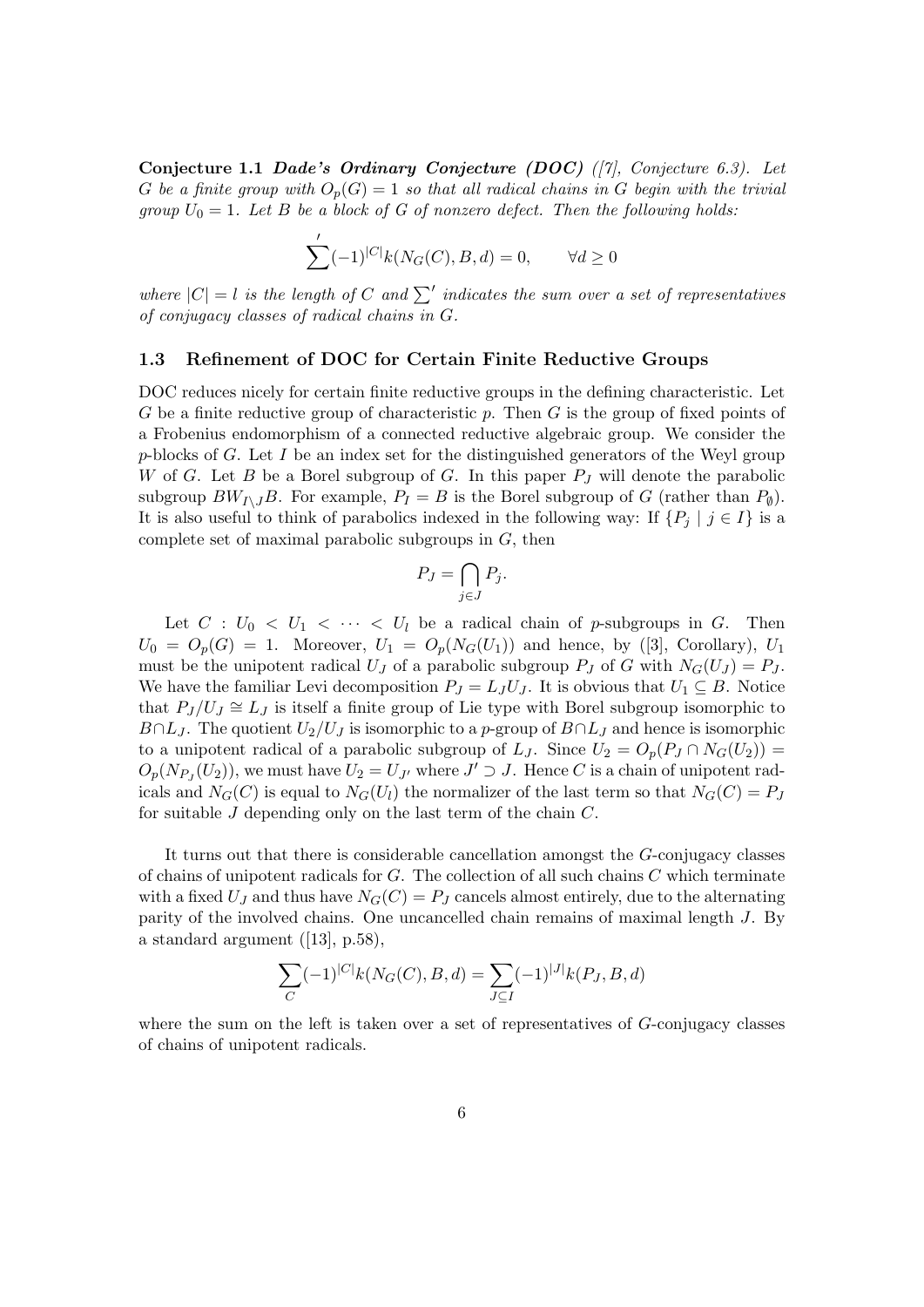The possible defect of p-blocks is well known for finite groups of Lie type, otherwise known as finite reductive groups, of characteristic  $p$  ([12]). The only possibilities are blocks of zero defect and blocks of full defect. In Humphreys' concluding remarks he notes that the number of blocks of zero defect is equal to the index of the derived subgroup  $G'$  in  $G$  and that the number of block of full defect is equal to the order of the center of G.

Let us now restrict our attention to  $G = GL_n(q)$ ,  $n(q)$ ,  $U_n(q)$ , or  $SU_n(q)$ , where q is a power of p. In fact we have a bijection from the set of p-blocks of  $P<sub>J</sub>$  to the set of  $p$ -blocks of  $G$  of full defect. Indeed, the center of  $G$  is a torus and hence has order prime to p. Hence  $O_{p'}(Z(G)) = Z(G)$  and  $O_p(Z(G)) = 1$ . Let  $Z(G) = Z$ . The group Z centralizes  $U_J$  so  $U_JZ \subseteq U_JC_G(U_J)$  certainly holds. It happens that  $U_JC_G(U_J) \subseteq U_JZ$ holds for these four families of groups. Thus by ([15], Lemma 2.1),  $\psi$  and  $\psi'$  lie in the same block b of  $P_J$  if and only if their restrictions to  $Z$  have the same constituent. In other words,  $P_J$  has |Z| blocks and a block b of  $P_J$  is determined by a unique character  $\rho \in \text{Irr}(Z)$ . The induced block  $b^G = B$  is defined. B has full defect and is determined by the same  $\rho$ . The proof for  $U_n(q)$  is analogous to the proof for  $GL_n(q)$  in ([15], Lemma 2.1). If  $\psi \in \text{Irr}(P_J)$  restricted to Z contains  $\rho$  we will say that  $\psi$  lies over  $\rho$ .

Write  $|G| = p<sup>e</sup>m$ . Each parabolic subgroup  $P_J$  contains  $U_I$  the unipotent radical of the Borel subgroup of G. This is a Sylow p-subgroup of G. Hence  $|P_J|$  is divisible by  $p^e$  for every  $J \subseteq I$ . As noted above the defect of a character is inversely related to the power of p dividing its degree. If the p-part of  $\psi(1)$  is  $p^a$  for  $\psi \in \text{Irr}(P_J)$ , then the defect of  $\psi$  is  $e-a$ . Hence it is equivalent to count characters by their so called p-height rather than their defect.

**Definition 1.2** We define the p-height of  $\psi$  to be d if  $p^d || \psi(1)$ . Similarly, we define the q-height  $\psi$  to be d if  $q^d \|\psi(1)$ .

**Remark:** This definition is not entirely standard. In the literature  $p$ -height is generally defined with reference to the defect of the block containing the character. For example Brauer's definition of height in his Height Conjecture is more standard. However if  $\psi$  is in a block of full defect, then the p-height as it is usually defined is equal to the maximal power of p dividing  $\psi(1)$  and hence our definition coincides with the standard.

Let  $\rho$  be an irreducible character of the center of G and define

$$
k_d(P_J, \rho) = \left| \left\{ \psi \in \operatorname{Irr}(P_J) \, | \psi \text{ lies over } \rho \text{ and } p^d || \psi(1) \right\} \right|.
$$

Then DOC is equivalent to the following:

Conjecture 1.3 Let  $q = p^a$ . Let  $G = GL_n(q)$ ,  $_n(q)$ ,  $U_n(q)$ , or  $SU_n(q)$ , with parabolic subgroups  $P_J$  indexed by subsets  $J \subseteq I$ . Let Z be the center of G. Let  $|G| = p^e m$  where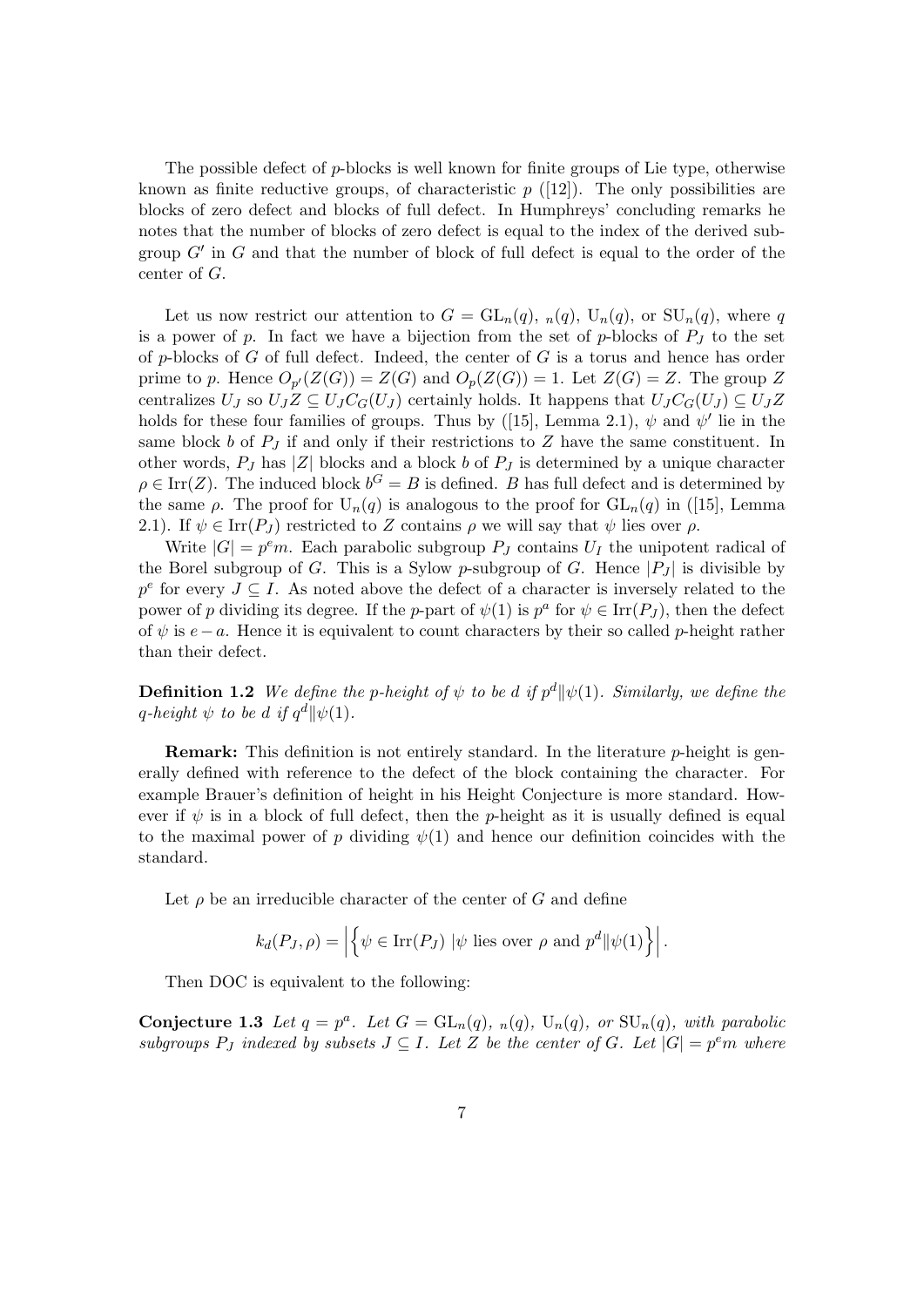$p \nmid m$ . Then  $\forall \rho \in \text{Irr}(Z)$ 

$$
\sum_{J\subseteq I} (-1)^{|J|} k_d(P_J,\rho) = 0 \ \forall d \ , \ 0 \le d < e.
$$

If G is either of  $GL_n(q)$  or  $U_n(q)$ , then the p part of the degree of characters in  $Irr(G)$ are powers of q. Indeed, this is well known for  $GL_n(q)$  and follows for  $U_n(q)$  by replacing q in the  $GL_n(q)$ -character theory by  $-q$  in the  $U_n(q)$ -theory, by Ennola's Conjecture, now proved. For  $G = GL_n(q)$ , or  $U_n(q)$ , let  $S = n(q)$ , or  $SU_n(q)$  respectively. The group S is the kernel of the determinant map on G. Moreover the quotient  $G/S$  is cyclic of order  $q-1$  or  $q+1$  respectively, in either case prime to p. Take any  $\psi \in \text{Irr}(S)$ , then there exists  $\chi \in \text{Irr}(G)$  such that  $\psi$  is a constituent of the restriction of  $\chi$  to S. By Frobenius reciprocity, we may choose any irreducible  $\chi$  appearing in the induction of  $\psi$ from S to G. Then, by Theorem 2.12 and Lemma 2.15 in the next section,

 $\chi|S = \psi_1 + \psi_2 + \cdots + \psi_r$  where the  $\psi_i \in \text{Irr}(S)$  are G-conjugates of  $\psi$ 

and r divides  $|G/S|$ . Thus

$$
\chi(1) = \psi_1(1) + \psi_2(1) + \cdots + \psi_r(1).
$$

Since r is prime to p, it follows from Clifford theory that the p-height of  $\psi$  is equal to the p-height of  $\chi$  and hence is also a power of q. Suppose  $\chi \in \text{Irr}(G)$ , or Irr(S) has p-height d. Then d is certainly divisible by a so  $\chi$  has q-height  $d/a$ . It turns out that from Olsson and Uno's construction for  $GL_n(q^2)$  and Ku's construction for  $U_n(q)$  the characters of parabolic subgroups of G also have degrees with p part equal to a power of q. As we will see in section 4, parabolic subgroups of  $S$  are in fact the kernel of the determinant map restricted to parabolic subgroups of G. Thus, by the same reasoning as above, they also have degrees with p part equal to a power of q. Hence in statement 1.3 of DOC, for d not divisible by a the left hand side of the sum is empty and so vacuously true. This allows us to simplify our notation by counting characters via q-height rather than p-height. Henceforth and for the rest of this thesis we redefine the subscript  $d$  so that it indicates q-height so for example  $\text{Irr}_d(P_J, \rho)$  will denote irreducible characters of  $P_J$ lying over  $\rho$  with q-height d.

## 1.4 Some Results for Dade's Conjecture and Implications

We summarize the cases for which some version of Dade's Conjecture has been shown, including the result of this paper (and its successor, Dade's Ordinary Conjecture for the Finite Special Unitary Groups: Part II). References for this section are  $(111)$ , Section 5) and on the web at  $([16])$ .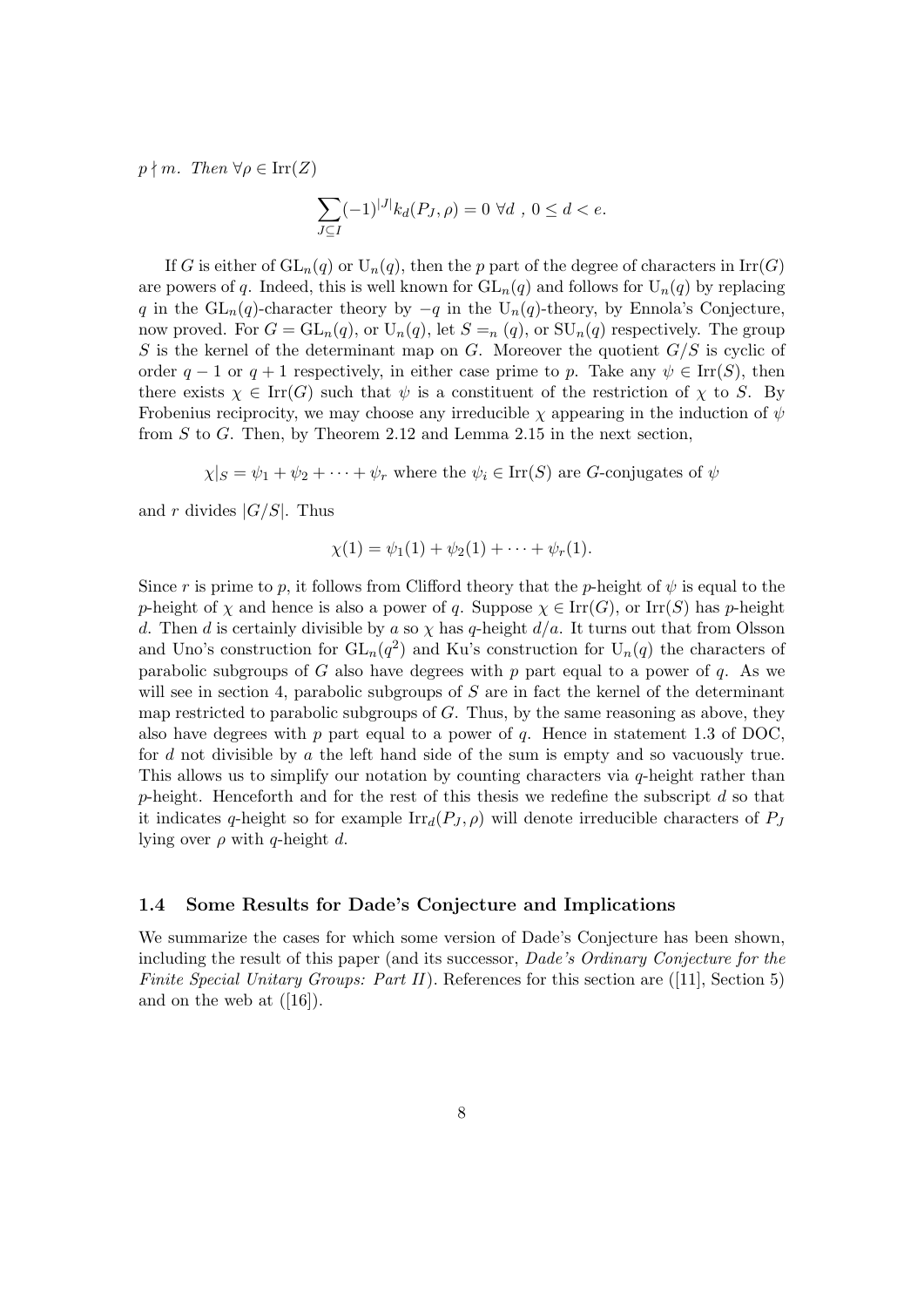1. Classical Groups:

| $GL_n(q)$                      | ord., $p \mid q$            | Olssen, Uno                 |
|--------------------------------|-----------------------------|-----------------------------|
| $U_n(q)$                       | ord., $p \mid q$            | Ku                          |
| $GL_n(q)$ , $U_n(q)$           | invar., $p \nmid q$         | An                          |
| $Sp_{2n}(q)$ , $SO_m^{\pm}(q)$ | ord., $p \nmid q, p, q$ odd | An                          |
| $L_2$                          | final                       | Dade                        |
| $L_3$                          | final, $p   q$              | Dade                        |
| $L_n$                          | ord., $p \mid q$            | Sukizaki                    |
| $Sp_4(2^n)$                    | final, $p = 2$              | An, Himstedt, Huang         |
| $SU_4(2^{2n})$                 |                             |                             |
| $Sp_4(q)$                      | invar., $p   q, p$ odd      | An, Himstedt, Huang, Yamada |
| $SU_n(q)$                      | ord., $p \mid q$            | Bird                        |

2. Sporadic Simple Groups:

| $M_{11}, M_{12}, J_1, J_2$ | final   | Dade                       |
|----------------------------|---------|----------------------------|
| $M_{22}$                   | final   | Huang                      |
| $M_{23}$ , $M_{24}$        | final   | Schwartz, An, Conder       |
| $J_3$                      | final   | Kotlica                    |
| McL                        | final   | Murray, Entz, Pahlings     |
| Ru                         | final   | Dade, An, O'Brien          |
| He                         | final   | An                         |
| HS                         | final   | Hassan, Horváth            |
| Co <sub>1</sub>            | final   | An, O'Brien                |
| Co <sub>2</sub>            | final   | An, O'Brien                |
| Co <sub>3</sub>            | final   | An                         |
| Suz                        | final   | Himstedt                   |
| O'N                        | final   | An, O'Brien, Uno, Yoshiara |
| Th                         | final   | Uno                        |
| Ly                         | final   | Sawabe, Uno                |
| HN                         | final   | An, O'Brien                |
| $Fi_{23}$                  | final   | An, O'Brien                |
| $Fi_{22}$                  | invar.  | An, O'Brien                |
| $J_4$                      |         | An, O'Brien, Wilson        |
| В                          | $p$ odd | An, Wilson                 |
| $Fi'_{24}$                 |         | An, Cannon, O'Brien, Unger |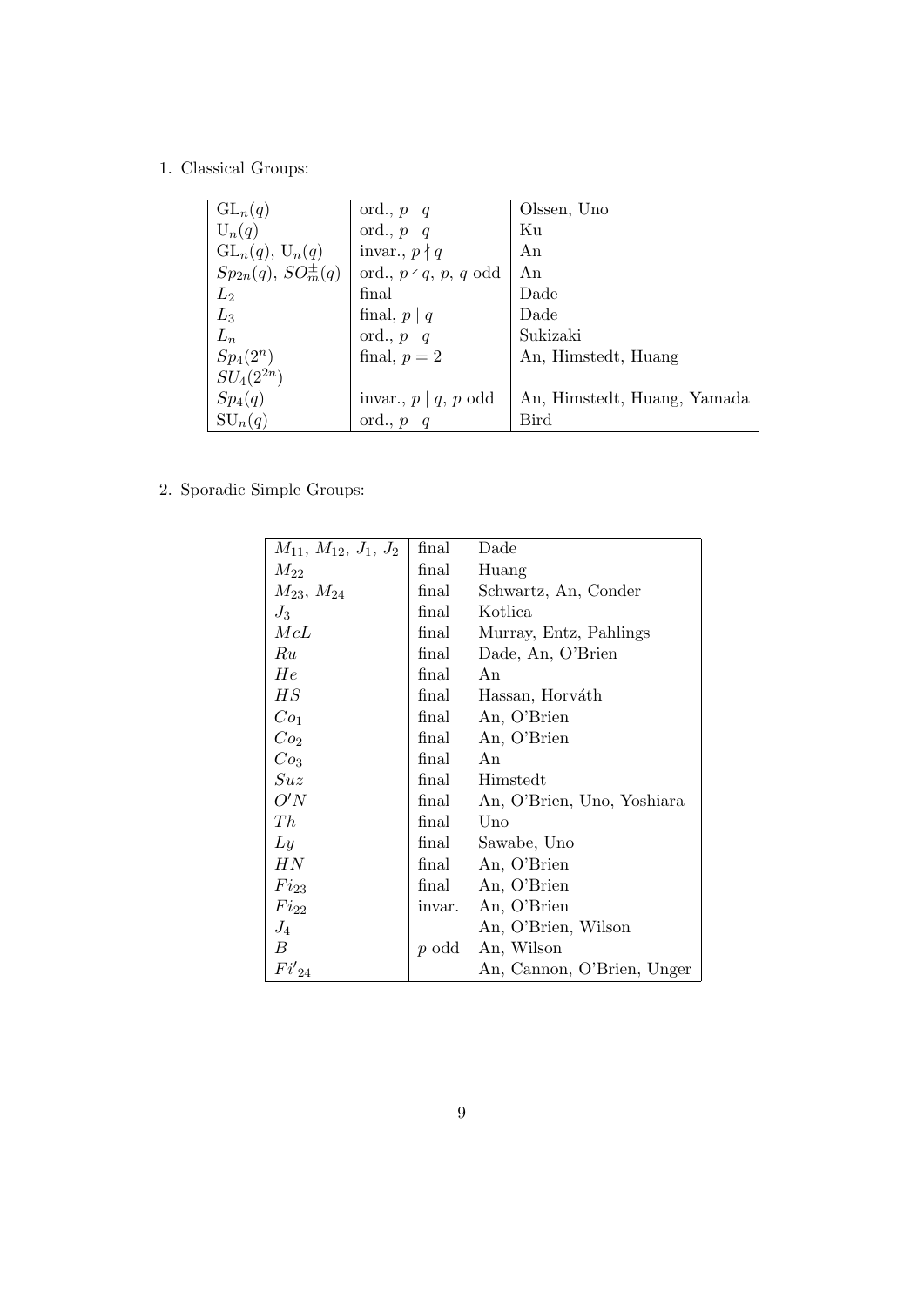3. Exceptional Groups:

| ${}^{2}B_{2}(2^{2n+1})$ | final                                  | Dade                         |
|-------------------------|----------------------------------------|------------------------------|
| ${}^2G_2(3^{2n+1})$     | final                                  | $p \neq 3$ An, $p = 3$ Eaton |
| $G_2(q)$                | final, 2, 3   $q, p \nmid q \neq 3, 4$ | An                           |
| $G_2(q)$                | final, $p   q(p \ge 5)$ , $q = 3, 4$   | Huang                        |
| ${}^3D_4(q)$            | final, $p \nmid q$                     | An                           |
| ${}^{3}D_{4}(q)$        | final, $p   q (p = 2 \text{ or odd})$  | An, Himstedt, Huang          |
| ${}^{2}F_{4}(2^{2n+1})$ | ord., $p \neq 2$                       | An                           |
| ${}^{2}F_{4}(2^{2n+1})$ | final, $p = 2$                         | Himstedt, Huang              |
| ${}^{2}F_{4}(2)'$       | final                                  | An                           |

## 4. Other cases:

| $S_n$                                  |               | ord., $p \neq 2$   Olssen, Uno |
|----------------------------------------|---------------|--------------------------------|
| $S_n$                                  | ord., $p = 2$ | An                             |
| $A_n$ , abelian defect                 | ord.          | Fong, Harris                   |
| Cyclic defect group                    | final         | Dade                           |
| Tame block                             | invar.        | Uno                            |
| Abelian defect unipotent blocks        | ord.          | Broué, Malle, Michel           |
| Abelian defect principal blocks        | ord., $p=2$   | Fong, Harris                   |
| Abelian defect some cases              | ord.          | Piug, Usami                    |
| $p$ -solvable                          | proj.         | Robinson                       |
| $O_p(G)$ cyclic, $O_p(G)/G$ p-Sylow TI | proj.         | Eaton                          |
| Nilpotent blocks                       |               |                                |

The sequence of most interest with respect to this paper is the following: Olsson and Uno proved DOC for  $GL_n(q)$  in the defining characteristic [15]. Sukizaki proved it for  $n(q)$  also in the defining characteristic [21]. Chao Ku verified DOC in his doctoral thesis for  $U_n(q)$ .

Assuming that Dade's Ordinary Conjecture is true for all finite groups implies a number of other conjectures. In this sense DOC encodes a variety of information. DOC implies Alperin's Weight Conjecture which counts Brauer characters. DOC implies the Alperin-McKay Conjecture which is a refinement of the McKay Conjecture. DOC also implies one direction of Brauer's Height Conjecture which involves abelian defect groups.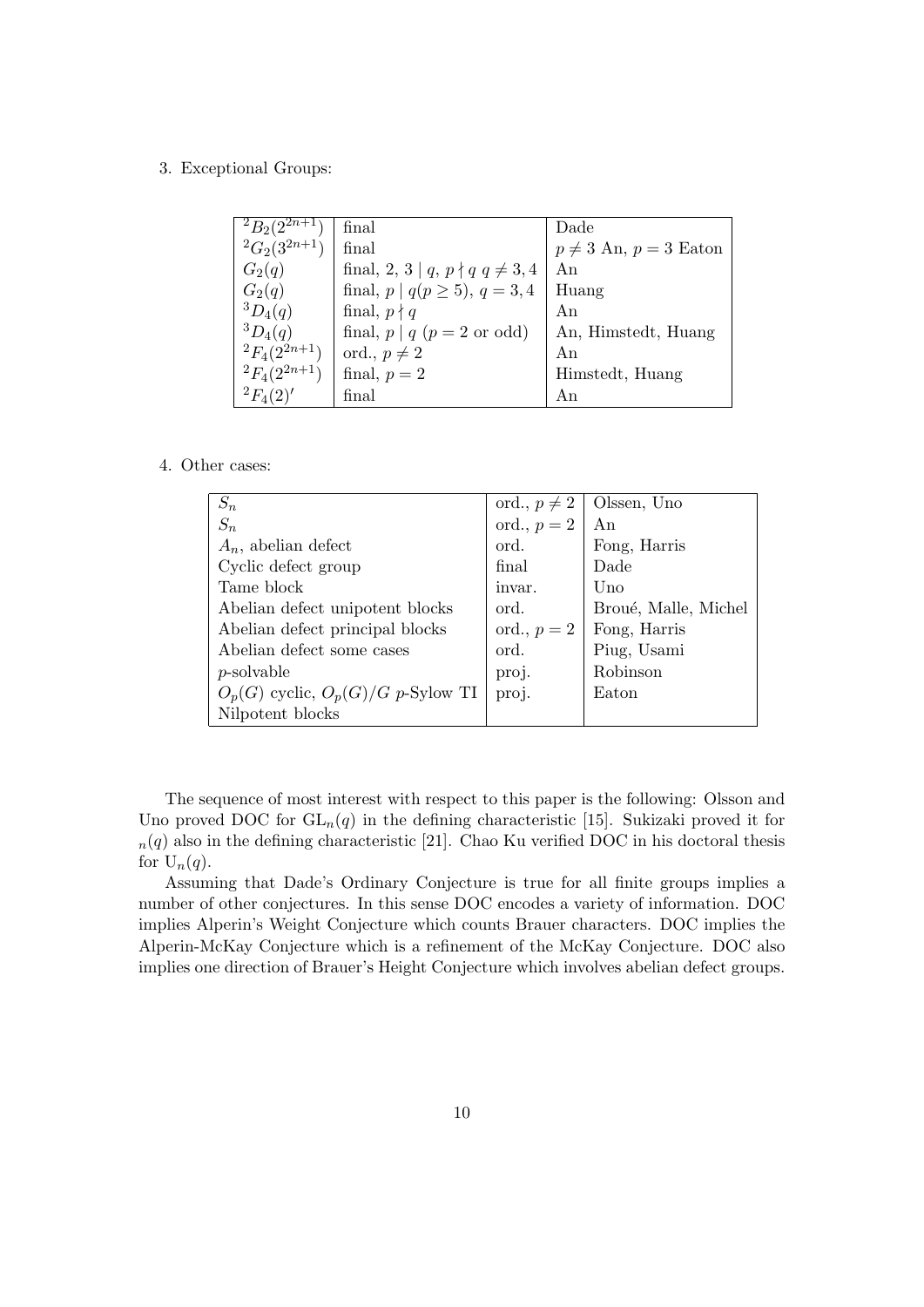## 2 Preliminaries

We begin these preliminaries with our definition of the finite unitary and special unitary groups. Throughout this article q is a fixed power of the prime p. Let  $K = \overline{F_q}$ , and  $\widetilde{G} = GL_n(K)$ . Define the matrix

$$
M = \left( \begin{array}{cccc} 0 & \dots & 0 & 1 \\ 0 & \dots & 1 & 0 \\ \vdots & \vdots & \vdots & \vdots \\ 1 & \dots & 0 & 0 \end{array} \right).
$$

Define the following Frobenius map F on  $\tilde{G}$  by:

$$
F(a_{i,j}) = M(a_{j,i}^q)^{-1}M^{-1}.
$$

The group of fixed points  $\widetilde{G}^F$  is the finite unitary group  $U_n(q)$ , i.e.

$$
U_n(q) = \{(a_{i,j}) \mid M = (a_{i,j})M(a_{j,i}^q)\}.
$$

Clearly  $U_n(q) \leq GL_n(q^2)$ . The advantage of this definition is that F fixes the subgroup of upper triangular matrices in  $GL_n(q^2)$ . We can define the special unitary groups in two equivalent ways. On the one hand, the group of fixed points of  $_n(K)$  under F is  $SU_n(q)$ . On the other hand,

$$
SU_n(q) = \{ A \in U_n(q) \mid \det(A) = 1 \}.
$$

The Weyl group W of  $U_n(q)$  is of type  $B_m$ , where  $n = 2m$ , or  $2m + 1$ , and is isomorphic to the wreath product  $C_2 \wr S_m$ . The symmetric group on m elements is generated by reflections indexed by  $\{1, 2, \ldots, m-1\}$  and the cyclic group of order 2 is generated by the reflection indexed by  $\{m\}$ . With this identification, the distinguished generators of W may be indexed by  $I = \{1, 2, \ldots, m\}$  denoted by  $[m]$ .

#### 2.1 Some Notation

Throughout this article we will make use of the following notation. Let  $q$  be a fixed power of prime p. We consider the finite field  $F_{q^2}$  and its group of units  $F_{q^2}^*$ . For divisors h of  $q^2-1$ , let  $\mathbb{C}_h$  denote the cyclic subgroup of order h in  $F_{q^2}^*$ . So in particular  $\mathbb{C}_{q+1}$ denotes the cyclic subgroup of order  $q + 1$  in  $\mathbb{C}_{q^2-1}$ .

## 2.2 On radical  $p$ -chains

In order to reformulate DOC for the finite special unitary groups we will need the following proposition due to Sukizaki.

**Proposition 2.1** ([21], Proposition 2.1) Let G be a finite group and let H be a subgroup of G. If H contains all p-subgroups of G and satisfies  $O_p(G) = O_p(H)$ , then any radical p-chain of H is a radical p-chain of G.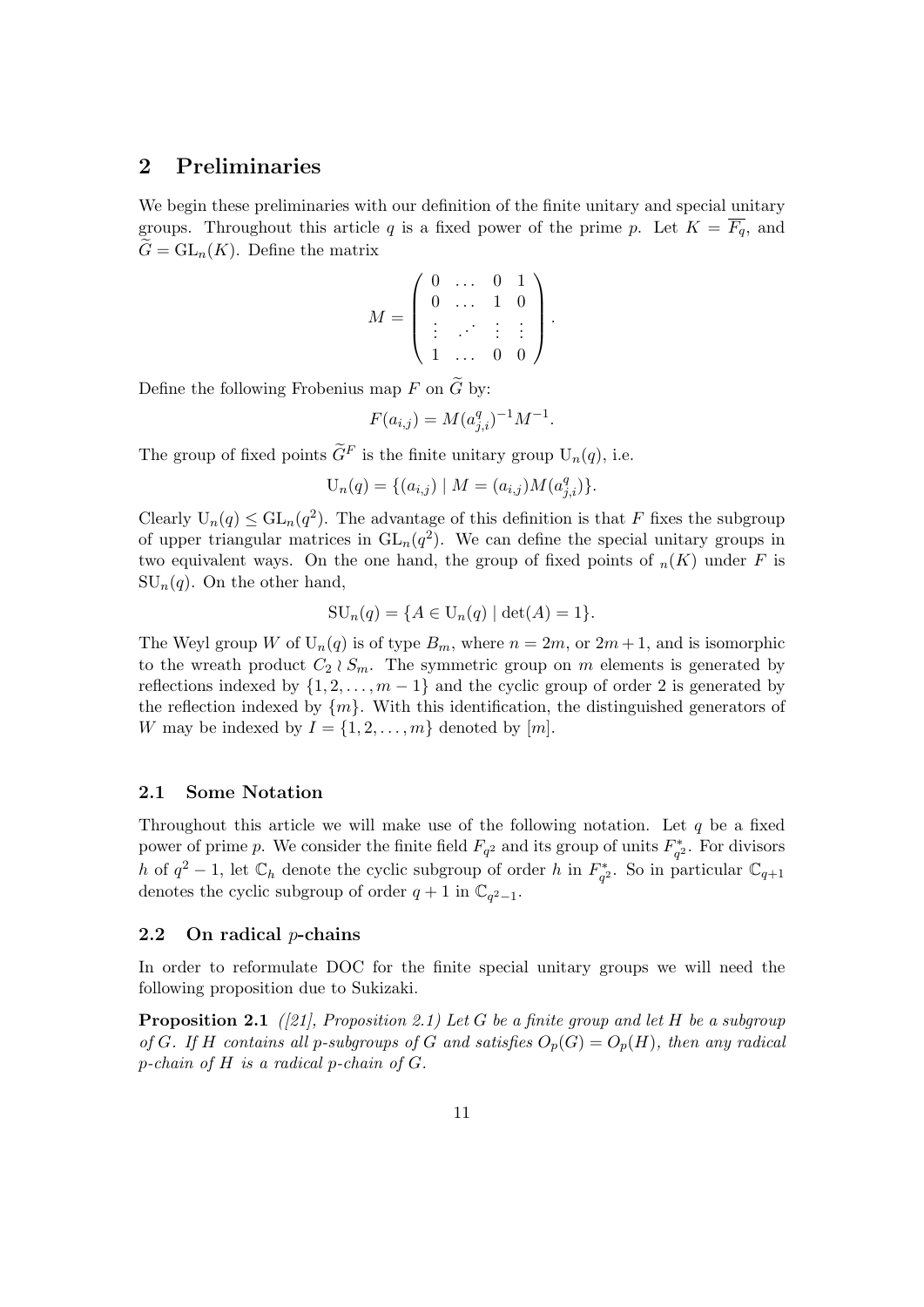#### 2.3 Certain functions on partitions

In this section we are following the development of Olsson and Uno ([15]), Sukizaki  $([21])$ , and Ku  $([14])$ . To that end we discuss partitions. Further we define two important functions  $\alpha$  and  $\beta$  on pairs  $(\mu, a)$  where  $\mu$  is a partition and  $\alpha$  is a field element. The function  $\alpha$  was defined in ([15], p.363). The function  $\beta$  was introduced as a unitary version of  $\alpha$  and was defined in ([14], p.16). These functions are involved in expressing the  $q$ -height of characters. Further, it turns out that they are also involved in the splitting of characters upon restriction to certain subgroups. We assert some combinatorial facts about the behavior of these functions.

Let  $\mu = (a_1^{l_1}, a_2^{l_2}, \ldots, a_r^{l_r})$  $\sum$ Let  $\mu = (a_1^{l_1}, a_2^{l_2}, \ldots, a_r^{l_r}) \vdash n$ , where  $a_1 > a_2 \cdots > a_r > 0$ . We define  $|\mu| = \binom{r}{i} a_i = n$ . Let the number of distinct parts of the partition be  $\delta(\mu) = r$  and the length of the partition  $l(\mu) = \sum_{i=1}^r l_i$ . We define  $\gamma(\mu) = \gcd(a_1, a_2, \ldots, a_r)$  and  $\lambda(\mu) = \gcd(l_1, l_2, \ldots, l_r).$ 

Given  $\mu_1 \vdash n_1$  and  $\mu_2 \vdash n_2$  we can define  $2\mu_1 \cup \mu_2 \vdash n = 2n_1 + n_2$ . In order to define this new partition write  $\mu_i = (1^{m_{i1}}, 2^{m_{i2}}, \ldots, n_i^{m_{in_i}})$ , so that for nonzero  $m_{it}$ , the integer t appears in  $\mu_i$  with multiplicity  $m_{it}$ . Then define  $2\mu_1 \cup \mu_2 = (1^{2m_{11}+m_{21}}, 2^{2m_{12}+m_{22}}, \ldots, n^{2m_{1n}+m_{2n}})$ .

**Definition 2.2** Let  $a \in \mathbb{C}_{q^2-1}$  and  $\mu = (a_1^{l_1}, a_2^{l_2}, \ldots, a_r^{l_r}) \vdash n$ . We define a function  $\alpha$ by

$$
\alpha(\mu, a) = |\{(x_1, x_2, \dots, x_r) \in (\mathbb{C}_{q^2-1})^r \mid (-1)^n x_1^{a_1} x_2^{a_2} \dots x_r^{a_r} = a\}|.
$$

**Lemma 2.3** With  $\mu$  defined as above and  $a \in \mathbb{C}_{q^2-1}$  we have

$$
\alpha(\mu, a) = (q^2 - 1)^{r-1} \alpha(\gamma, a)
$$

where  $\gamma = \gamma(\mu)$  and

$$
\alpha(\gamma, a) = \begin{cases} \gcd(q^2 - 1, \gamma), & \text{if } a \in \mathbb{C}_{(q^2 - 1)/\gcd(q^2 - 1, \gamma)}; \\ 0, & \text{otherwise.} \end{cases}
$$

See  $([15], p.363)$  for the proof.

**Definition 2.4** Let  $b \in \mathbb{C}_{q+1}$  and  $\mu = (a_1^{l_1}, a_2^{l_2}, \ldots, a_r^{l_r}) \vdash n$ . We define a function  $\beta$ 

$$
\beta(\mu, b) = |\{(x_1, x_2, \dots, x_r) \in (\mathbb{C}_{q+1})^r \mid (-1)^n x_1^{a_1} x_2^{a_2} \dots x_r^{a_r} = b\}|.
$$

**Lemma 2.5** With  $\mu$  defined as above and  $b \in \mathbb{C}_{q+1}$  we have

$$
\beta(\mu, b) = (q+1)^{r-1} \beta(\gamma, b)
$$

where  $\gamma = \gamma(\mu)$  and

$$
\beta(\gamma, b) = \begin{cases} \gcd(q+1, \gamma), & \text{if } b \in \mathbb{C}_{(q+1)/\gcd(q+1,\gamma)}, \\ 0, & \text{otherwise.} \end{cases}
$$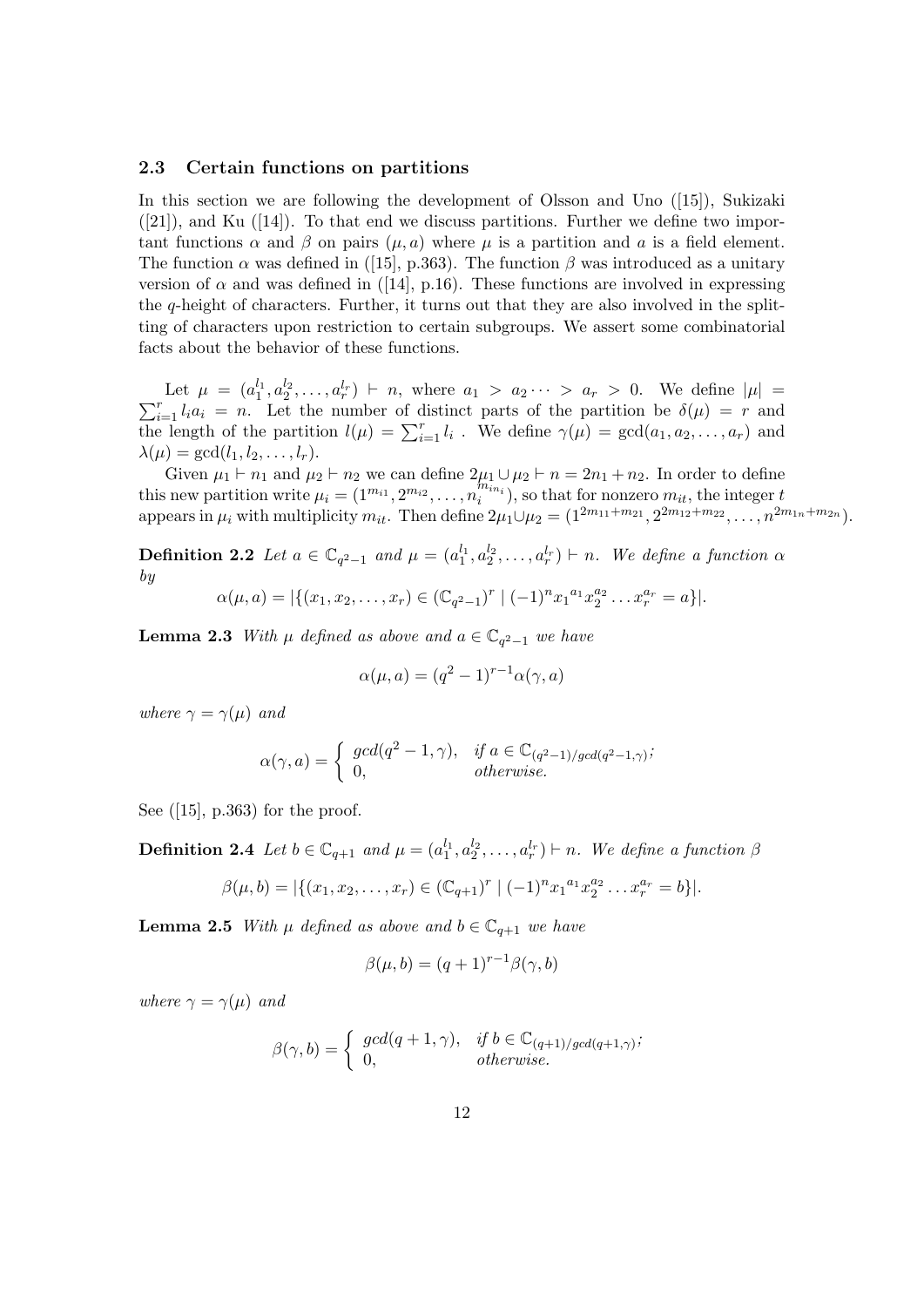The proof is similar to the proof of Lemma 2.3.

In practice we will be restricting our attention to elements b in  $\mathbb{C}_{q+1}$  and hence have need of the following modification of our  $\alpha$  function which was defined in ([14], p.16).

**Definition 2.6** For  $b \in \mathbb{C}_{q+1}$  and  $\mu = (a_1^{l_1}, a_2^{l_2}, \ldots, a_r^{l_r}) \vdash n$  we define

$$
\overline{\beta}(\mu, b) = \sum_{\substack{a \in \mathbb{C}_{q^2 - 1} \\ a^{q-1} = b}} \alpha(\mu, a).
$$

Some important technical facts from ([14], [15], and [21]) regarding  $\alpha$ ,  $\beta$ , and  $\overline{\beta}$  are summarized in the following lemmas.

**Lemma 2.7** If  $(k) \vdash k$  and  $\mu = (a_1^{l_1}, a_2^{l_2}, \ldots, a_r^{l_r}) \vdash n$ , then

$$
\sum_{\substack{b_1,b_2 \in \mathbb{C}_{q+1} \\ b_1b_2 = b}} \beta((k),b_1)\beta(\mu,b_2) = \beta(\lambda,b)
$$

where  $\lambda = ((a_1 + k)^{l_1}, (a_2 + k)^{l_2}, \dots, (a_r + k)^{l_r}, k^x) \vdash (n + (l(\mu) + x)k).$ 

Lemma 2.8 If  $\mu_i \vdash n_i$ , for  $i = 1, 2$ , and  $\mu = 2\mu_1 \cup \mu_2 \vdash n = 2n_1 + n_2$ , then

$$
\sum_{\substack{b_1, b_2 \in \mathbb{C}_{q+1} \\ b_1 b_2 = b}} \overline{\beta}(\mu_1, b_1) \beta(\mu_2, b_2) = (q-1)^{\delta(\mu_1)}(q+1)^{c(\mu_1, \mu_2)} \beta(\mu, b)
$$

where  $c(\mu_1, \mu_2)$  is the number of distinct entries that  $\mu_1$  and  $\mu_2$  have in common.

**Lemma 2.9** If  $\mu \vdash n$ , then

$$
\sum_{\substack{(\mu_1,\mu_2) \\ \mu=2\mu_1\cup\mu_2}} q^{2(l(\mu_1)-\delta(\mu_1))}(q-1)^{\delta(\mu_1)}(q+1)^{c(\mu_1,\mu_2)}=q^{l(\mu)-\delta(\mu)}.
$$

Notice that this sum is taken over all pairs of partitions  $(\mu_1, \mu_2)$  such that  $\mu = 2\mu_1 \cup \mu_2$ .

These results are proved in  $([14])$ . We mention that the last 2.9 is proved by associating to the pair  $(\mu_1, \mu_2)$  a matrix and its shadow which are defined as follows:

**Definition 2.10** For two partitions  $\mu_i = (t^{m_{it}})$ ,  $i = 1, 2$ , with  $\mu = (2\mu_1 \cup \mu_2) \vdash n$  we define the 2 by n matrix

$$
A(\mu_1, \mu_2) = A = \begin{pmatrix} m_{11} & m_{12} & \cdots & m_{1n} \\ m_{21} & m_{22} & \cdots & m_{2n} \end{pmatrix}
$$

Given such an A we define the shadow of A to be the 2 by n matrix  $(c_{ij})$  where the ij-entry

$$
c_{ij} = \begin{cases} 1, & if \; m_{ij} \; \; is \; nonzero; \\ 0, & otherwise. \end{cases}
$$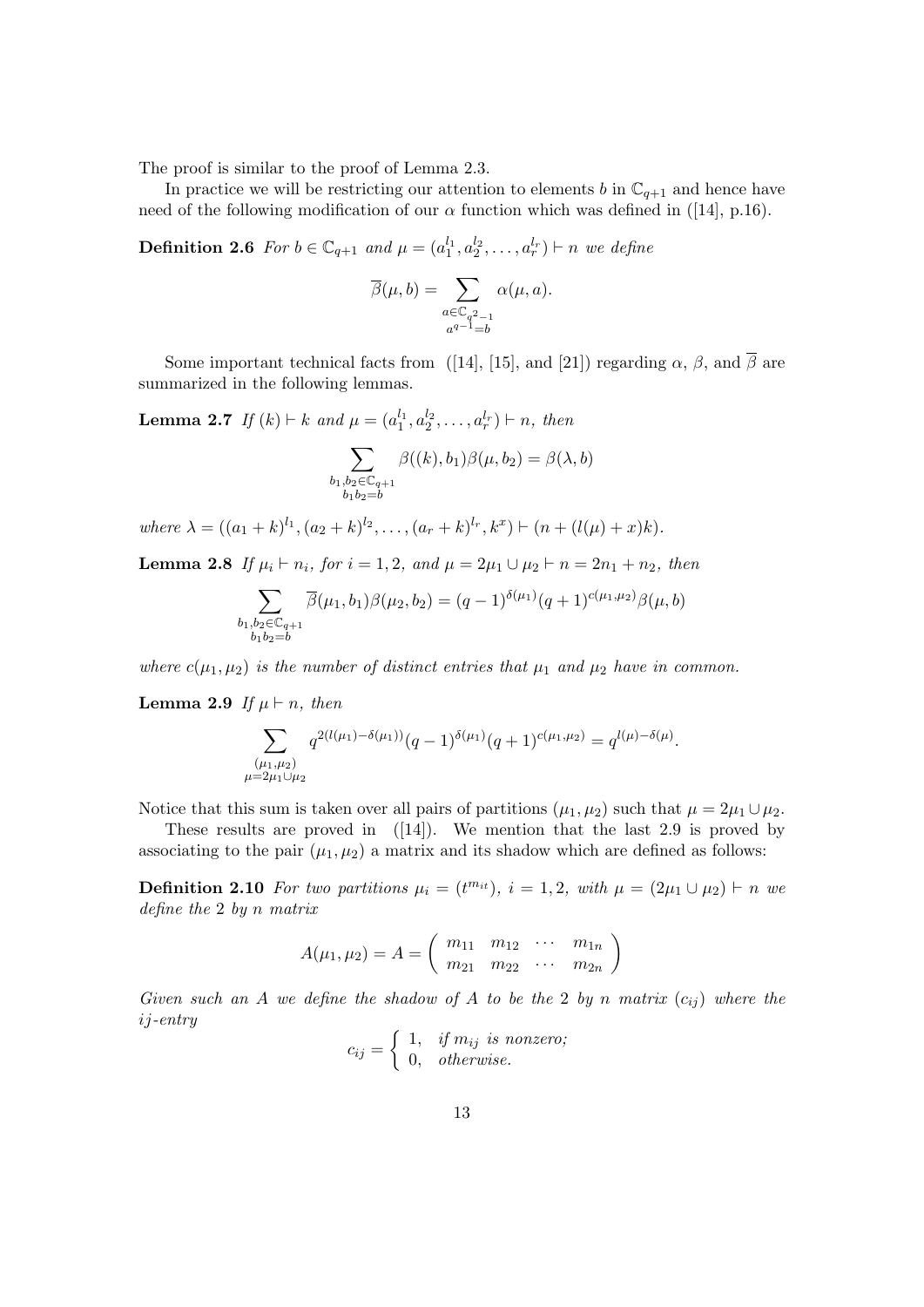Thus taking the sum over pairs  $(\mu_1, \mu_2)$  in Lemma 2.9 is equivalent to taking the sum over possible matrices  $A(\mu_1, \mu_2)$ . We also remark that with this definition of the shadow, the number of entries that  $\mu_1$  and  $\mu_2$  have in common  $c(\mu_1, \mu_2) = \sum_{t=1}^n c_{1t}c_{2t}$ .

Suppose that we have a pair  $(\mu_1, \mu_2)$  with  $\mu = 2\mu_1 \cup \mu_2$  a partition of n and all nonzero multiplicities of  $\mu_i$ ,  $i = 1, 2$ , are divisible by a fixed integer j, i.e.  $j | gcd(\lambda(\mu_1), \lambda(\mu_2))$ . First of all it is clear that  $j | \lambda(\mu)$ . Write  $\mu = (t^{m_t})$  so that  $2m_{1t} + m_{2t} = m_t$ . Observe that  $tm_t \leq n$  must hold. In particular  $(n/j)m_{n/i} \leq n$  implies that  $m_{n/i}$  is the last possibly nonzero exponent in  $\mu$ . In other words the matrix  $A(\mu_1, \mu_2)$  must have zero entries to the right of the  $n/j$ -column. Furthermore, A may be decomposed:

$$
A = \begin{pmatrix} m_{11} & m_{12} & \cdots & m_{1n} \\ m_{21} & m_{22} & \cdots & m_{2n} \end{pmatrix} = \begin{pmatrix} j & 0 \\ 0 & j \end{pmatrix} \begin{pmatrix} k_{11} & k_{12} & \cdots & k_{1n} \\ k_{21} & k_{22} & \cdots & k_{2n} \end{pmatrix} = jB.
$$

If we remove the zero columns to the right of the  $n/j$ -column of B, we obtain  $A(\kappa_1, \kappa_2)$ , the 2 by  $n/j$  matrix associated to  $\kappa_1 = (t^{k_{1t}})$  and  $\kappa_2 = (t^{k_{2t}})$  for  $1 \le t \le n/j$ . If  $\mu = (t^{2m_{1t}+m_{2t}})$ , then  $\kappa = (t^{2k_{1t}+k_{2t}}) = 2\kappa_1 \cup \kappa_2$ , a partition of  $n/j$ . We have the following equalities:

$$
l(\mu_1)/j = l(\kappa_1); \quad \delta(\mu_1) = \delta(\kappa_1); c(\mu_1, \mu_2) = c(\kappa_1, \kappa_2); \quad l(\mu)/j = l(\kappa); \quad \delta(\mu) = \delta(\kappa).
$$

Thus for a fixed partition  $\mu \vdash n$ 

$$
\sum_{\substack{(\mu_1,\mu_2) \\ \mu=2\mu_1\cup\mu_2 \\ j|\gcd(\lambda(\mu_1),\lambda(\mu_2))}} q^{2(l(\mu_1)/j-\delta(\mu_1))}(q-1)^{\delta(\mu_1)}(q+1)^{c(\mu_1,\mu_2)} \n= \sum_{\substack{(\kappa_1,\kappa_2) \\ \kappa=2\kappa_1\cup\kappa_2}} q^{2(l(\kappa_1)-\delta(\kappa_1))}(q-1)^{\delta(\kappa_1)}(q+1)^{c(\kappa_1,\kappa_2)}
$$

Hence we have the following important corollary to 2.9:

Corollary 2.11 If  $\mu \vdash n$ , then

$$
\sum_{\substack{(\mu_1,\mu_2) \\ \mu = 2\mu_1 \cup \mu_2 \\ j \mid \gcd(\lambda(\mu_1),\lambda(\mu_2))}} q^{2(l(\mu_1)/j - \delta(\mu_1))} (q-1)^{\delta(\mu_1)} (q+1)^{c(\mu_1,\mu_2)} = q^{l(\mu)/j - \delta(\mu)}.
$$

## 2.4 Applications of the Clifford Theory

We will make abundant use of Clifford Theory. A reference for this section is ([6], Chapter 11). We summarize here the results that we need. In this section we assume that G is a finite group with a normal subgroup H. For  $\psi \in \text{Irr}(H)$  and  $g \in G$  we define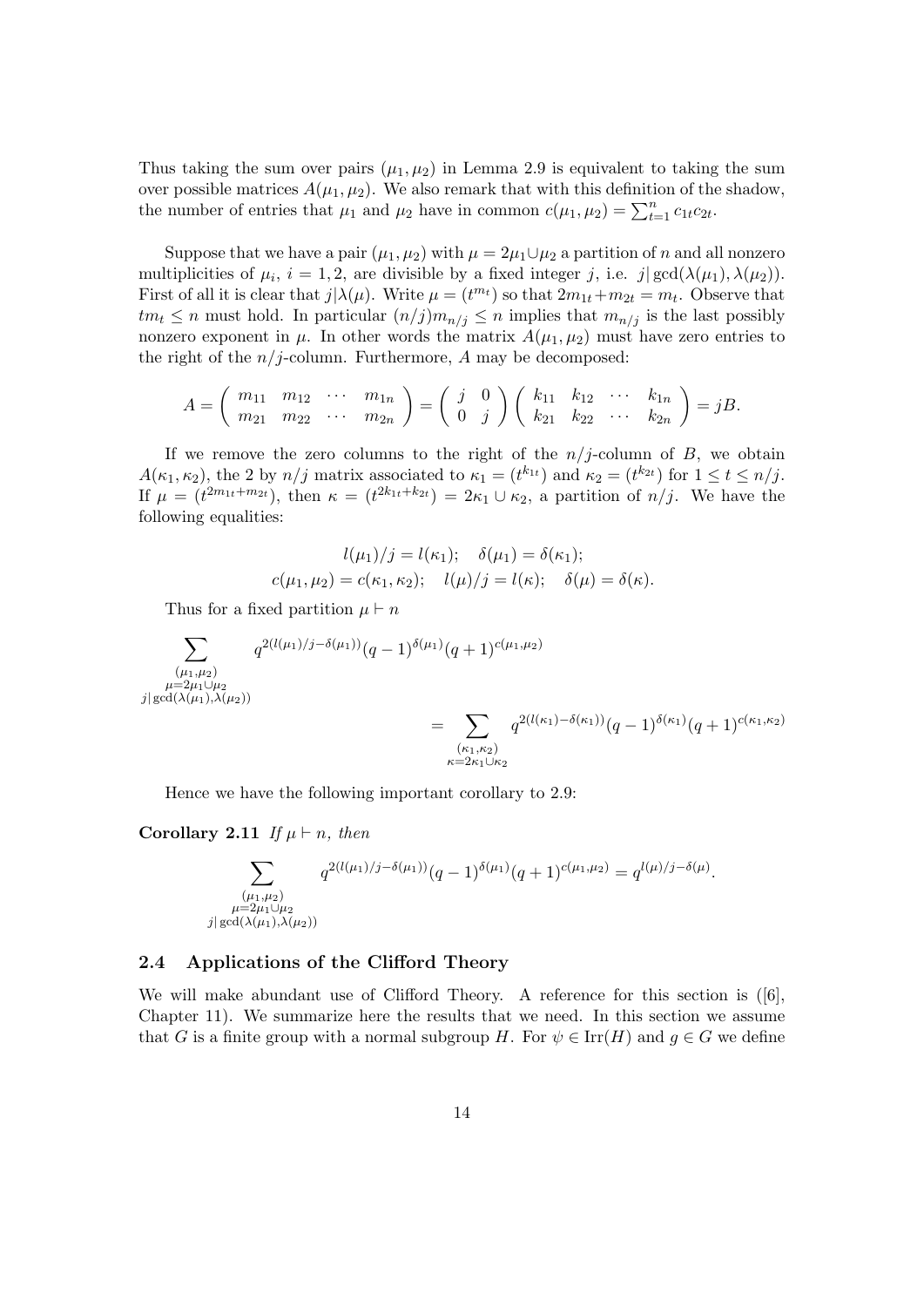the character  $g\psi$  by  $g\psi(h) = \psi(g^{-1}hg)$  for all  $h \in H$ . Let  $T_G(\psi)$  denote the stabilizer of  $\psi$  in G so that

$$
T_G(\psi) = \{ g \in G \mid {}^g \psi = \psi \}.
$$

We define a subset of characters in  $\mathrm{Irr}(G)$ 

$$
Irr(G, \psi) = \{ \chi \in Irr(G) \mid (\chi|_H, \psi)_H \neq 0 \}.
$$

If  $\chi \in \text{Irr}(G, \psi)$  we will say that  $\chi$  corresponds to  $\psi$ .

We define a subset of characters in  $\mathrm{Irr}(H)$ 

$$
\operatorname{Irr}(H,\chi)=\{\psi\in\operatorname{Irr}(H)\mid(\chi|_H,\psi)_H\neq 0\}.
$$

This definition is equivalent to saying that the  $\chi$  appear in the induced character of  $\psi$ to G. Thus we will say that  $\psi$  corresponds to  $\chi$  if  $\psi \in \text{Irr}(H, \chi)$ .

**Theorem 2.12** ([6], Proposition 11.4) Let  $\psi \in \text{Irr}(H)$  and  $\chi \in \text{Irr}(G, \psi)$ . Then

$$
\chi|_H = e \left( \sum_{x \in G/T_G(\psi)} x_{\psi} \right)
$$

where e is a positive integer.

**Theorem 2.13** ([6], Theorem 11.5) Let  $\psi \in \text{Irr}(H)$  and suppose that  $\psi = \tilde{\psi}|_H$  for some character  $\tilde{\psi}$  of  $T_G(\psi)$ , that is, suppose that  $\psi$  can be extended to a character  $\tilde{\psi}$  of  $T_G(\psi)$ . Write  $T = T_G(\psi)$  then

$$
Irr(T, \psi) = \{ \ \theta \tilde{\psi} \ | \ \theta \in Irr(T/H) \ \}, \quad and
$$

$$
Irr(G, \psi) = \{ \ (\theta \tilde{\psi})^G \ | \ \theta \in Irr(T/H) \ \}.
$$

Here we regard  $\theta$  as a character of T.

We have the following corollary which is a simple consequence of the transitivity of character induction.

**Corollary 2.14** If  $\psi \in Irr(H)$  and P is any subgroup of G that contains  $T_G(\psi)$  then

$$
|\mathrm{Irr}(P,\psi)| = |\mathrm{Irr}(G,\psi)|.
$$

Moreover, there is a 1-1 correspondence between characters in each of these sets given by

$$
\phi = (\theta \tilde{\psi})^P \leftrightarrow (\theta \tilde{\psi})^G = \chi.
$$

If  $\phi \in \text{Irr}(P, \psi)$  corresponds to  $\chi \in \text{Irr}(G, \psi)$  and  $\chi(1)$  has p-part equal to  $p^d$  then the p-part of  $\phi(1)$  is  $p^{d-d'}$  where  $|P\backslash G|$  has p-part  $p^{d'}$ .

**Lemma 2.15** ([22], Lemma 2.5) If  $G/H$  is cyclic then the following hold: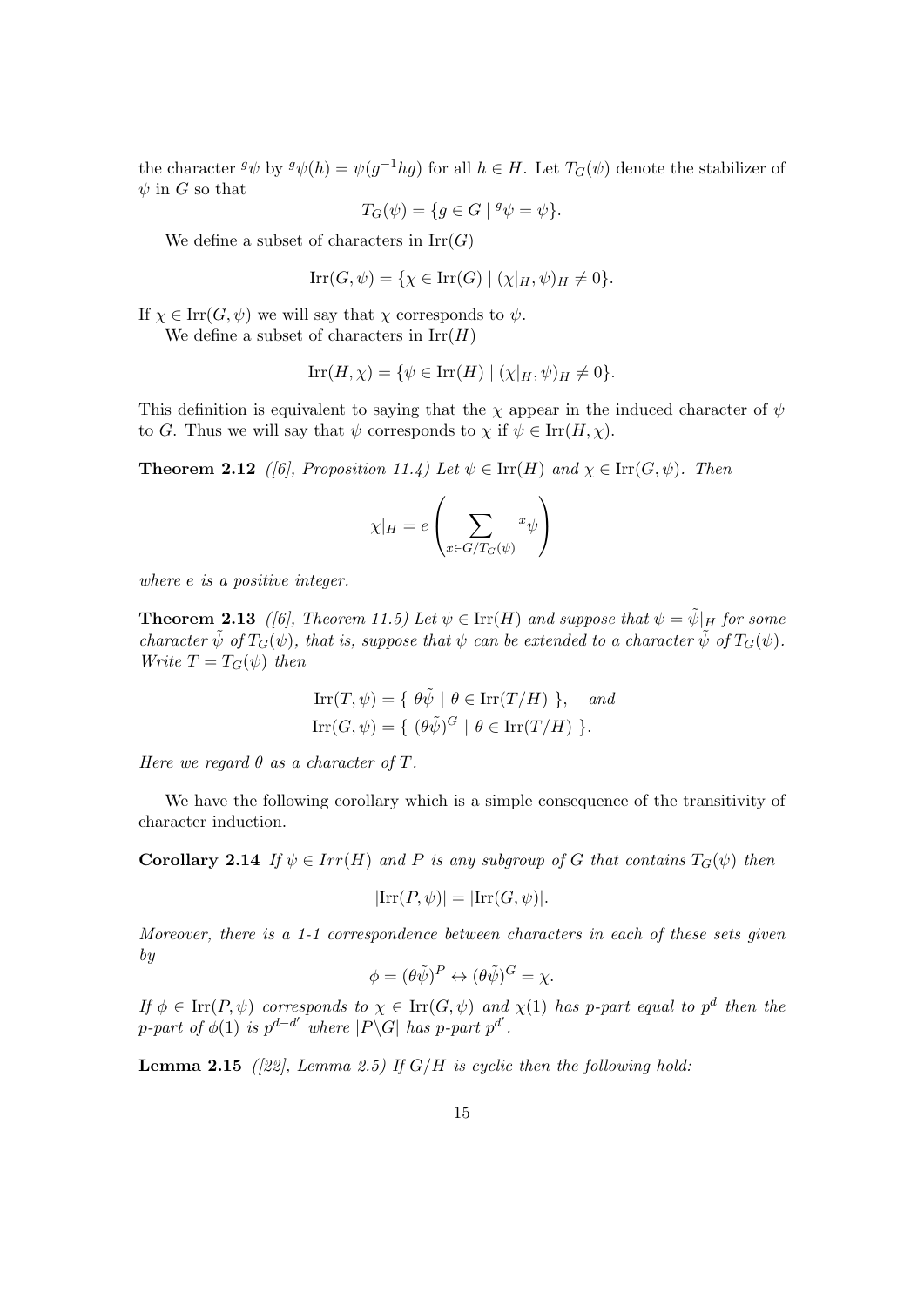- 1. Characters of G restricted to H are multiplicity free. In other words  $e = 1$  in 2.12.
- 2. Two characters of G either restrict to the same character of H or have disjoint irreducible components.
- 3. If  $\psi \in \text{Irr}(H)$  and  $\chi \in \text{Irr}(G, \psi)$  then  $|\text{Irr}(H, \chi)| = |G|/(|H||\text{Irr}(G, \psi)|)$ .

We have another important consequence of Clifford Theory concerning when an extension of a character exists when G is a semi-direct product.

**Lemma 2.16** ([21], Theorem 2.5) Let G be a finite group with  $G = P \ltimes M$ .

1. If  $\tau \in \text{Irr}(M)$  is linear, then  $\tau$  extends to an irreducible character  $\tilde{\tau}$  of  $T = T_G(\tau)$ . Moreover

 $\text{Irr}(G,\tau) = \{(\theta \tilde{\tau})^G \mid \theta \in \text{Irr}(T/M)\}.$ 

2. Let H be a normal subgroup of G containing M and suppose that  $G/H$  is cyclic. If  $\theta \in \text{Irr}(T/M)$ , then

$$
|\mathrm{Irr}(H,(\theta\tilde{\tau})^G)| = |G:TH||\mathrm{Irr}(T_H(\tau),\theta)|.
$$

We will be interested in the existence of extensions of non-linear characters of certain normal subgroups. The following result of Dade's on the extendibility of characters of normal extraspecial *p*-subgroups is certainly relevant.

**Lemma 2.17** ([8]) Let E be an extra special p-group and  $G = H \ltimes E$  with  $Z(E) \leq Z(G)$ . Assume that for each normal p'-subgroup K of H, the commutator subgroup  $[K, E] = 1$ . If  $\psi \in \text{Irr}(E)$  is non-linear, then  $\psi$  is extendible to G.

## 2.5 On a Product of Groups

.

We will be examining the splitting of characters of direct products upon restriction to certain normal subgroups. We note that if  $G = G_1 \times G_2$ , then an irreducible character of G is of the form  $\chi_1\chi_2$  where  $\chi_i \in \text{Irr}(G_i)$ . We will have need of the following result.

**Lemma 2.18** ([21]) Let  $G = G_1 \times G_2$  where the group homomorphism  $\phi_i : G_i \to F_{q^2}^*$ has image  $\mathbb{C}_{h_i}$  for  $i = 1, 2$ . Set

$$
H = \{ (g_1, g_2) \in G \mid \phi_1(g_1)\phi_2(g_2) = 1 \}.
$$

If  $\chi_i$  has  $m_i$  irreducible constituents upon restriction to ker  $\phi_i$ , then  $\chi = \chi_1 \chi_2$  restricted to H has m irreducible constituents, where

$$
m = \frac{\gcd((m_1(q^2 - 1)/h_1, m_2(q^2 - 1)/h_2)}{\gcd((q^2 - 1)/h_1, (q^2 - 1)/h_2)}
$$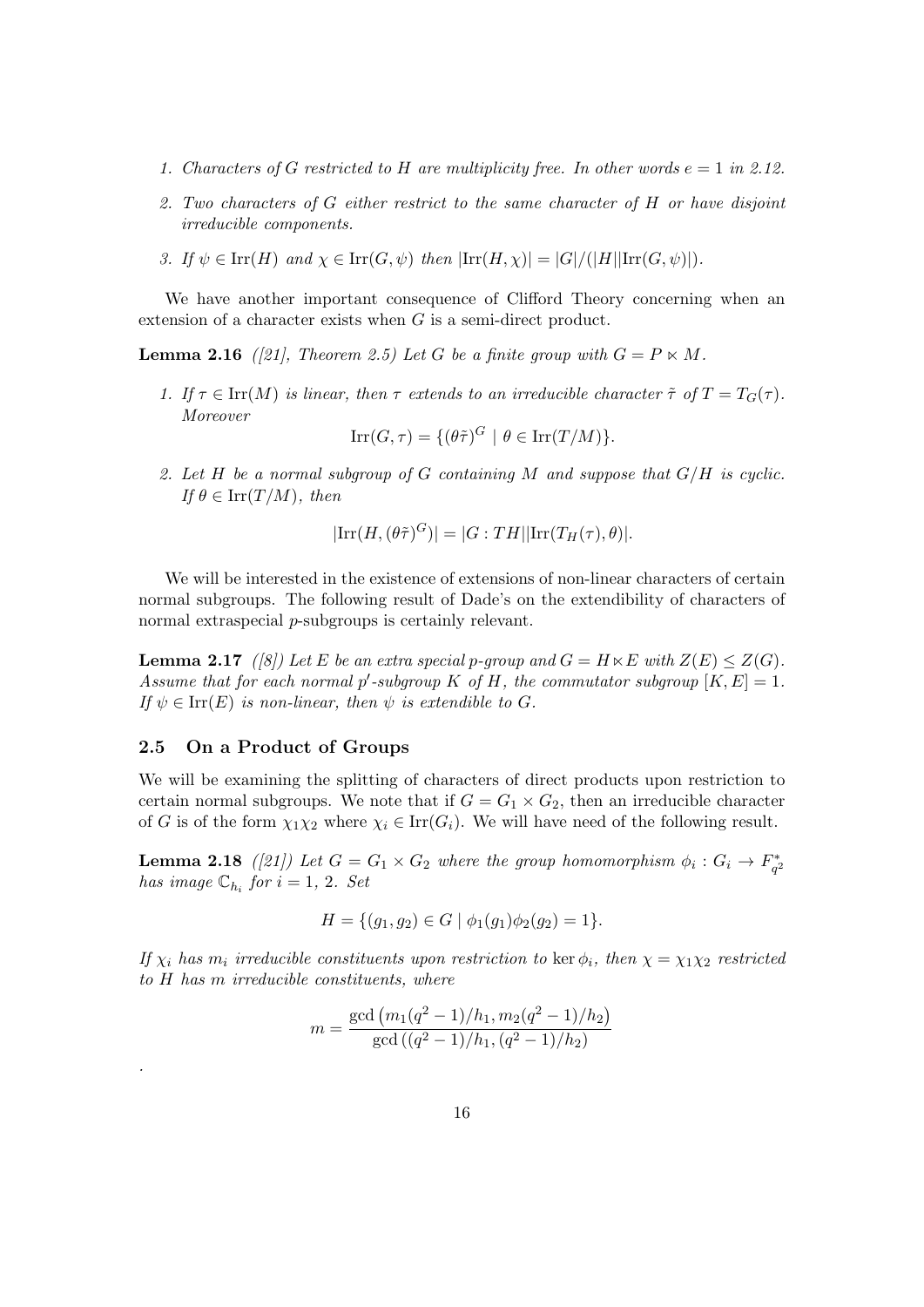#### 2.6 Restriction of Characters to the Kernel of the Determinant Map

In this section we present results for  $GL_n(q^2)$  and  $U_n(q)$ . Sukizaki's result is proved using G.I. Lehrer's work which uses an earlier parametrization of the characters of  $GL_n(q)$ . We will use the more modern approach of Deligne-Lusztig theory. However, our goal remains the same in that we construct sequences of polynomials corresponding to characters and use them to count the number of characters.

**Definition 2.19** Let  $G = GL_n(q^2)$  or  $U_n(q)$ . Given a homomorphism  $\phi : G \to (F_{q^2})^*$ and  $\rho \in \text{Irr}(Z(G))$ , we define the following:

- 1. Let  $\text{Irr}_{d}(G, \rho, \phi, j)$  be the set of irreducible ordinary characters  $\chi$  of G with q-height d and lying over  $\rho$  such that the restriction of  $\chi$  to the kernel of the map  $\phi$  has j irreducible components.
- 2. Let  $k_d(G, \rho, \phi, j)$  denote the number of irreducible ordinary characters  $\chi$  of G with q-height d and lying over  $\rho$  such that the restriction of  $\chi$  to the kernel of the map  $\phi$  has j' irreducible components, where j divides j', i.e.

$$
k_d(G, \rho, \phi, j) = \sum_{\substack{j' \\ j \mid j'}} |\text{Irr}_d(G, \rho, \phi, j')|.
$$

We will be considering the determinant map on  $U_n(q)$  and certain subgroups. For a matrix element  $A$ ,  $\det(A)$  denotes the usual matrix determinant. We will consider subgroups of  $U_n(q)$  whose elements are block matrices. If A is a block matrix with block matrices  $A_1, A_2, \ldots, A_s$  down its diagonal then  $\det(A) = \det(A_1) \det(A_2) \cdots \det(A_s)$ . Moreover, if certain of the  $A_i$  are repeated then  $\det(A)$  may involve powers of  $\det(A_i)$ . Define  $\det^h(A) = (\det(A))^h$ . We apply definition 2.19 below with  $\phi = \det(A)$ .

We now fix an isomorphism between  $(\overline{F}_q)^*$  and  $\text{Irr}((\overline{F}_q)^*)$  and consider it fixed for the rest of this paper. In practice, we are primarily interested in the subgroup  $F_{q^2}^*$ . The group  $Z = Z(\mathrm{GL}_n(q^2)) \cong F_{q^2}^* = \mathbb{C}_{q^2-1}$ . Further, assume that the induced isomorphism of  $\mathbb{C}_{q^2-1}$  with Irr $(\mathbb{C}_{q^2-1})$  is given by the following. Let  $\varepsilon$  generate  $\mathbb{C}_{q^2-1}$ . Define the isomorphism via

$$
\varepsilon \mapsto \rho_{\varepsilon}
$$
 where  $\rho_{\varepsilon}(\varepsilon) = e^{(2\pi i)/(q^2-1)}$ .

Under this isomorphism,  $\rho \in \text{Irr}(\mathbb{C}_{q^2-1})$  corresponds to  $a_{\rho} \in \mathbb{C}_{q^2-1}$ . Equivalently  $a \in \mathbb{C}_{q^2-1}$  corresponds to  $\rho_a \in \text{Irr}(\mathbb{C}_{q^2-1})$ . This induces an isomorphism of  $\text{Irr}(Z(\mathbb{U}_n(q)))$ with  $\mathbb{C}_{q+1}$ .

The following integer valued function on partitions of n is involved in the q-height of characters for  $GL_n(q^2)$  and  $U_n(q)$ .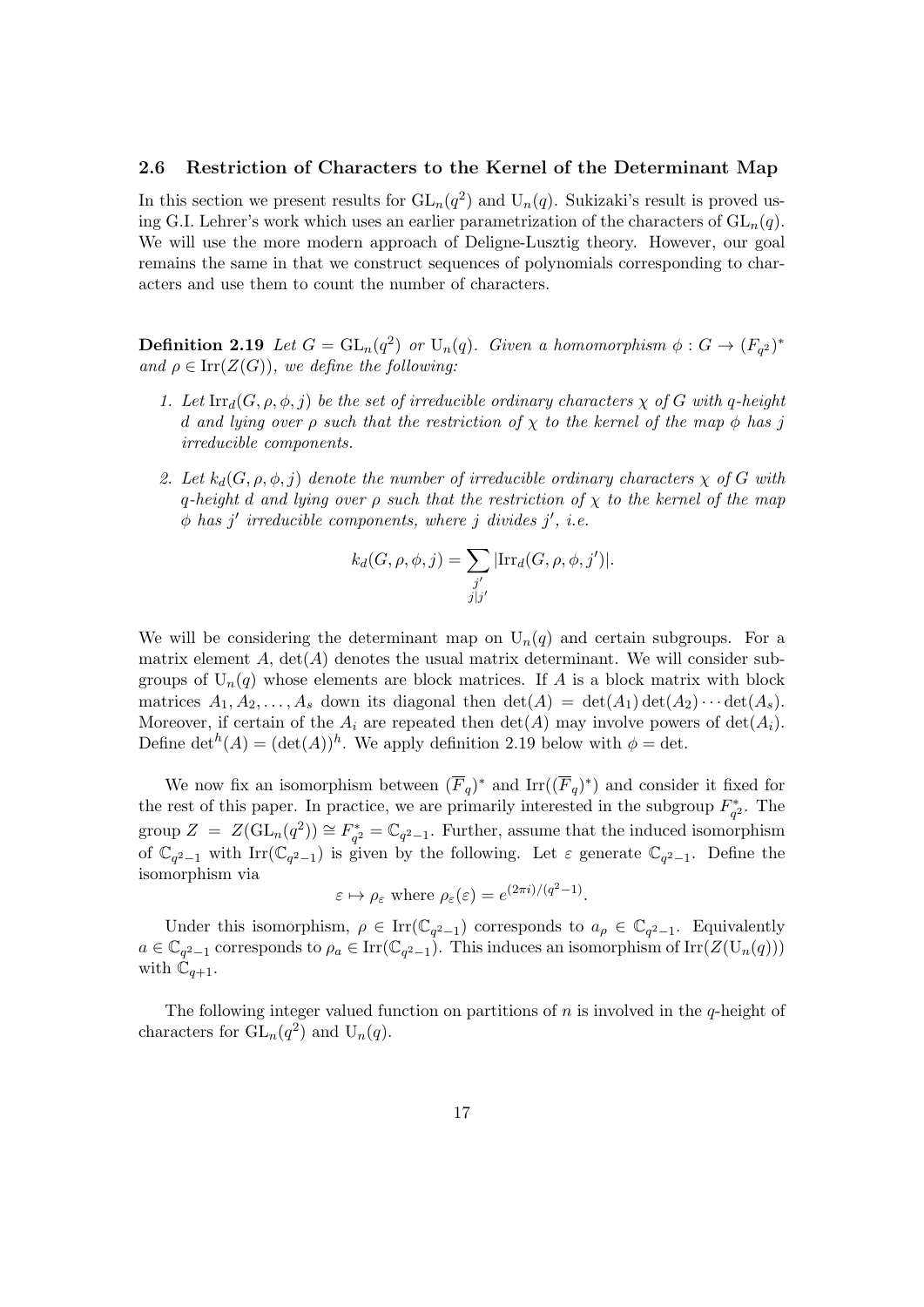**Definition 2.20** We define  $n'(\mu)$ :

$$
n'(\mu) = \sum_{i=1}^r l_i \binom{a_i}{2}.
$$

Our first proposition is a slight reformulation of Sukizaki's result in [21]. This is needed as our ground field is  $F_{q^2}$  rather than  $F_q$ . For  $\mu \vdash n$ , recall  $\lambda(\mu)$ ,  $l(\mu)$ , and  $\delta(\mu)$ defined on page 12.

**Proposition 2.21** ([21], Lemma 4.1) Let  $\rho \in \text{Irr}(\mathbb{C}_{q^2-1})$ . Then

$$
k_{2d}(\mathrm{GL}_n(q^2), \rho, \det, j) = \sum_{\substack{\mu \vdash n \\ n'(\mu) = d \\ j \mid \gcd(q^2 - 1, \lambda(\mu))}} q^{2(l(\mu)/j - \delta(\mu))} \alpha(\mu, a_\rho).
$$

For  $\rho \in \text{Irr}(\mathbb{C}_{q+1})$  we define

$$
k_{2d}(\mathrm{GL}_n(q^2), \rho, \det^{1-q}, j) = \sum_{\substack{\rho' \in \text{Irr}(\mathbb{C}_{q^2-1}) \\ \rho' \mid_{\mathbb{C}_{q+1}} = \rho}} k_{2d}(\mathrm{GL}_n(q^2), \rho', \det^{1-q}, j).
$$

Then since  $(q^2-1)/(q-1) = q+1$ , by Sukizaki's equation following equation 3-5 in [21] we have a disjoint union

$$
\operatorname{Irr}_{2d}(\operatorname{GL}_n(q^2), \rho', \det^{1-q}, j) = \bigsqcup_{\substack{j'\\j' = \gcd(q+1, j')}} \operatorname{Irr}_{2d}(\operatorname{GL}_n(q^2), \rho', \det, j').
$$

This together with our definition of  $\overline{\beta}$  from earlier in this section implies the following corollary:

Corollary 2.22 Let  $\rho \in \text{Irr}(\mathbb{C}_{q+1})$ . Then

$$
k_{2d}(\mathrm{GL}_n(q^2), \rho, \det^{1-q}, j) = \sum_{\substack{\mu \vdash n \\ n'(\mu) = d \\ j \mid \gcd(q+1, \lambda(\mu))}} q^{2(l(\mu)/j - \delta(\mu))} \overline{\beta}(\mu, a_\rho).
$$

We present the case for  $U_n(q)$  now for completeness. We will prove this in the next section.

**Proposition 2.23** Let  $\rho \in \text{Irr}(\mathbb{C}_{q+1})$ . Then

$$
k_d(\mathbf{U}_n(q), \rho, \det, j) = \sum_{\substack{\mu \vdash n \\ n'(\mu) = d \\ j \mid \gcd(q+1, \lambda(\mu))}} q^{l(\mu)/j - \delta(\mu)} \beta(\mu, a_\rho)
$$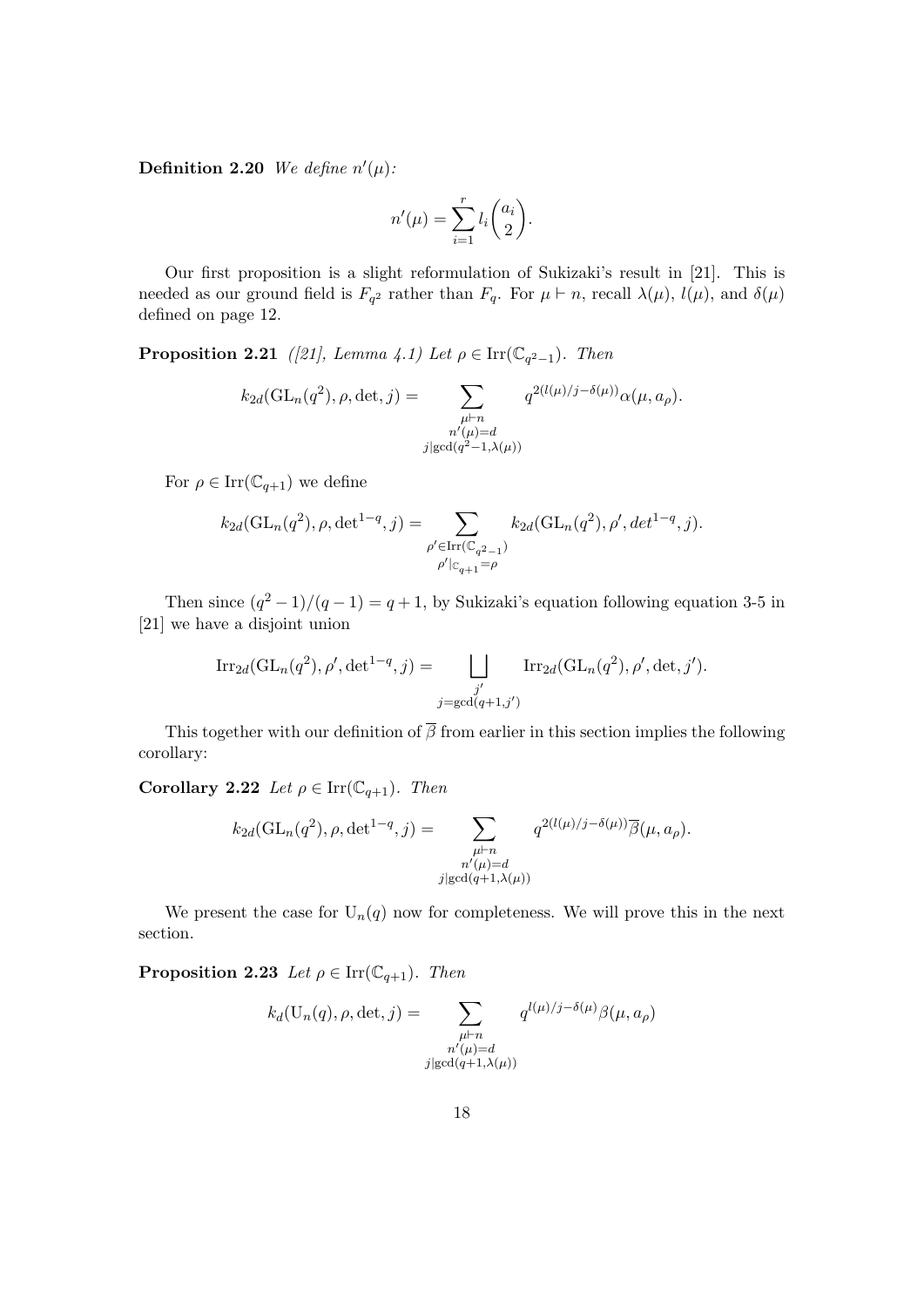**Remark:** Let  $\chi$  be an irreducible character of  $GL_n(q^2)$ . If  $\chi \mid_{\text{ker det}}$  has j irreducible constituents, then j divides  $gcd(q^2 - 1, n)$ . ([19], Theorem 4.7). If  $\chi$  |<sub>ker det</sub><sub>1−q</sub> has j irreducible constituents, then j divides  $gcd(q + 1, n)$ . Now let  $\chi$  be an irreducible character of  $U_n(q)$ . If  $\chi$  |<sub>ker det</sub> has j irreducible constituents, then j divides gcd( $q+1, n$ ). An identical theorem for the unitary case may be obtained making the following simple modifications to the proof of ([19], Theorem 4.7): Change Definition 4.6 by defining

$$
M(d) = \{ A \in U_n(q) \mid \det A = \xi^{dk}, k = 1, \dots, (q+1)/d \}
$$

where  $d = \gcd(n, q + 1)$  and  $\xi = \varepsilon^{1-q}$ , a generator of the subgroup  $\mathbb{C}_{q+1}$  in  $F_{q^2}^*$ . Then in Lemma 4.6 and Theorem 4.7 replace  $GL_n(q)$  with  $U_n(q)$  and  $_n(q)$  with  $SU_n(q)$ .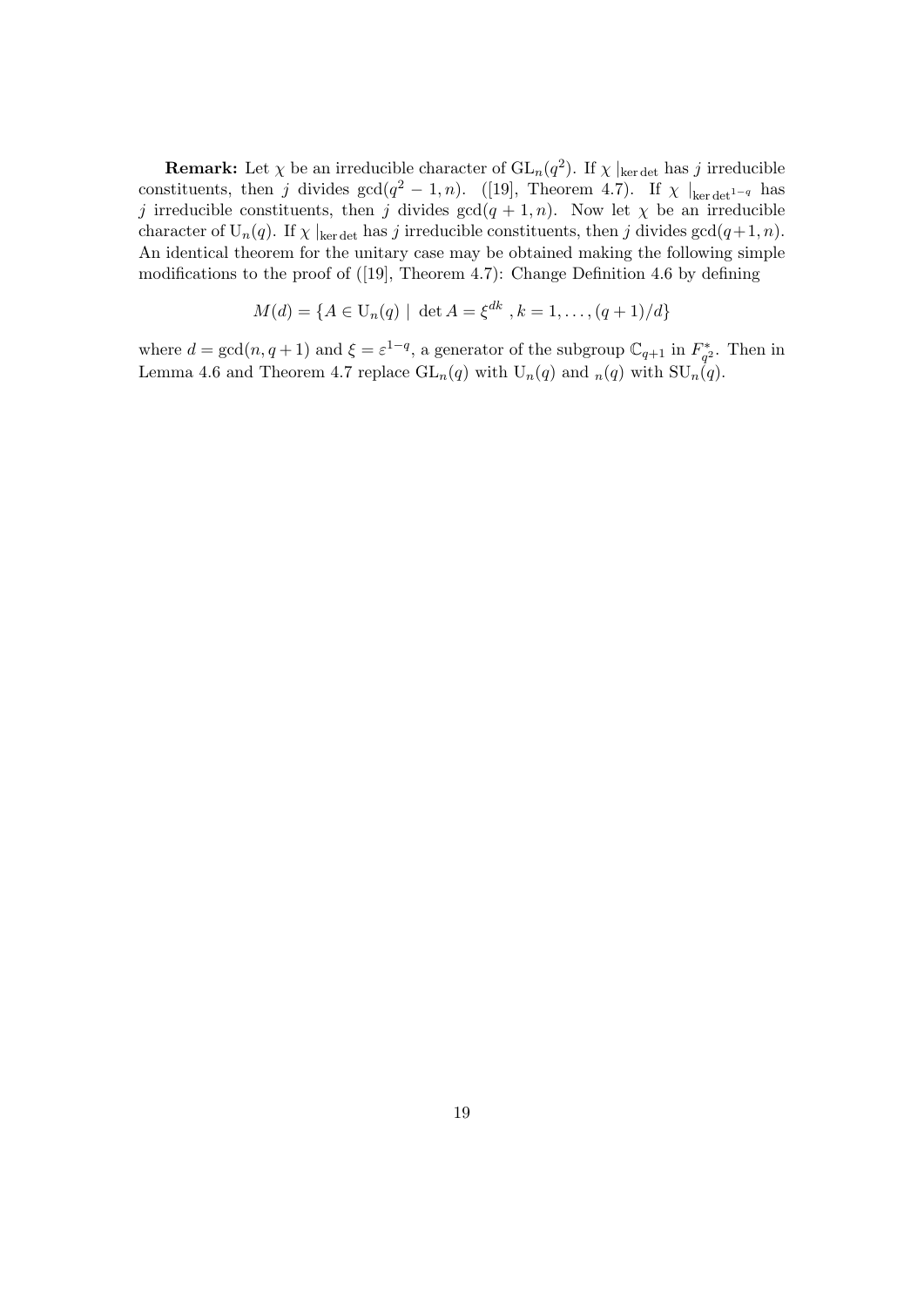## 3 Characters of  $U_n(q)$  restricted to  $SU_n(q)$

In this section we prove Proposition 2.23. We start by parameterizing irreducible characters  $\chi$  of  $U_n(q)$  via pairs  $(s, \lambda)$ , and construct a unique sequence of polynomials  $(h_1(x), h_2(x), ...)$  corresponding to  $\chi$ . The subgroup  $SU_n(q)$  is normal in  $U_n(q)$ with cyclic quotient isomorphic to  $\mathbb{C}_{q+1}$  which acts naturally on Irr(SU<sub>n</sub>(q)) via U<sub>n</sub>(q)conjugation. In the last section, we fixed an isomorphism  $\mathbb{C}_{q^2-1} \cong \text{Irr}(\mathbb{C}_{q^2-1})$  and hence we have an isomorphism  $\mathbb{C}_{q+1} \simeq \text{Irr}(\mathbb{C}_{q+1})$ . The group  $\text{Irr}(\mathbb{C}_{q+1})$  acts on  $\text{Irr}(\mathbb{U}_n(q))$ . Indeed, if  $\rho \in \text{Irr}(\mathbb{C}_{q+1})$  then we have a corresponding linear character of  $U_n(q)$  also denoted by  $\rho$ . Then  $\rho \in \text{Irr}(\mathbb{C}_{q+1})$  acts on  $\text{Irr}(\mathbb{U}_n(q))$  by

 $\chi \mapsto \rho \otimes \chi$  abbreviated by  $\rho \chi$ .

Let  $\chi \in \text{Irr}(\mathcal{U}_n(q))$ . By Clifford Theory,  $\chi$  restricted to  $\text{SU}_n(q)$  is multiplicity free. If

$$
\chi|_{\mathrm{SU}_n(q)} = \psi_1 + \psi_2 + \cdots \psi_j \quad \text{where } \psi_i \in \mathrm{Irr}(\mathrm{SU}_n(q))
$$

then the  $\psi_i$  are  $U_n(q)$ -conjugates of one another.

The following lemma uses the well-known fact on characters of finite groups that if G is a finite group and  $H \leq G$ , and  $\vartheta$ ,  $\eta$  are characters of H, G respectively, then

$$
\eta \mathrm{Ind}_{H}^{G}(\vartheta) = \mathrm{Ind}_{H}^{G}(\eta|_{H}\vartheta).
$$

**Lemma 3.1** Let  $\chi$ ,  $\chi' \in \text{Irr}(\text{U}_n(q))$ . Then  $\chi$ ,  $\chi'$  have the same restriction to  $\text{SU}_n(q)$  if and only if  $\chi' = \rho \chi$  for some  $\rho \in \text{Irr}(\mathbb{C}_{q+1})$ .

**Proof:** Let  $\chi' = \rho \chi$ . Since  $SU_n(q)$  is in the commutator subgroup of  $U_n(q)$ ,  $\rho$  is trivial on  $SU_n(q)$  and hence  $\chi$ ,  $\chi'$  have the same restriction to  $SU_n(q)$ .

Suppose  $\psi$  is a common constituent of  $\chi$ ,  $\chi'$  restricted to  $SU_n(q)$ . Let T be the stabilizer of  $\psi$  in  $SU_n(q)$ . Then  $\psi$  extends to  $\psi \in \text{Irr}(T)$ , and we have

$$
\chi = \mathrm{Ind}_{T}^{\mathrm{U}_{n}(q)}(\tilde{\psi}\phi), \qquad \chi' = \mathrm{Ind}_{T}^{\mathrm{U}_{n}(q)}(\tilde{\psi}\phi')
$$

where  $\phi$ ,  $\phi'$  are lifts to T of characters of  $T/\mathrm{SU}_n(q)$ , denoted  $\phi_1$ ,  $\phi'_1$ . Then  $\phi_1$ ,  $\phi'_1$  can be extended to characters  $\xi_1$ ,  $\xi'_1$  of  $U_n(q)/SU_n(q)$ , which can be lifted to characters  $\xi$ ,  $\xi'$  of  $U_n(q)$ . Then we have

$$
\chi = \mathrm{Ind}_T^{\mathrm{U}_n(q)}(\tilde{\psi})\xi, \qquad \chi' = \mathrm{Ind}_T^{\mathrm{U}_n(q)}(\tilde{\psi})\xi'.
$$

Thus  $\chi$ ,  $\chi'$  differ by a linear character. Since every linear character of  $U_n(q)$  is of the form  $\rho_z$  for some  $z \in \mathbb{C}_{q+1}$  we have  $\chi' = \rho \chi$ .

Let  $\mathcal{E} = {\psi_1, \psi_2, \ldots, \psi_j}$  and let  $\mathcal{F} = {\chi_1, \chi_2, \ldots, \chi_r}$  where the  $\chi_i$  are the constituents of the induced character  $\text{Ind}_{\text{SU}_n(q)}^{\text{U}_n(q)}(\psi)$  for any  $\psi \in \mathcal{E}$ . Then  $\mathcal{E}$  is a  $\mathbb{C}_{q+1}$ -stable subset of  $\text{Irr}(\text{SU}_n(q))$  and  $\mathcal F$  is a  $\text{Irr}(\mathbb{C}_{q+1})$ -stable subset of  $\text{Irr}(\text{U}_n(q))$ . Hence  $r = (q+1)/j$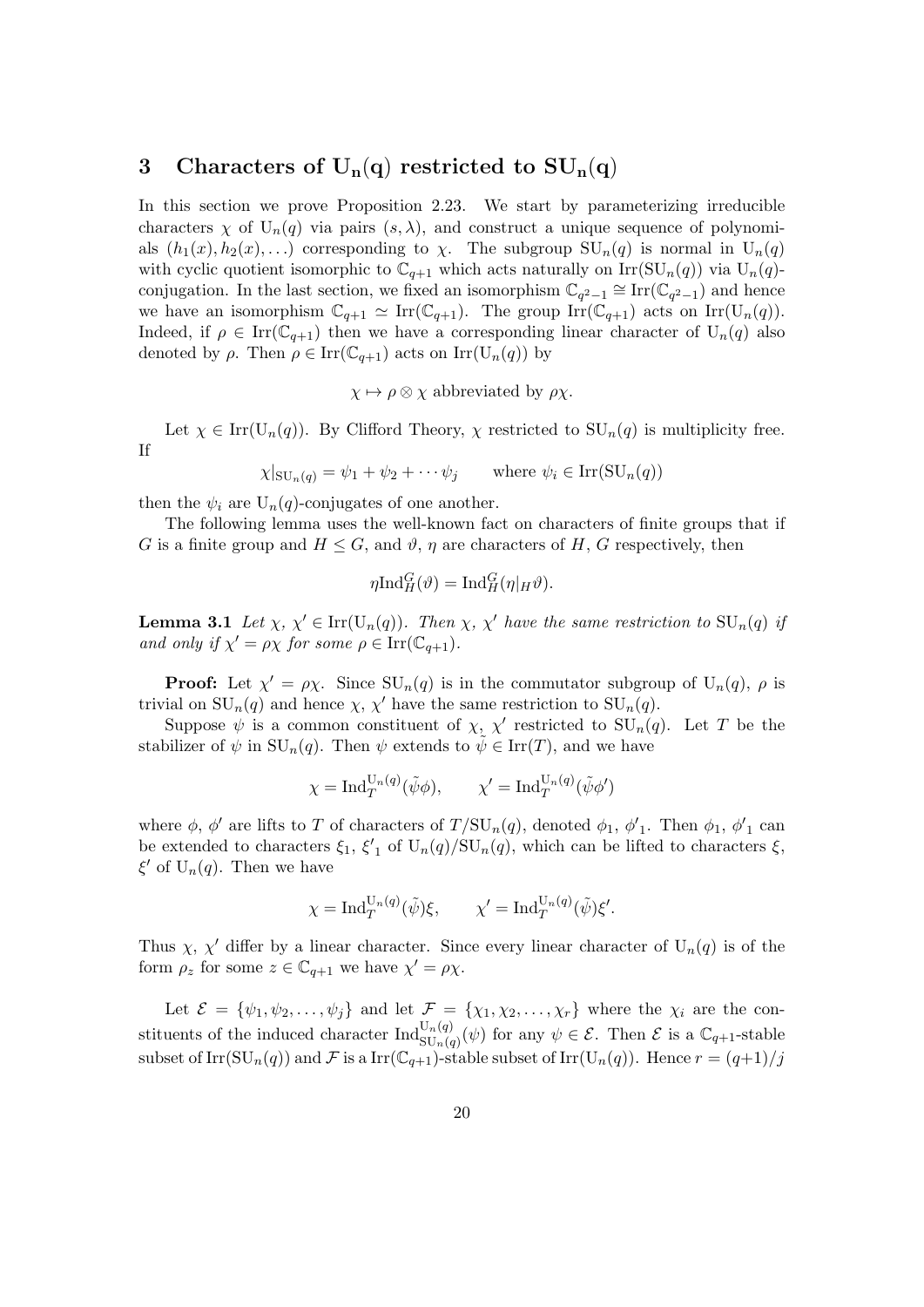and our original character  $\chi$  is stabilized by  $\rho_z \in \text{Irr}(\mathbb{C}_{q+1})$  where  $z \in \mathbb{C}_{q+1}$  is a primitive j-th root of unity, i.e.

 $\chi = \rho_z \chi$ .

This forces certain conditions on the coefficients in the polynomials in  $(h_1(x), h_2(x), \ldots)$ corresponding to  $\chi$  and allows us to count how many  $\chi$  of a fixed q-height are fixed by a j-th root of unity.

## 3.1 Pairs  $(s, \lambda)$

Let  $K = \overline{F}_q$ . Consider the algebraic group  $\widetilde{G} = GL_n(K)$  with Frobenius endomorphism defined in the last section,  $F: \widetilde{G} \to \widetilde{G}$  by  $F((a_{ij})) = M(a_{ji}^q)^{-1}M^{-1}$ . Then let  $G = \widetilde{G}^F =$  $U_n(q)$ .

A reference for the following is ([10], section 1). A subgroup L of G is Levi if  $L = \tilde{L}^F$ for some F-stable Levi subgroup  $\tilde{L}$  of a parabolic subgroup  $\tilde{P}$  of  $\tilde{G}$ . For a Levi subgroup L of G, let  $R_L^G$  be the additive operator from  $X(L)$  to  $X(G)$  defined in the Deligne-Lusztig theory, where  $X(L)$  and  $X(G)$  are the character rings of representations of L and G over  $\overline{\mathbb{Q}}_l$ , an algebraic closure of the *l*-adic field  $\overline{\mathbb{Q}}_l$  ( $l \neq p$ ). Recall, in the previous section we fixed an isomorphism between  $(\overline{F}_q)^*$  and  $\text{Irr}((\overline{F}_q)^*)$ . Providing a coherent choice of roots of unity (via monomorphisms of multiplicative groups) has been made, this leads to an isomorphism

$$
Z(L) \cong \operatorname{Irr}(Z(L)) = \operatorname{Hom}(Z(L), \overline{\mathbb{Q}}_l)
$$

as in ([4], Section 8.2). Recall,  $\rho_s$  is the linear character of L corresponding to  $s \in \mathbb{R}$  $Z(L)$ . We have a Jordan decomposition of characters of G. Namely the set of ordinary irreducible characters of G is in one-to-one correspondence with the set of pairs  $(s, \lambda)$ . In our case, this means

$$
\chi \leftrightarrow (s,\lambda)
$$

where s is a representative of a semi-simple conjugacy class of G and  $\lambda$  is a unipotent character of  $L = C_G(s)$ , i.e.  $\lambda$  appears as a constituent of  $R_T^L(1)$  for some maximal torus T of L.

Let  $\epsilon_L = (-1)^d$  where d is the dimension of a maximal  $F_{q^2}$  split torus of L. Then

$$
\chi = \epsilon_G \epsilon_L R_L^G(\rho_s \lambda)
$$
 by ([10], p.116).

**Proposition 3.2** For  $\rho_z \in \text{Irr}(Z(G))$ , and  $\chi \in \text{Irr}(G)$ 

$$
\chi \leftrightarrow (s, \lambda) \Leftrightarrow \rho_z \chi \leftrightarrow (zs, \lambda).
$$

where  $(s, \lambda)$  is the Jordan decomposition of  $\chi$ .

**Proof:** Let  $L = C_G(s) = C_G(sz)$ . Then

$$
\chi = \epsilon_G \epsilon_L R_L^G(\rho_s \lambda).
$$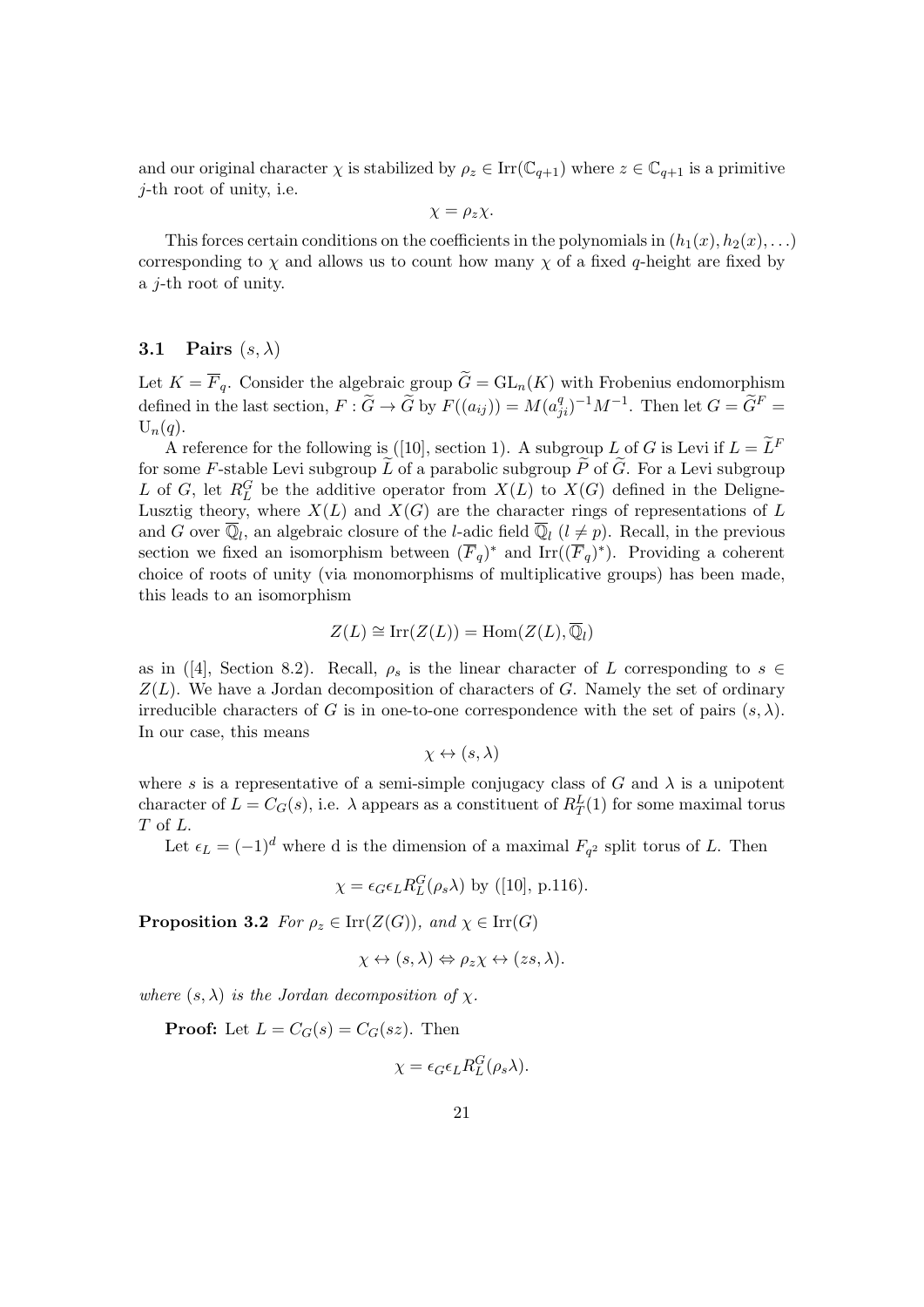Moreover

$$
\rho_z \chi = \epsilon_G \epsilon_L R_L^G(\rho_z(\rho_s \lambda)), \text{ by ([4], Proposition 8.20)}
$$
  
=  $\epsilon_G \epsilon_L R_L^G((\rho_z \rho_s) \lambda),$ 

which corresponds to the pair  $(z\tilde{s}, \lambda)$ .

**Remark:** The above discussion also holds for the finite group  $GL_n(q) = \widetilde{G}^{F'}$  where the Frobenius map is given by  $F'((a_{i,j})) = (a_{i,j}^q)$ .

#### 3.2 Sequences of polynomials

In order to count efficiently we make use of polynomial sequences. We construct certain sequences which correspond to the irreducible characters of  $U_n(q)$ . This identification arises naturally out of Deligne-Lusztig Theory. These polynomials encode information about both s and  $\lambda$ . This procedure is known in the case of  $GL_n(q)$  where if  $\chi$  corresponds to the pair  $(s, \lambda)$  then  $\chi$  corresponds to a sequence  $(h_1(x), h_2(x), \ldots)$ . The  $h_i(x)$  are products of powers of irreducible polynomials over  $F_q$  which are elementary divisors of s; the powers of these divisors come from  $\lambda$ . In precisely the same spirit, irreducible characters of  $U_n(q)$  can be identified with sequences  $(h_1(x), h_2(x), ...)$  where the  $h_i(x)$  are products of powers of polynomials over  $F_{q^2}$ , appropriate for  $U_n(q)$ , which are elementary divisors of s. We proceed with this identification.

It is well known that the conjugacy class of an element in  $GL_n(q^2)$  may be described by the elementary divisors of the rational canonical form. These divisors are powers of monic irreducible polynomials in  $F_{q^2}[x]$  with non-zero roots. View  $U_n(q)$  as a subgroup of  $GL_n(q^2)$ . Let  $g \in GL_n(q^2)$  have  $GL_n(q^2)$ -conjugacy class [g]. The intersection [g]  $\cap$  $U_n(q)$  is either a  $U_n(q)$ -conjugacy class or is empty ([10], p.111). Let f be a monic irreducible polynomial in  $F_{q^2}[x]$  of degree d with nonzero roots  $\{\omega\}$ . We define  $\tilde{f}$  to be the polynomial in  $F_{q^2}[x]$  with roots  $\{\omega^{-q}\}$ . Let  $m_{f^i}(g)$  denote the multiplicity of  $f^i$ as an elementary divisor of g. Then  $[g] \cap U_n(q)$  is nonempty precisely when  $m_{f^i}(g) =$  $m_{\tilde{f}i}(g)$  holds  $\forall f$  and  $\forall i$ . Hence the conjugacy class of an element in  $U_n(q)$  is given by the elementary divisors of its rational canonical form and these divisors are powers of polynomials in a subset  $\mathfrak{F}$  of  $F_{q^2}[x]$ .

**Definition 3.3** Let  $\mathfrak{F}_1 = \{f | f \neq x \text{ is monic, irreducible and } f = \tilde{f} \}$  and let  $\mathfrak{F}_2 =$  $\{f\tilde{f}|f \neq x \text{ is monic, irreducible and } f \neq \tilde{f}\}\text{. Let } \mathfrak{F} = \mathfrak{F}_1 \cup \mathfrak{F}_2.$ 

Notice that for every polynomial  $f \in \mathfrak{F}$ ,  $f = \tilde{f}$ . Members of  $\mathfrak{F}_1$  have odd degree and members of  $\mathfrak{F}_2$  have even degree. The latter fact is obvious. The former can be observed by noting that since f is irreducible the roots are the Galois conjugates of  $\omega$ . Suppose that  $d = 2k$ . If  $f = \tilde{f}$ , then  $\{\omega, \omega^{-q}, \ldots, \omega^{(-q)^{d-1}}\} = \{\omega^{-q}, \omega^{q^2}, \ldots, \omega^{(-q)^d}\}.$ Hence  $\omega = \omega^{(-q)^n} = \omega^{q^d}$  so  $\omega \in F_{q^d}$ . But  $F_{q^d}$  is an extension of  $F_{q^2}$  of degree k, hence f is reducible, a contradiction.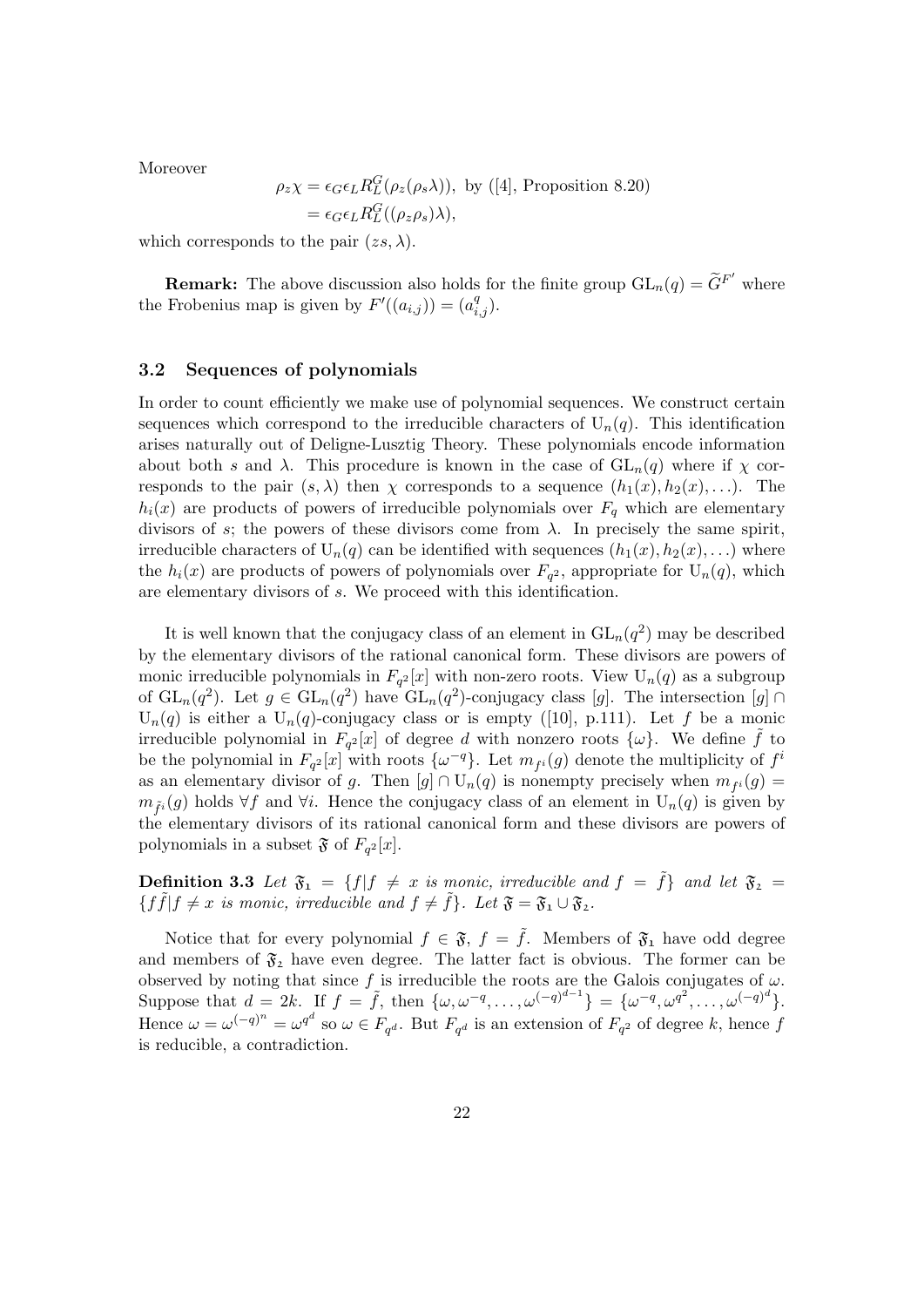An element  $g \in U_n(q)$  is semi-simple if and only if  $m_{f^i}(g) = 0$  for all  $i > 0$ . Given a semi-simple  $s \in U_n(q)$ , we want to describe its centralizer  $C_{U_n(q)}(s)$ . Let s have primary decomposition  $s = \prod_{f \in \mathfrak{F}} s_f$  where  $s_f$  is the primary component corresponding to elementary divisor f. Let s have minimal polynomial  $\min(x) = \prod_{f \in \mathfrak{F}} f$  and characteristic polynomial  $ch(x) = \prod_{f \in \mathfrak{F}} f^{m_f(s)}$ . Then s has rational canonical form

$$
s = \bigoplus_{\mathfrak{F}} m_f(s)c(f)
$$

where  $c(f)$  denotes the  $d_f \times d_f$  companion matrix of the polynomial f with degree  $d_f$ and for nonzero multiplicity  $m_f(s)$ ,  $m_f(s)c(f)$  denotes the  $m_f(s)d_f \times m_f(s)d_f$  matrix with  $m_f(s)$  copies of  $c(f)$ .

**Proposition 3.4** ([10], Proposition 1A) Let s have primary decomposition  $s = \prod_{f \in \mathfrak{F}} s_f$ and rational canonical form

$$
s = \bigoplus_{f \in \mathfrak{F}} m_f(s)c(f).
$$

The structure of the centralizer of s is given by

$$
C_{U_n(q)}(s) = \prod_{f \in \mathfrak{F}} C(s_f), \text{ where}
$$

1. If  $f \in \mathfrak{F}_1$ , then  $C(s_f) = \mathrm{U}_{m_f(s_f)}(F_f)$ , where  $|F_f : F_{q^2}| = \deg(f)$ .

2. If  $f \in \mathfrak{F}_2$ , then  $C(s_f) = GL_{m_f(s_f)}(F_f)$ , where  $|F_f : F_{q^2}| = \frac{1}{2}$  $\frac{1}{2}$ deg $(f)$ .

Hence the centralizer of an element is a product of general linear and unitary groups. A unipotent character of such a product is a product of unipotent characters. Moreover, the unipotent characters of both the general linear and unitary groups are indexed by partitions of the dimension of the underlying vector space. In particular, the unipotent characters of  $U_n(q^m)$  and  $GL_n(q^m)$  are given by partitions of n, for any exponent m.

Let  $\chi \in \text{Irr}(\mathbf{U}_n(q))$  correspond to the pair  $(s, \lambda)$ . Since  $\lambda$  is a unipotent character of  $C_{U_n(q)}(s)$  it is a product of unipotent characters of the  $C(s_f)$  which are general linear or unitary groups each of which corresponds to a partition  $\mu_f \vdash m_f (s)$ . Let  $\mathfrak P$  denote the set of all partitions including the empty partition. We define the map

$$
\Lambda: \mathfrak{F} \longrightarrow \mathfrak{P}
$$

$$
f \mapsto \mu_f.
$$

Notice that  $\sum_{f \in \mathfrak{F}} d_f m_f(s) = n$ .

Our construction is summarized in the following often quoted proposition which originates with Green's important paper on general linear characters, and has been modified for  $U_n(q)$  by several authors. Here we use the notation of Ku ([14]). For a partition  $\mu$  recall the definitions of  $|\mu|$  on page 12 and  $n'(\mu)$  on page 18 in the previous section.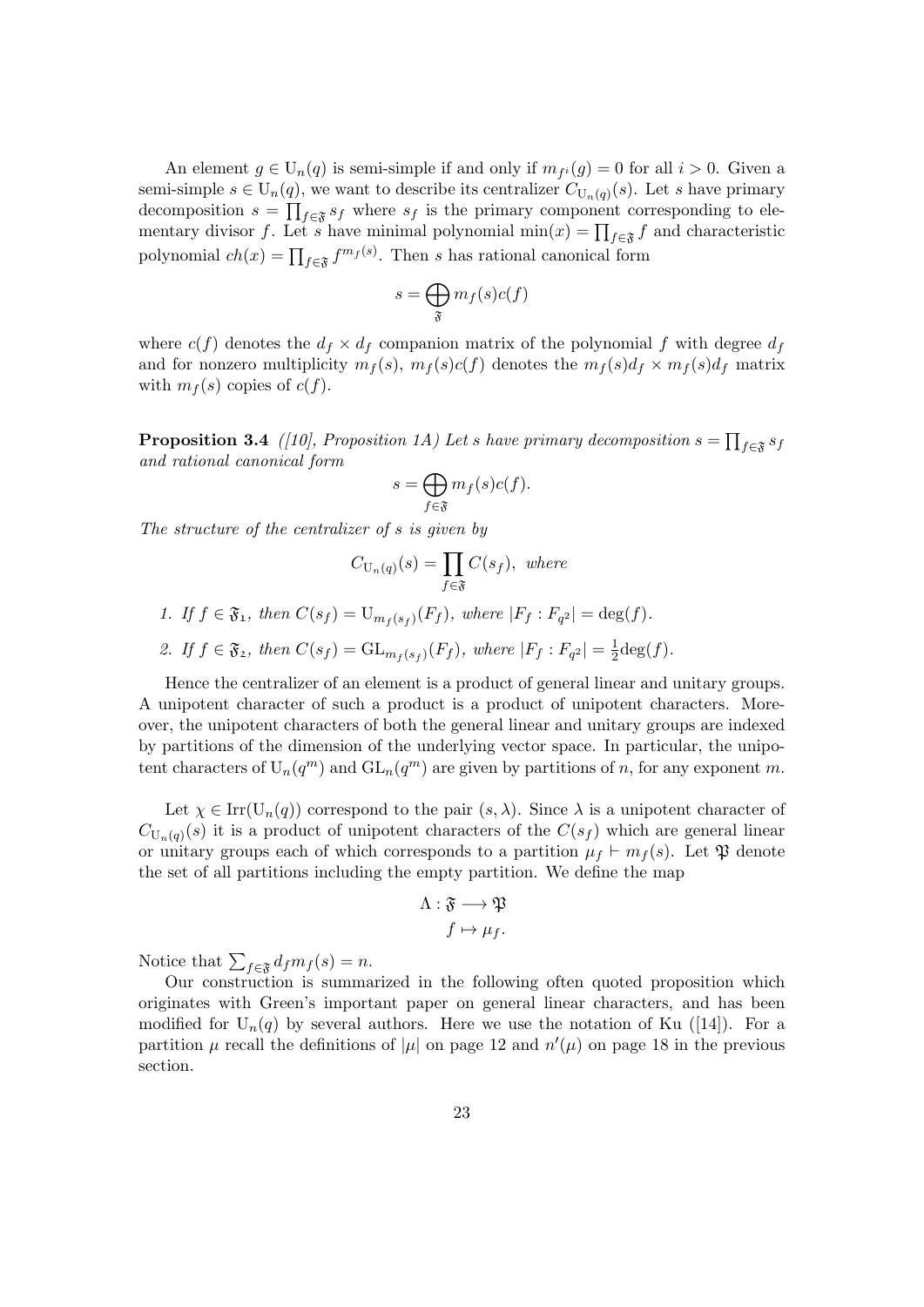**Proposition 3.5** ([14], Proposition 4.2.2 and Lemma 4.2.3) Let  $\mathfrak{P}$  denote the set of all partitions of all integers  $n > 0$ , together with the empty partition. The irreducible characters of  $U_n(q)$  are in one-to-one correspondence with maps  $\Lambda$  from  $\mathfrak F$  to  $\mathfrak P$  which satisfy the following:

$$
\sum_{f \in \mathfrak{F}} |\Lambda(f)| d_f = n.
$$

If  $\chi \in \text{Irr}(\mathcal{U}_n(q))$  corresponds to such a map  $\Lambda$ , then the following hold:

- 1. The q-height of  $\chi$  is  $\sum_{f \in \mathfrak{F}} df^n(\Lambda(f)')$  where  $\Lambda(f)'$  is the conjugate partition of  $\Lambda(f)$ .
- 2. The character  $\chi$  lies over  $\rho \in \text{Irr}(Z(\text{U}_n(q)))$  where  $a_\rho$  is the product of the roots of  $\prod_{f\in \mathfrak{F}}f^{|\Lambda(f)|}.$

Let  $\chi \in \text{Irr}(G)$  be associated to the pair  $(s, \lambda)$  which is in turn associated to the map  $\Lambda: \mathfrak{F} \to \mathfrak{P}$ . For each  $f \in \mathfrak{F}$ , write the conjugate partition  $\Lambda(f)' = (t^{m_{f,t}})$ . Using these exponents, we may now define for  $\chi$  a unique sequence of polynomials  $(h_1(x), h_2(x), ...)$ by letting

$$
h_i(x) = \prod_{f \in \mathfrak{F}} f^{m_{f,i}}.
$$

We will be concerned with examining classes of irreducible characters which share certain properties. We want to group characters by their  $q$ -height and also by their splitting upon restriction to certain subgroups. To that end we make the following definition which will be of utmost importance in this endeavor.

**Definition 3.6** If  $\chi$  determines the sequence  $(h_1(x), h_2(x), ...)$ , we will say that  $\chi$  is of  $\mu$ -type where  $\mu = (t^{\deg(h_t(x))}) \vdash n$ .

## 3.3 Proof of Proposition 2.23

In this section we verify Proposition 2.23. Recall  $k_d(U_n(q), \rho, \det, j)$  is the number of  $\chi \in \text{Irr}(\mathcal{U}_n(q))$  of q-height d lying over  $\rho$  such that  $\chi|_{\text{SU}_n(q)}$  has j' irreducible constituents where  $j|j'$ . Let  $\rho \in \text{Irr}(\mathbb{C}_{q+1})$  and  $\mu = (a_1^{l_1}, a_2^{l_2}, \dots, a_r^{l_r}) \vdash n$ . Let  $\text{Irr}(\mathbb{U}_n(q), \mu, \rho)$  denote the irreducible characters of  $U_n(q)$  of  $\mu$ -type lying over  $\rho$ . Let  $\chi \in \text{Irr}(U_n(q), \mu, \rho)$  correspond to  $(s, \lambda)$  and  $(h_1, h_2, \ldots)$ . Suppose  $\rho_z$  is the linear character of  $U_n(q)$  corresponding to  $z \in \mathbb{C}_{q+1}$ , a primitive *j*-th root of unity and that

$$
\chi = \rho_z \chi.
$$

By 3.2  $\rho_z \chi$  corresponds to  $(zs, \lambda)$ . If  $h_i$  in  $(h_1, h_2, ...)$  has roots  $\{\omega\}$  then  $(zs, \lambda)$  corresponds to  $(q_1, q_2, \ldots)$  where  $q_i$  has roots  $\{z\omega\}$ . Then we have

$$
(h_1, h_2, \ldots) = (g_1, g_2, \ldots).
$$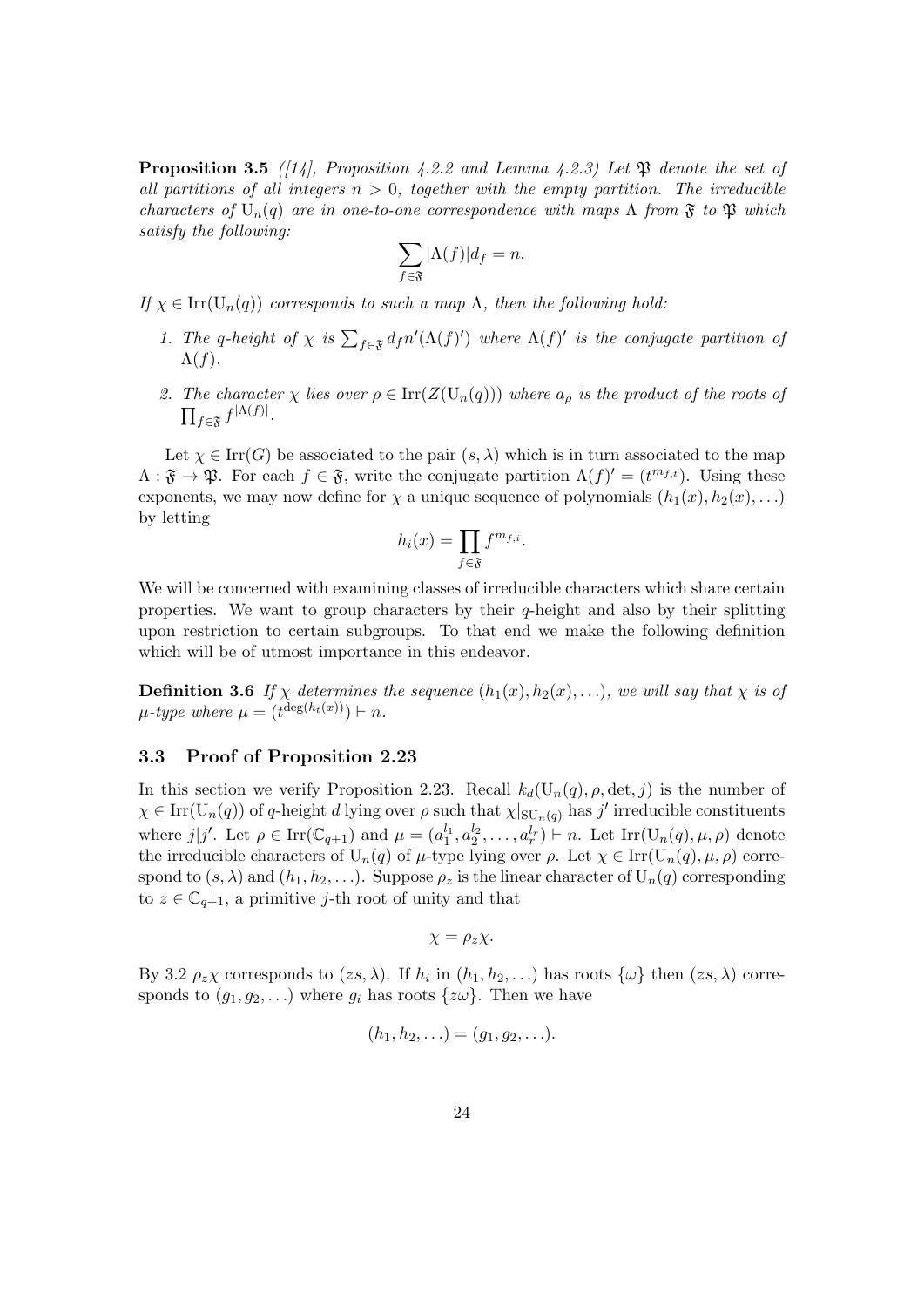Since  $\chi$  is of  $\mu$ -type,  $h_{a_i}(x)$  is a polynomial of degree  $l_i$  and hence  $g_{a_i}(x)$  also has degree  $l_i$ . Let

$$
\{\omega_{i,k}|1\leq k\leq l_i\}
$$
 denote the roots of  $h_{a_i}(x)$ .

Then

$$
h_{a_i}(x) = \prod_{k=1}^{l_i} (x - \omega_{i,k})
$$
  
=  $x^{l_i} + \dots + b_{i,1}x + b_{i,0}$   

$$
g_{a_i}(x) = \prod_{k=1}^{l_i} (x - z\omega_{i,k})
$$
  
=  $x^{l_i} + \dots + z^{l_i-1}b_{i,1}x + z^{l_i}b_{i,0}.$ 

Recall  $\lambda(\mu)$  was defined on page 12 and is equal to  $gcd(l_1, l_2, \ldots, l_r)$ . Our first observation is that  $b_{i,0}$  is nonzero. Hence  $z^{l_i} = 1$  for each  $i = 1, 2, \ldots, r$  thus j divides  $\lambda(\mu)$ . Secondly, we must have  $b_{i,j}x^k = z^{l_i-k}b_{i,k}x^k$ . If  $l_i - k$  is not divisible by j, i.e. j doesn't divide k, the coefficient  $b_{i,k} = 0$ . This reduces the possible number of nonzero coefficients.

If  $\chi$  lies over  $\rho$  then  $(-1)^n \prod_{i=1}^r (b_{i,0})^{a_i} = a_\rho$  by construction. The  $b_{i,k}$  are symmetric functions of the roots. Simplifying notation for a moment, since  $h(x) = x^m + \ldots + b_1x + b_0$ is a product of polynomials in  $\mathfrak{F}$ , the coefficients satisfy  $b_{m-i} = b_0 b_i^d$  $i<sup>q</sup>$ . If m is even  $b_{m/2}^{1-q} = b_0$ . Hence we have  $(l_i/j - 1)/2$  degrees of freedom in the nonconstant coefficients, i.e.  $q^{2(l_i/j-1)/2}$  choices for the  $b_{i,k}$  and thus

$$
|\mathrm{Irr}(\mathrm{U}_n(q), \mu, \rho)| = q^{l(\mu)/j - \delta(\mu)} \beta(\mu, a_\rho).
$$

The left hand side of the sum in Proposition 2.23 can now be evaluated.

$$
k_d(\mathbf{U}_n(q), \rho, \det, j) = \sum_{\substack{j' \\ j \mid j'}} |\text{Irr}_d(\mathbf{U}_n(q), \rho, \det, j')|
$$
  
= 
$$
\sum_{\substack{j' \\ j \mid j'}} \sum_{\substack{\mu \vdash n \\ n'(\mu) = d \\ j' | \gcd(q+1, \lambda(\mu))}} |\text{Irr}(\mathbf{U}_n(q), \mu, \rho)|
$$
  
= 
$$
\sum_{\substack{\mu \vdash n \\ n'(\mu) = d \\ j | \gcd(q+1, \lambda(\mu))}} q^{l(\mu)/j - \delta(\mu)} \beta(\mu, a_\rho).
$$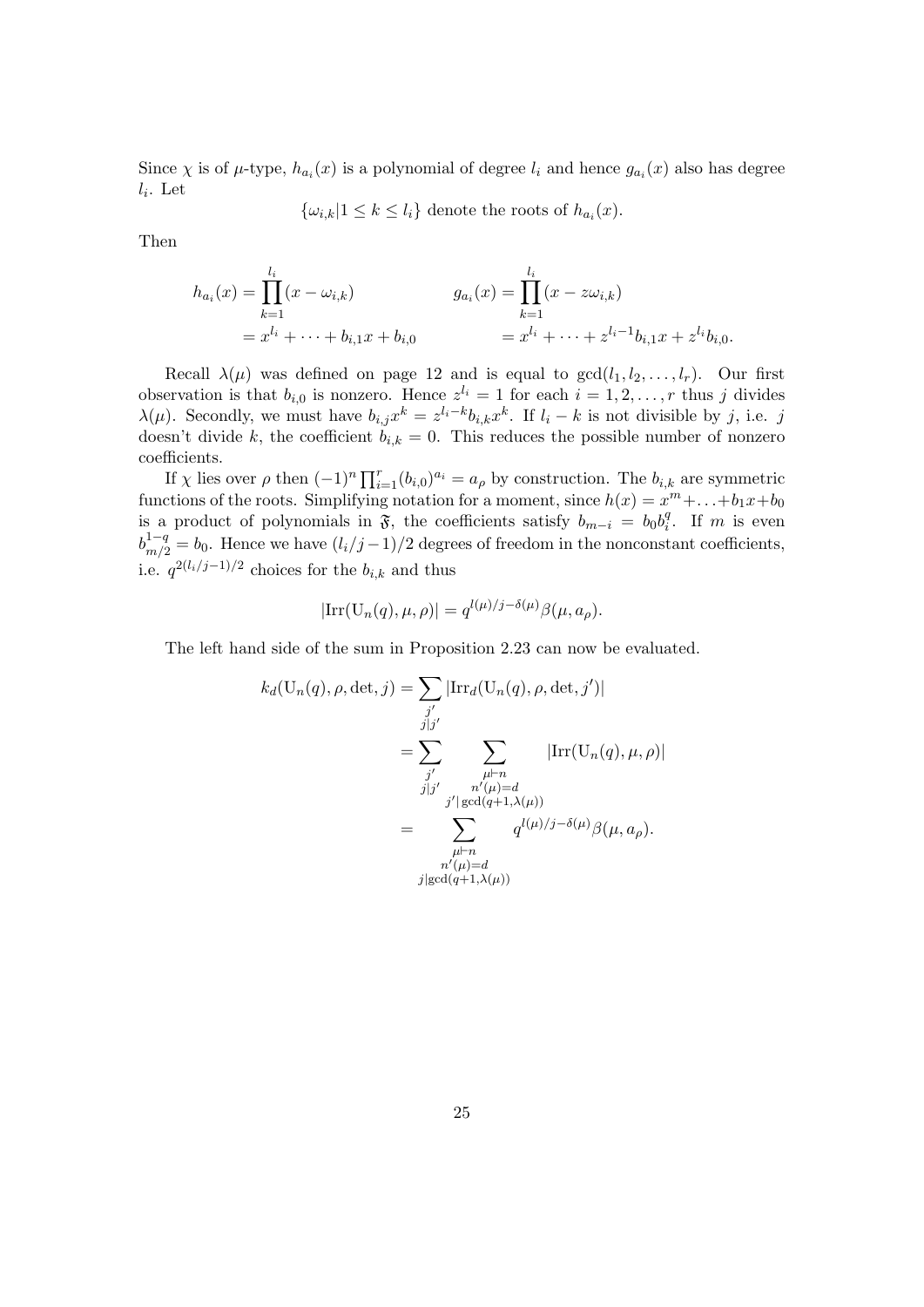## 4 The Finite Special Unitary Groups: A Reduction of DOC

In this section we make use of Clifford theory in the manner of Sukizaki ([21]) to reformulate DOC for the Special Unitary group  $SU_n(q)$  in terms of  $U_n(q)$ . In this section we will distinguish between subgroups of  $U_n(q)$  and  $SU_n(q)$  with superscripts as indicated. Recall  $I = [m]$  is our index set for the distinguished generators of the Weyl group for  $U_n(q)$ . We have  $n = 2m$  or  $2m + 1$ . In keeping with established notation, let  $K = \overline{F}_q$ . Let  $\widetilde{B}$  be the Borel subgroup of upper triangular matrices of the linear algebraic group  $G = GL_n(K)$ . A Frobenius endomorphism on  $\tilde{G}$  was defined by

$$
F(a_{ij}) = M(a_{ji}^q)^{-1}M^{-1},
$$

and the unitary group  $U_n(q) = \widetilde{G}^F$ . The special unitary group is defined

$$
SU_n(q) = \{ g \in U_n(q) \mid \det g = 1 \}.
$$

Note that except for the cases  $n = 2$  and  $q \leq 3$ , the derived subgroup  $\widetilde{G}' =_n (K)$  so  $SU_n(q) = \widetilde{G}^{\prime F}$ . The group of fixed points of  $\widetilde{B}$  under F is a Borel subgroup for  $U_n(q)$ . Let  $B^U$  be this subgroup. Notice that  $B^U$  is upper triangular. We will fix a Borel subgroup  $B^{SU} = B^{U} \cap SU_n(q)$  for  $SU_n(q)$ . Notice that  $B^{SU}$  is the group of fixed points of the Frobenius restricted to  $_n(K)$  and is also upper triangular. We have corresponding Levi decompositions  $B^U = T \ltimes U$  and  $B^{SU} = S \ltimes U$  where  $S = T \cap SU_n(q)$ . By standard parabolic subgroups we mean subgroups containing  $B^U$  or  $B^{\text{SU}}$ . For  $J \subseteq I$  let  $P_J^U$  or  $P_J^{\text{SU}}$  be the standard parabolic group of  $U_n(q)$  or  $SU_n(q)$  respectively corresponding to *J*. For fixed  $J \subset I$ , we have  $P_J^{\mathrm{U}} = N_{\mathrm{U}_n(q)}(U_J)$  and  $P_J^{\mathrm{SU}} = N_{\mathrm{SU}_n(q)}(U_J)$ , both containing the same upper triangular unipotent radical, i.e.  $O_p(P_J^{\mathrm{U}}) = O_p(P_J^{\mathrm{SU}}) = U_J$ 

The group  $SU_n(q)$  contains every p-subgroup of  $U_n(q)$  and  $O_p(SU_n(q)) = O_p(U_n(q))$ 1. Thus any radical p-chain of  $SU_n(q)$  is a radical p-chain of  $U_n(q)$  by Proposition 2.1. Conversely, let

$$
C: U_0 < U_1 < \cdots < U_l
$$

be a radical p-chain of  $U_n(q)$ . The  $U_i$  are unipotent radicals of parabolic subgroups of  $U_n(q)$ . Hence each  $U_i$  is conjugate to a standard unipotent radical  $U_{J_i}$ , i.e. for each i there exists  $g_i \in U_n(q)$  such that

$$
U_i = g_i U_{J_i} g_i^{-1}.
$$

For all  $x \in F_{q^2}^*$ , the matrix

$$
\bar{x} = \begin{pmatrix} x & 0 & \dots & 0 \\ 0 & 1 & & \vdots \\ \vdots & & \ddots & \\ 0 & & \dots & 0 & x^{-q} \end{pmatrix} \text{ stabilizes all standard } U_{J_i}.
$$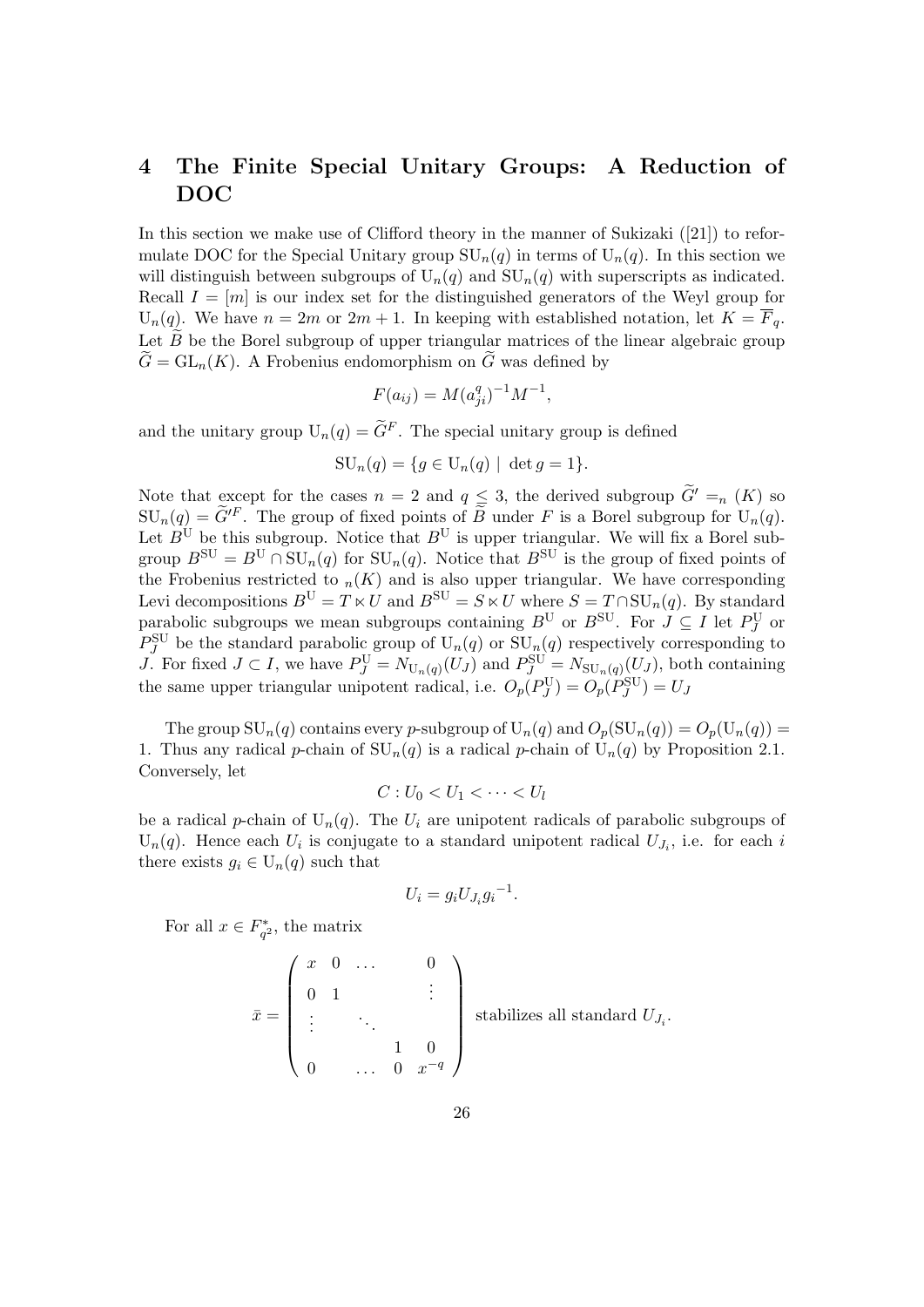In particular, this holds for  $\bar{x}_i$  such that  $x_i^{1-q} = (\det(g_i))^{-1}$ . Moreover,  $\forall g_i \in U_n(q)$ there exists such an  $x_i \in F_{q^2}^*$ . Thus

$$
U_i = g_i(\bar{x_i}U_{J_i}\bar{x_i}^{-1})g_i^{-1} = (g_i\bar{x_i})U_{J_i}(g_i\bar{x_i})^{-1}
$$

where  $g_i\bar{x}_i \in \mathrm{SU}_n(q)$ . Thus C is  $\mathrm{SU}_n(q)$ -conjugate to a radical p-chain of  $\mathrm{SU}_n(q)$ .

For an irreducible character  $\rho$  of  $Z^{\text{SU}}$ , the center of  $\text{SU}_n(q)$ , recall  $k_d(P_J^{\text{SU}}, \rho)$  $|\text{Irr}_d(P_J^{\text{SU}}, \rho)|$  is the number of irreducible characters of  $P_J^{\text{SU}}$  lying over  $\rho$  (i.e. in the p-block corresponding to  $\rho$ ) with q-height d. The p-part of  $|\text{SU}_n(q)|$  is equal to  $q^{\binom{n}{2}}$ . As we saw in the introduction DOC can be written:

$$
\sum_{J \subseteq I} (-1)^{|J|} k_d(P_J^{\text{SU}}, \rho) = 0
$$
, for all  $\rho$  in  $\text{Irr}(Z^{\text{SU}})$  and nonnegative integers  $d < {n \choose 2}$ . (1)

We now reformulate this statement using Clifford Theory. Let det be the determinant map on  $U_n(q)$ . Then  $\det(U_n(q)) = \mathbb{C}_{q+1}$  and ker  $\det = SU_n(q)$ . Moreover, restricting the determinant map to parabolic subgroups  $P_J^{\rm U}$  we have  $\det(P_J^{\rm U}) = \mathbb{C}_{q+1}$  and ker  $\det|_{P_J^{\rm U}} =$  $P_J^{\text{SU}}$ . The group  $P_J^{\text{SU}}$  is normal in  $P_{J_{\text{max}}}^{\text{U}}$  and hence  $P_J^{\text{U}}$  acts on the set Irr( $P_J^{\text{SU}}$ ) in the natural way. For  $g \in P_J^U$  and  $\phi \in \text{Irr}(P_J^{\text{SU}})$ ,  $g \cdot \phi = {}^g\phi$  where  ${}^g\phi(x) = \phi(gxg^{-1})$  as defined in Section 2.4 of Chapter 2. The quotient group is cyclic

$$
P_J^{\mathrm{U}}/P_J^{\mathrm{SU}}\cong \mathbb{C}_{q+1}.
$$

Let  $\text{Irr}_d(P_J^{\text{SU}}, \rho, j)$  denote the irreducible characters  $\phi \in \text{Irr}_d(P_J^{\text{SU}})$  such that  $\phi$  lies over  $\rho$ , has q-height d, and the  $P_J^{\rm U}$  orbit of  $\phi$  contains j characters. Then the following implies 1:

For integers  $0 \leq d < \binom{n}{2}$  $\binom{n}{2}$ ,  $1 \leq j$  and any  $\rho \in \text{Irr}(Z^{\text{SU}})$ 

.

$$
\sum_{J \subseteq I} (-1)^{|J|} |\text{Irr}_d(P_J^{\text{SU}}, \rho, j)| = 0. \tag{2}
$$

Rather than counting characters of  $P_{J_{\text{cav}}}^{\text{SU}}$  we count characters of  $P_J^{\text{U}}$ . Let  $\chi \in \text{Irr}(P_J^{\text{U}})$ . By Clifford Theory,  $\chi$  restricted to  $P_J^{\text{SU}}$  is multiplicity free. The restrictions of two irreducible characters  $\chi$  and  $\chi'$  of  $P_J^{\rm U}$  to  $P_{J_{\rm ext}}^{\rm SU}$  have the same irreducible constituents or are disjoint (Lemma 2.15). If  $\phi \in \text{Irr}_d(P_{\tilde{J}}^{\text{SU}}, \rho, j)$ , then the  $P_{\tilde{J}}^{\text{U}}$ -orbit of  $\phi$  contains j characters. For  $\rho \in \text{Irr}(Z^{\text{SU}})$ , let  $\text{Irr}_d(P_J^{\text{U}}, \rho, \det, j)$  denote the subset of  $\text{Irr}_d(P_J^{\text{U}})$ consisting of characters such that their restrictions to ker det belong to  $\text{Irr}_d(P^{\text{SU}}_J, \rho, j)$ .

A character  $\phi \in \text{Irr}_d(P_J^{\text{SU}}, \rho, j)$  extends to  $\phi \in \text{Irr}(T_{P_J^{\text{U}}}(\phi))$ . The induced character  $(\tilde{\phi}\theta)^{P_y^U}$  is irreducible where  $\theta$  is the lift to  $T_{P_y^U}(\phi)$  of an irreducible character of  $T_{P_J^{\text{U}}}(\phi)/P_J^{\text{SU}}$ . Then

$$
\left| T_{P_J^{\text{U}}}(\phi)/P_J^{\text{SU}} \right| = \frac{q+1}{j} \text{ since } \left| P_J^{\text{U}}/T_{P_J^{\text{U}}}(\phi) \right| = j.
$$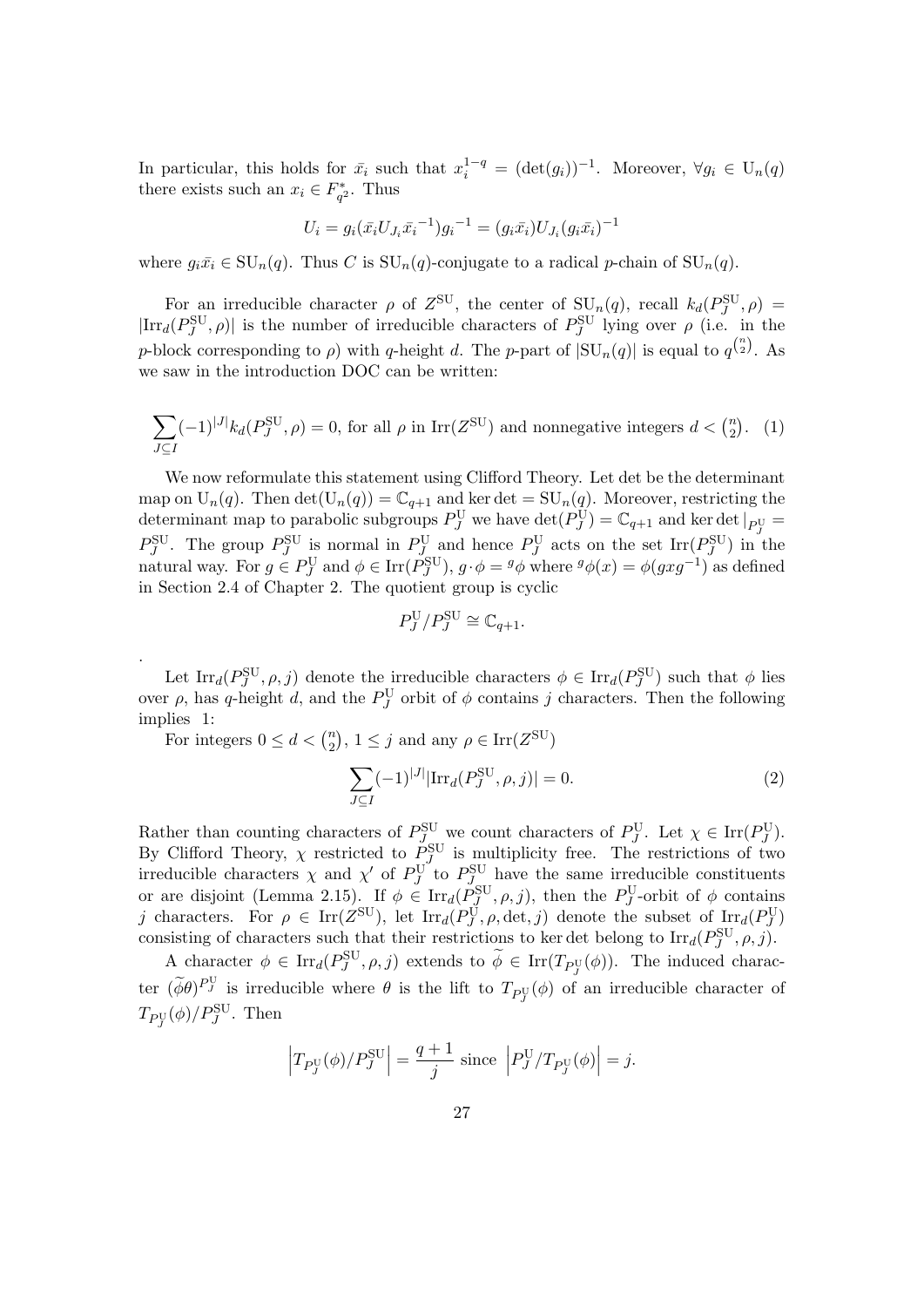Let  $k_J$  be the number of  $P_J^{\text{U}}$ -orbit representatives in  $\text{Irr}_d(P_J^{\text{SU}}, \rho, j)$ . Then

$$
\left| \text{Irr}_{d}(P_{J}^{\text{SU}}, \rho, j) \right| = j \cdot k_{J}
$$
  

$$
\left| \text{Irr}_{d}(P_{J}^{\text{U}}, \rho, \det, j) \right| = \frac{q+1}{j} \cdot k_{J}.
$$

Then

$$
\sum_{J \subseteq I} (-1)^{|J|} |\text{Irr}_d(P_J^{\text{SU}}, \rho, j)| = \sum_{J \subseteq I} (-1)^{|J|} j \cdot k_J = j \cdot \sum_{J \subseteq I} (-1)^{|J|} k_J = 0
$$

holds if and only if  $\sum_{J \subseteq I} (-1)^{|J|} k_J = 0$  if and only if

$$
0 = \frac{q+1}{j} \cdot \sum_{J \subseteq I} (-1)^{|J|} k_J = \sum_{J \subseteq I} (-1)^{|J|} \frac{q+1}{j} \cdot k_J = \sum_{J \subseteq I} (-1)^{|J|} |\text{Irr}_d(P_J^U, \rho, \det, j)|.
$$

Hence the following equation is equivalent to 2: For integers  $0 \leq d < \binom{n}{2}$  $\binom{n}{2}$ ,  $1 \leq j$  and any  $\rho \in \text{Irr}(Z^{\text{SU}})$ :

$$
\sum_{J \subseteq I} (-1)^{|J|} |\text{Irr}_d(P_J^{\text{U}}, \rho, \det, j)| = 0.
$$
 (3)

We will need the case where  $d = \binom{n}{2}$  $n_2$ ). Recall from Chapter 2, the isomorphism of  $(F_{q^2})^*$  and Irr $((F_{q^2})^*)$  so that  $a_{\rho} \in (F_{q^2})^*$  corresponds to  $\rho \in \text{Irr}((F_{q^2})^*)$  under this isomorphism. This induces an isomorphism of the cyclic subgroups  $Z^{\mathbf{U}}$  and  $Z^{\mathbf{SU}}$  with Irr( $Z^{\text{U}}$ ) and Irr( $Z^{\text{SU}}$ ) respectively. Also recall from Chapter 2 the definition (2.4) of  $\beta(\mu, a_{\rho}).$ 

For  $\rho' \in \text{Irr}(Z^U)$  let  $\text{Irr}(P_J^U, \rho')$  be the set of characters  $\chi \in \text{Irr}(P_J^U)$  such that  $\chi$  lies over  $\rho'$ . For  $J \neq \emptyset$ , Irr $(P_J^{\rm U}, \rho')$  consists of a unique p-block corresponding to  $\rho'$ . However if  $J = \emptyset$  then  $P_J^{\text{U}} = \text{U}_n(q)$  and  $\text{Irr}(\text{U}_n(q), \rho')$  consists of two p-blocks one of zero defect the other of full defect. Observe  $\left|\text{Irr}_{\binom{n}{2}}(U_n(q),\rho')\right|$  is one, the number of irreducible characters of U<sub>n</sub>(q) of full q-height lying over  $\rho'$ . For  $\rho \in \text{Irr}(Z^{\text{SU}})$ , let  $\text{Irr}(P_J^{\text{U}}, \rho)$  denote the set of irreducible characters of  $P_J^{\text{U}}$  that lie over  $\rho' \in \text{Irr}(Z^{\text{U}})$  where  $\rho'$  lies over  $\rho$ . Then for  $\rho \in \text{Irr}(Z^{\text{SU}})$  we have the following disjoint union

$$
\mathrm{Irr}(P^{\mathrm{U}}_J,\rho)=\bigsqcup_{\substack{\rho'\in\mathrm{Irr}(Z^{\mathrm{U}})\\ \rho'|_Z\le\mathbf{U}=\rho}}\mathrm{Irr}(P^{\mathrm{U}}_J,\rho').
$$

We focus now on irreducible characters in  $\text{Irr}(Z^U)$  and so switch the roles of  $\rho$  and  $\rho'$ . The following implies 3:

For integers  $0 \leq d, 1 \leq j$  and any  $\rho \in \text{Irr}(Z^U)$ ,

$$
\sum_{J\subseteq I} (-1)^{|J|} |\text{Irr}_d(P_J^U, \rho, \det, j)| = \begin{cases} \beta((n), a_\rho), & \text{if } d = \binom{n}{2} \text{ and } j=1; \\ 0, & \text{otherwise.} \end{cases}
$$
(4)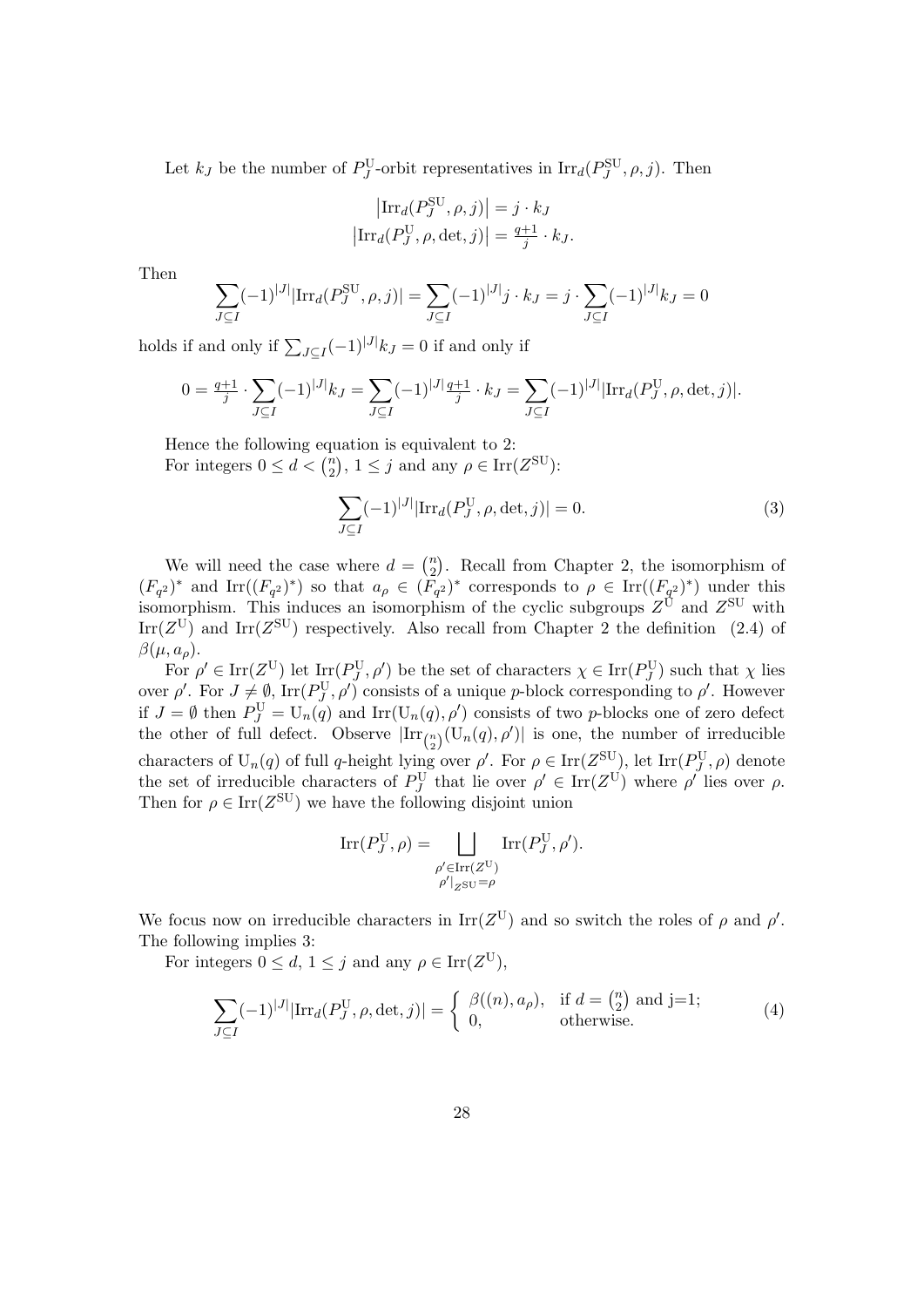Given  $\rho \in \text{Irr}(Z^U)$ , let  $k_d(P_J^U, \rho, \det, j)$  denote the number of irreducible characters  $\chi \in \text{Irr}(P_J^{\text{U}})$  such that  $\chi$  lies over  $\rho$ , has q-height d and  $\chi$ <sub>kerdet</sub> has j' irreducible constituents where  $j$  divides  $j'$ . Observe that

$$
ker(det) = P_J^{\mathrm{U}} \cap \mathrm{SU}_n(q) = P_J^{\mathrm{SU}}
$$
 as mentioned.

Then

$$
k_d(P_J^{\rm U}, \rho, \det, j) = \sum_{j|j'} |{\rm Irr}_d(P_J^{\rm U}, \rho, \det, j')|.
$$

We may now drop the superscript notation and restrict our attention to irreducible characters of parabolic subgroups of  $U_n(q)$ .

Taking into account that equation (4) implies equation (3) which implies equation (2) which implies equation (1), we will have proved DOC for  $SU_n(q)$  if we prove the following theorem, which is the main result of this work.

**Theorem 4.1 (Main)** Let  $Z = Z(U_n(q))$  and  $\{P_J | J \subseteq I\}$  the set of standard parabolic subgroups in  $U_n(q)$ . For any  $\rho \in \text{Irr}(Z)$ , any positive integer j, and all nonnegative integers d we have

$$
\sum_{J \subseteq I} (-1)^{|J|} k_d(P_J, \rho, \det, j) = \begin{cases} \beta((n), a_\rho), & \text{if } d = \binom{n}{2} \text{ and } j = 1; \\ 0, & \text{otherwise.} \end{cases}
$$

In order to prove Theorem 4.1 we first break the left hand side into two sub-sums, the second of which will reduce quite spectacularly. Let us differentiate between characters  $χ$  counted by  $k_d(P_J, ρ, det, j)$  for which ker  $χ$  contains  $U_J$  or not.

**Definition 4.2** Let  $k_d^0(P_J, U_J, \rho, \det, j)$  be the number of characters counted by  $k_d(P_J, \rho, \det, j)$ which contain  $U_J$  in their kernel and let  $k_d^1(P_J, U_J, \rho, \det, j)$  count those characters which do not contain  $U_J$  in their kernel.

Then

$$
\sum_{J \subseteq I} (-1)^{|J|} k_d(P_J, \rho, \det, j) = \sum_{J \subseteq I} (-1)^{|J|} (k_d^0(P_J, U_J, \rho, \det, j) + k_d^1(P_J, U_J, \rho, \det, j))
$$
  
= 
$$
\sum_{J \subseteq I} (-1)^{|J|} k_d^0(P_J, U_J, \rho, \det, j) + \sum_{J \subseteq I} (-1)^{|J|} k_d^1(P_J, U_J, \rho, \det, j)
$$
(5)

We will show the following:

**Proposition 4.3** For any  $\rho \in \text{Irr}(Z)$ , any positive integer j, and all nonnegative integers d

$$
\sum_{J \subseteq I} (-1)^{|J|} k_d^0(P_J, U_J, \rho, \det, j) = \sum_{\substack{\mu \vdash n \\ n'(\mu) = d \\ j \mid \gcd(q+1, \lambda(\mu))}} \beta(\mu, a_\rho) \tag{6a}
$$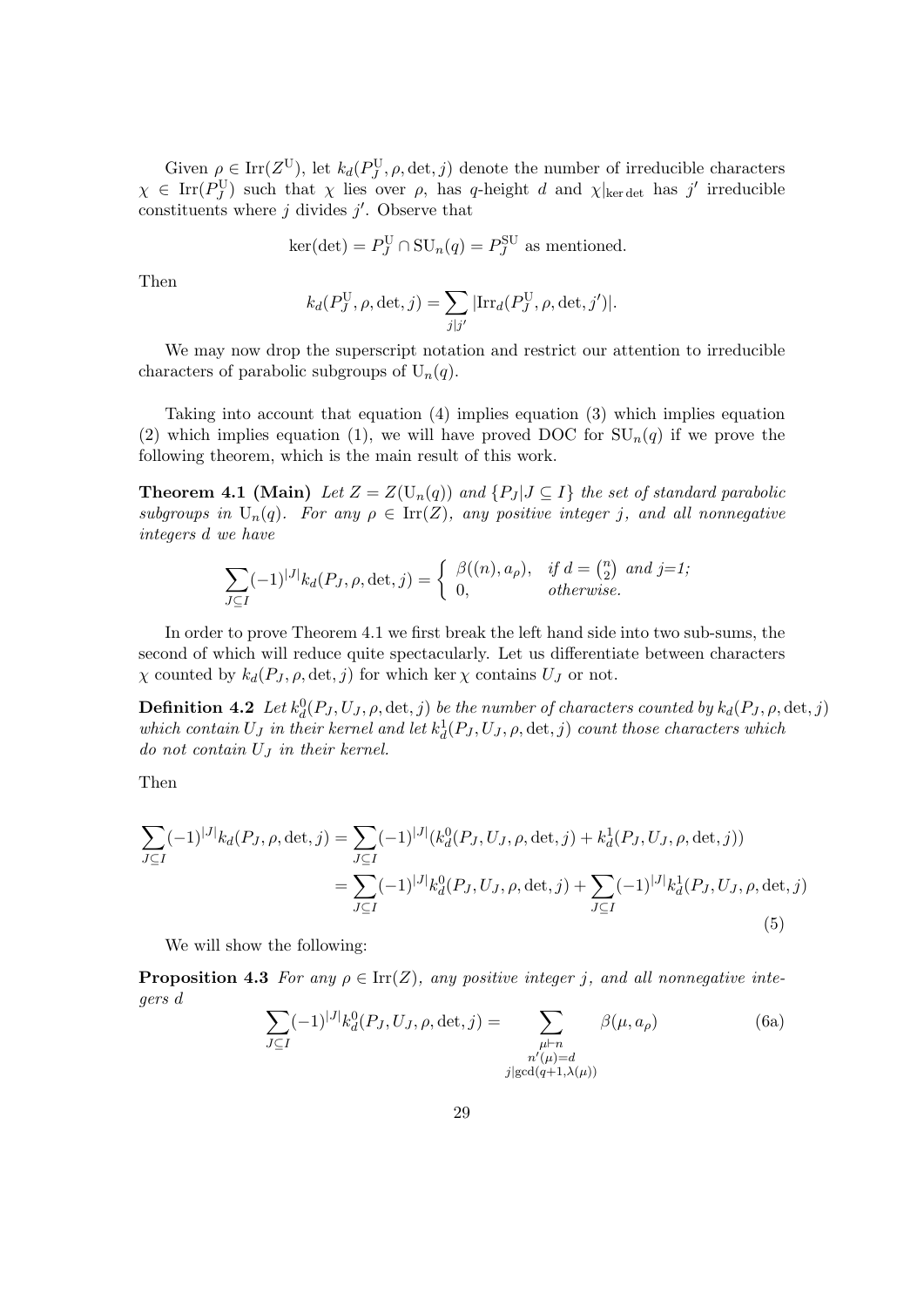$$
\sum_{J \subseteq I} (-1)^{|J|} k_d^1(P_J, U_J, \rho, \det, j) = - \sum_{\substack{\mu \vdash n \\ n'(\mu) = d \\ j \mid \gcd(q+1, \lambda(\mu))}} \beta(\mu, a_\rho). \tag{6b}
$$

Clearly Proposition 4.3 implies Theorem 4.1.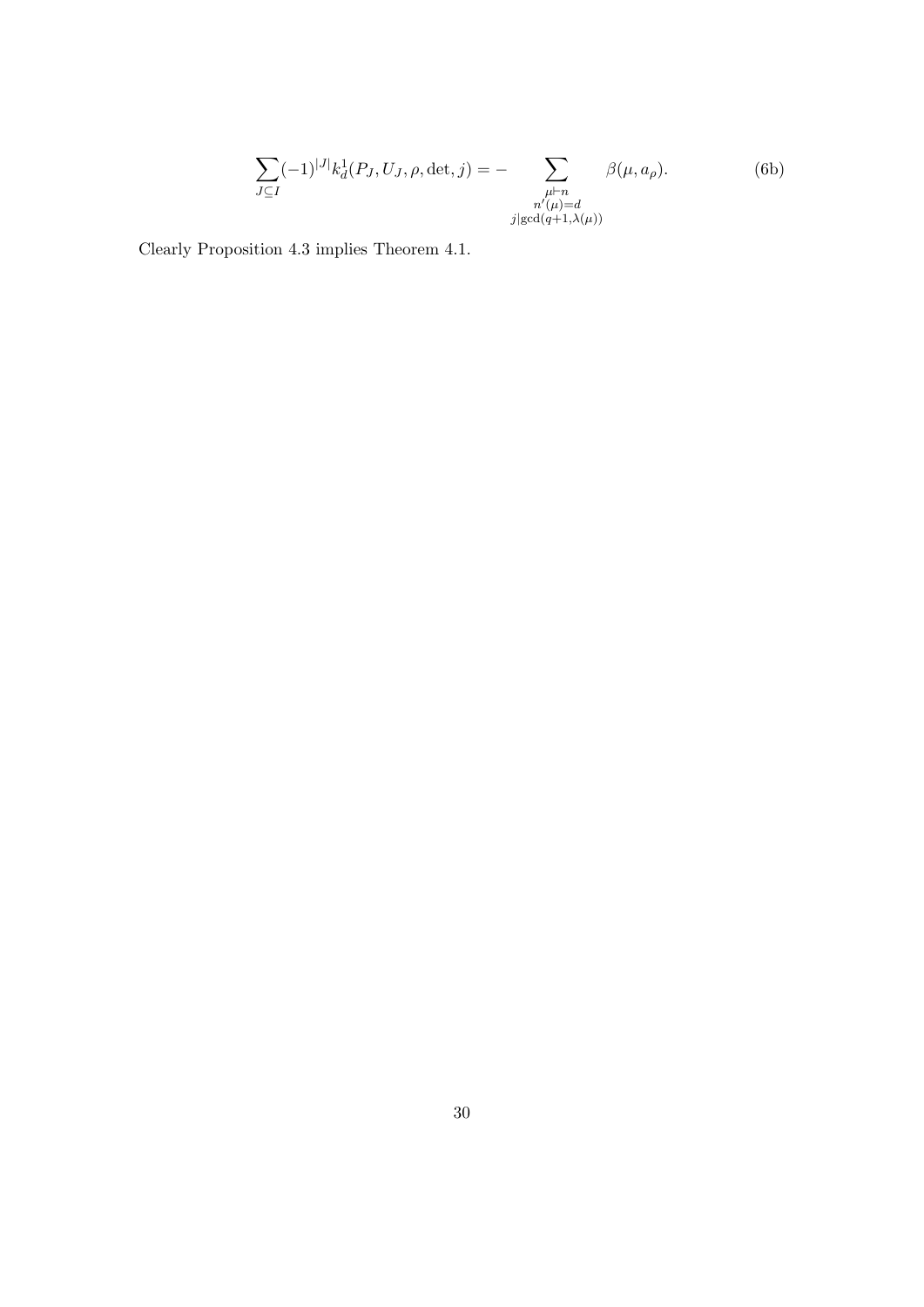## 5 Auxiliaries for the Proof of the Main Theorem

This section is dedicated to proving equation (6a), the first half of Proposition 4.3. Our first observation is that if  $\chi$  is an irreducible character of  $P_J$  containing  $U_J$  in its kernel then we may consider  $\chi$  as an irreducible character of the Levi subgroup  $L_J$  of  $P_J$ . We must be careful in applying the determinant map.

Let  $J = \{j_1, j_2, \ldots, j_s\}$ . Then  $L_J$  can be written as the following direct product:

$$
L_J = GL_{n_1}(q^2) \times GL_{n_2}(q^2) \times \cdots \times GL_{n_s}(q^2) \times U_{n-2j_s}(q)
$$

where  $n_1 = j_1$ ,  $n_i = j_i - j_{i-1}$  for  $2 \le i \le s$ . Then since  $P_J = L_J U_J$  for  $x \in P_J$ ,  $x = lu$ where  $l \in L_J$  and  $u \in U_J$ , so the determinant  $\det(x) = \det(lu) = \det(l) \det(u) = \det(l)$ since  $u$  is unipotent.

Recall our definition

$$
U_n(q) = \{(a_{i,j}) \in GL_n(q^2) \mid M = (a_{i,j})M(a_{j,i}^q)\}
$$

where M is the  $n \times n$  matrix with ones down the reverse diagonal.

With this definition the fixed Borel subgroup of  $U_n(q)$  is upper triangular. Thus for  $x \in P_J$  we may write x as a block matrix:



where  $A_k \in GL_{n_k}(q^2), B \in U_{n_{s+1}}(q)$ , and if  $A_k = (a_{i,j})$ , then  $\widetilde{A_k} = M(a_{j,i}^q)^{-1}M^{-1}$ . The determinant of x as an element in  $P_J$  which is embedded in  $U_n(q)$  may be defined

in terms of the determinant map on the component factors of the Levi subgroup  $L_j$  in  $P_j$ . We have  $\det(x) = (\det(A_1) \det(A_2) \dots \det(A_s))^{1-q} \det(B)$  since  $\det(\widetilde{A_k}) = \det(A_k)^{-q}$ .

Thus  $k_d^0(P_J, U_J, \rho, \det, j) = k_d(L_J, \rho, \det |_{L_J}, j)$  where the determinant map det  $|_{L_J}$ is as indicated. Hence we are proving the equivalent statement:

$$
\sum_{J\subseteq I} (-1)^{|J|} k_d(L_J, \rho, \det, j) = \sum_{\substack{\mu \vdash n \\ n'(\mu) = d \\ j \mid \gcd(q+1, \lambda(\mu))}} \beta(\mu, a_\rho). \tag{7}
$$

We make the following observation. Suppose  $L_J = G_1 \times G_2$  where  $G_1 \cong GL_{n_1}(q^2)$  and  $G_2 \cong U_{n_2}(q)$  with  $2n_1+n_2=n$ . As a subgroup embedded in  $U_n(q)$  the determinant map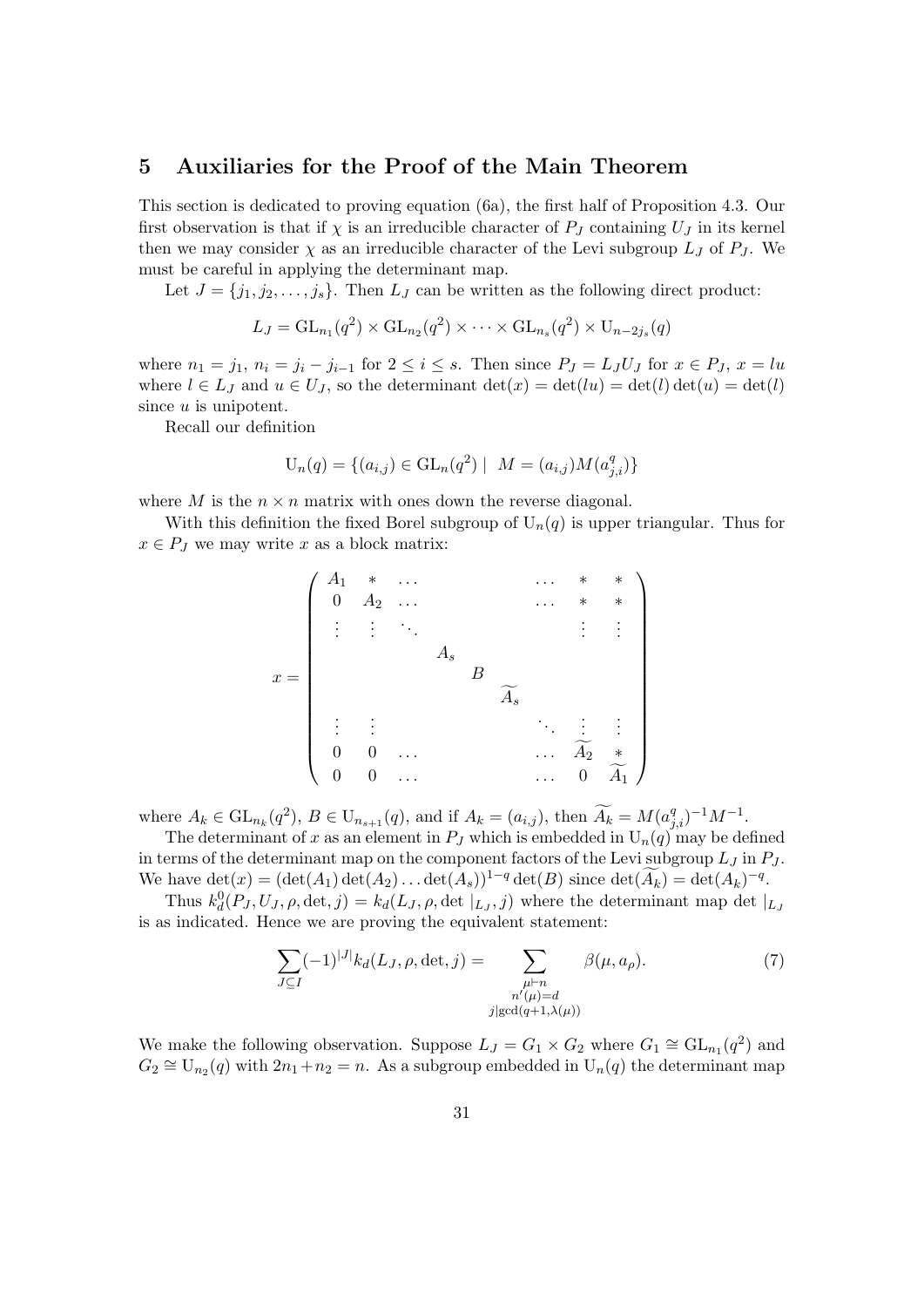on elements in  $L_j$  is defined in terms of the determinant map on the factors  $G_1$  and  $G_2$ . For  $x = g_1 g_2$  in  $L_J$  with  $g_i \in G_i \det(x) = \det(g_1)^{1-q} \det(g_2)$ . Recall  $\det(g_1)^{1-q}$  is denoted det<sup>1-q</sup>(g<sub>1</sub>) Then ker(det) = {(g<sub>1</sub>, g<sub>2</sub>) | det<sup>1-q</sup>(g<sub>1</sub>) det(g<sub>2</sub>) = 1}, det<sup>1-q</sup>(G<sub>1</sub>) =  $\mathbb{C}_{q+1}$ , and  $\det(G_2) = \mathbb{C}_{q+1}.$ 

If  $\chi_i$  lies over  $\rho_i \in \text{Irr}(\mathbb{C}_{q+1}),$  then  $\chi = \chi_1 \chi_2$  lies over  $\rho = \rho_1 \rho_2$  since for  $z \in Z(\mathbb{U}_n(q))$  $\chi(z) = \chi_1(1)\chi_2(1)\rho_1(z)\rho_2(z)$ . Hence Lemma 2.18 implies that

$$
k_d(L_J, \rho, \det, j) = \sum_{\substack{2d_1 + d_2 = d \\ \rho_1 \rho_2 = \rho}} k_{2d_1}(G_1, \rho_1, \det^{1-q}, j) k_{d_2}(G_2, \rho_2, \det, j).
$$
 (8)

We proceed by induction on n or equivalently by induction on m, where  $n = 2m$  or  $2m+1$ .

#### 5.1 Small Case

Let  $n = 1$  so that  $m = 0$  and I is empty. Then we have but one Levi subgroup,  $U_1(q)$ itself which is equal to its center. The determinant map is just the identity and hence ker det is trivial so that the left hand side of equation (7) is

$$
k_d(\mathbf{U}_1(q), \rho, \det, j) = \begin{cases} 1, & \text{if } d = 0 \text{ and } j = 1; \\ 0, & \text{otherwise.} \end{cases}
$$

Certainly this is equal to the right hand side of equation (7) since we have but one partition of 1 and  $\beta((1), a_{\rho}) = 1$ 

Let  $m = 1$  so that  $n = 2$  or  $n = 3$ . In either case we have but two Levi subgroups  $U_n(q)$ and the Borel Levi subgroup  $L_I$ . First suppose that  $n = 2$ . Then  $L_I = GL_I(q^2)$  and we may apply 2.23 and 2.22 directly. The left hand side of 7 is

$$
k_d(\mathbf{U}_2(q), \rho, \det, j) - k_d(\mathrm{GL}_1(q^2), \rho, \det^{1-q}, j) = \begin{cases} \beta((2), a_\rho) - 0, & \text{if } d = 1 \text{ and } j = 1; \\ \beta((1^2), a_\rho) - 0, & \text{if } d = 0 \text{ and } j = 2; \\ q\beta(1^2, a_\rho) - \overline{\beta}(1, a_\rho), & \text{if } d = 0 \text{ and } j = 1; \\ 0, & \text{otherwise.} \end{cases}
$$

This is equal to the right hand side of equation (7).

We continue to assume that  $m = 1$ . Now suppose that  $n = 3$ . Then  $L_I = GL_1(q^2) \times$  $U_1(q)$  so that 8 implies

$$
k_d(\text{GL}_1(q^2) \times U_1(q), \rho, \det, j) = \sum_{\substack{2d_1 + d_2 = d \\ \rho_1 \rho_2 = \rho}} k_{2d_1}(\text{GL}_1(q^2), \rho_1, \det^{1-q}, j) k_{d_2}(\text{U}_1(q), \rho_2, \det, j)
$$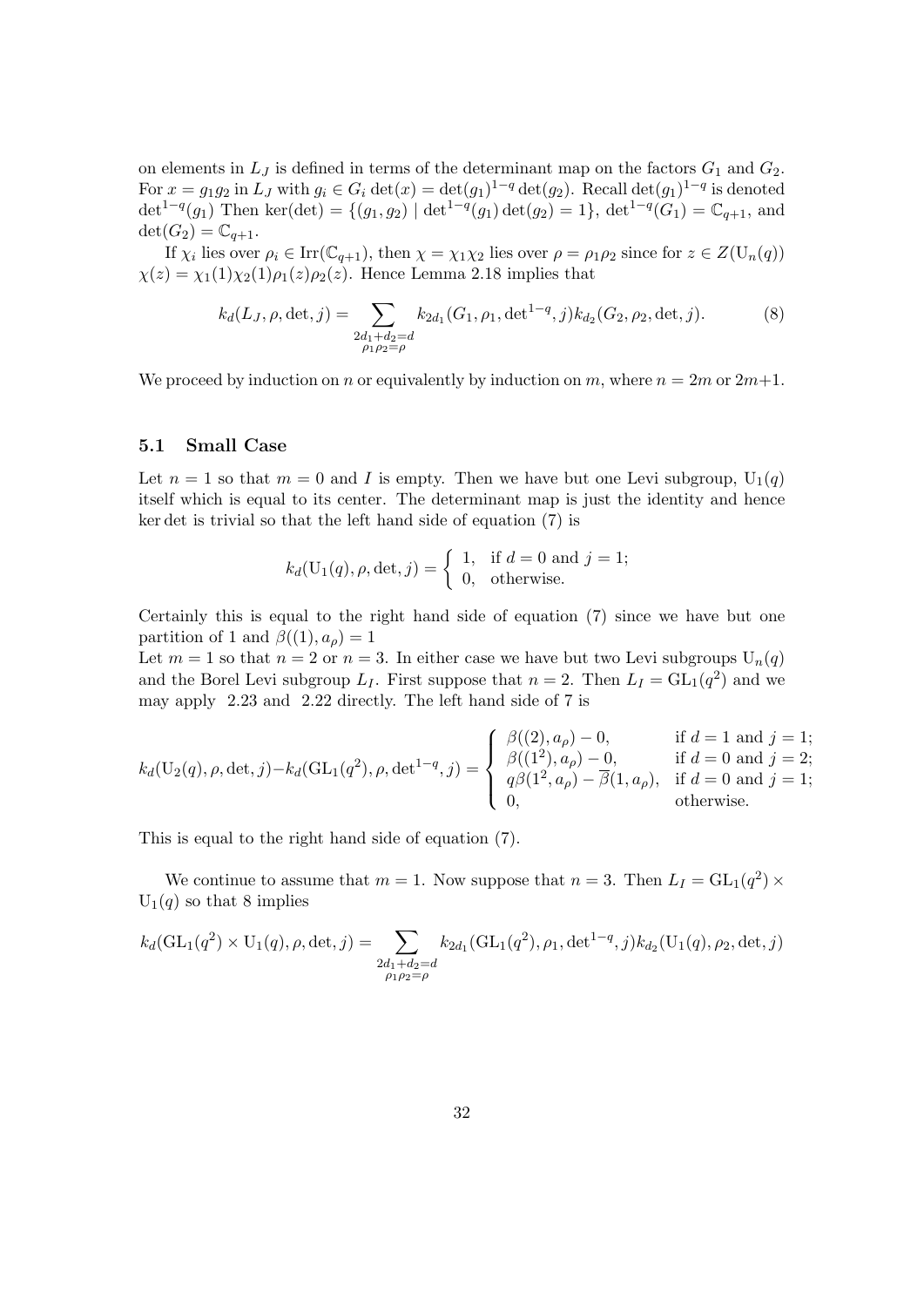which is nonzero only for  $d = 0$ . Then the left hand side of equation (7) is

$$
k_d(\text{U}_3(q), \rho, \det, j) - k_d(\text{GL}_1(q^2) \times \text{U}_1(q), \rho, \det, j)
$$
  
\n
$$
= \begin{cases} \beta((3), a_{\rho}) - 0, & \text{if } d = 3 \text{ and } j = 1; \\ \beta((2, 1), a_{\rho}) - 0, & \text{if } d = 1 \text{ and } j = 1; \\ \beta(1^3, a_{\rho}) - 0, & \text{if } d = 0 \text{ and } j = 3; \\ q^2 \beta(1^3, a_{\rho}) - (q - 1)(q + 1), & \text{if } d = 0 \text{ and } j = 1; \\ 0, & \text{otherwise.} \end{cases}
$$

This is equal to the right hand side of equation (7).

#### 5.2 Inductive Case

We assume that equation (7) holds for all dimensions strictly less than  $n$ . Our first observation is that for fixed J with minimal element  $j_1 = k$  we may write  $L_J = GL_k(q^2) \times$  $L_{J'}$  where  $L_{J'}$  is a levi subgroup in  $U_{n-2k}(q)$  and  $J' = \{j_i - k \mid 2 \leq i \leq s\}$ . Note  $|J'| = |J| - 1$ . We will use superscripts to indicate the dimension of the ambient group when necessary. So for example  $L_{J'}$  will be written as  $L_{J'}^{n-2k}$ . For such a J we have

$$
k_d(\mathrm{GL}_k(q^2)\times L_{J'}^{n-2k}, \rho, \det, j) = \sum_{\substack{2d_1+d_2=d\\ \rho_1\rho_2=\rho}} k_{2d_1}(\mathrm{GL}_k(q^2), \rho_1, \det^{1-q}, j) k_{d_2}(L_{J'}^{n-2k}, \rho_2, \det, j).
$$

We remark that  $k_{2d_1}(\text{GL}_k(q^2), \rho_1, \det^{1-q}, j) = 0$  for k not divisible by j. We could eliminate from our sum all  $J$  whose smallest members are not all multiples of  $j$ . This isn't necessary though since the contribution is just zero. In fact we may discard all Js not contained in  $\{j, 2j, 3j, \ldots\} \subseteq I$  but again this isn't necessary for our induction.

**Definition 5.1** Fix  $k \geq 1$  and let  $J_k$  be the collection of all  $J \subseteq I$  with minimal member k.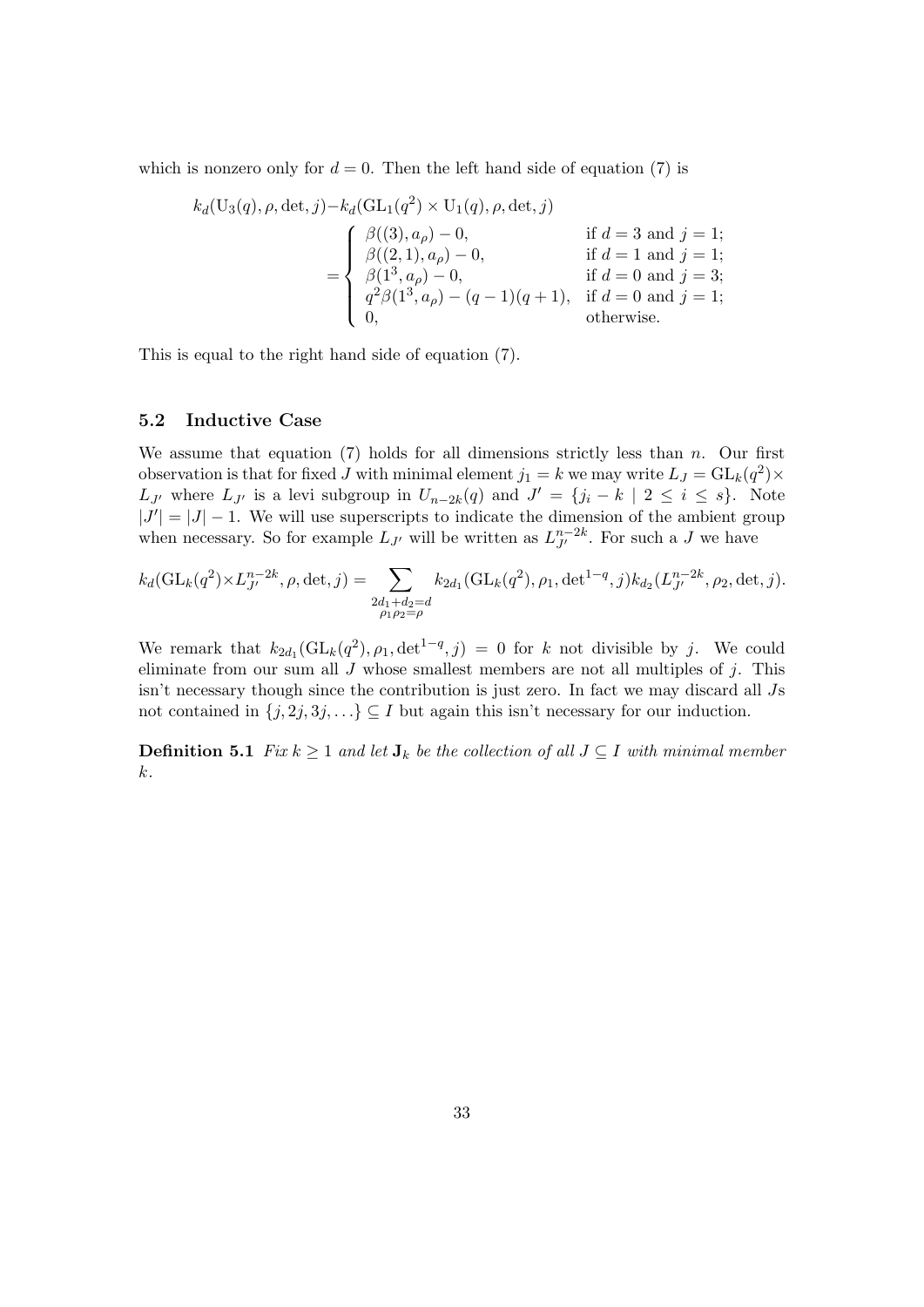We have

$$
\sum_{J \in \mathbf{J}_k} (-1)^{|J|} k_d(L_J, \rho, \det, j) = \sum_{J' \subseteq I^{m-k}} (-1)^{|J|} k_d(\mathrm{GL}_k(q^2) \times L_{J'}^{n-2k}, \rho, \det, j)
$$
\n
$$
= \sum_{J' \subseteq I^{m-k}} \sum_{\substack{2d_1 + d_2 = d \\ \rho_1 \rho_2 = \rho}} (-1)^{|J'|+1} k_{2d_1}(\mathrm{GL}_k(q^2), \rho_1, \det^{1-q}, j) k_{d_2}(L_{J'}^{n-2k}, \rho_2, \det, j)
$$
\n
$$
= - \sum_{\substack{2d_1 + d_2 = d \\ \rho_1 \rho_2 = \rho}} \left( k_{2d_1}(\mathrm{GL}_k(q^2), \rho_1, \det, j) \sum_{J \subseteq I^{m-k}} (-1)^{|J|} k_{d_2}(L_{J}^{n-2k}, \rho_2, \det, j) \right)
$$
\n
$$
= - \sum_{\substack{2d_1 + d_2 = d \\ \rho_1 \rho_2 = \rho}} \left( \sum_{\substack{\mu_1 \vdash k \\ \mu_1 \vdash d_1 \\ \vdots \\ \mu_1 \vdash \rho_1 \\ \vdots \\ \mu_1 \vdash \rho_1 \\ \vdots \\ \mu_1 \vdash \rho_1 \\ \vdots \\ \mu_1 \vdash \rho_1 \\ \vdots \\ \mu_1 \vdash \rho_1 \\ \vdots \\ \mu_1 \vdash \rho_1 \\ \vdots \\ \mu_1 \vdash \rho_1 \\ \vdots \\ \mu_1 \vdash \rho_1 \\ \vdots \\ \mu_1 \vdash \rho_1 \\ \vdots \\ \mu_1 \vdash \rho_1 \\ \vdots \\ \mu_1 \vdash \rho_1 \\ \vdots \\ \mu_1 \vdash \rho_1 \\ \vdots \\ \mu_1 \vdash \rho_1 \\ \vdots \vdots \\ \mu_1 \vdash \rho_1 \\ \vdots \\ \mu_1 \vdash \rho_1 \\ \vdots \\ \mu_1 \vdash \rho_1 \\ \vdots \\ \mu_1 \vdash \rho_1 \\ \vdots \end{mu_1} \right) = q^{2(l(\mu_1)/j - \delta(\mu_1))} \overline{\beta}(\mu_1, a_{\rho_1}) \beta(\mu_2, a_{\rho_2})
$$
\n
$$
(9)
$$

by our inductive assumption, for indeed  $n - 2k$  is strictly less than n.

Summing over all possible values for  $k$  and switching the order of summation we have

$$
\sum_{k=1}^{m} \sum_{J \in \mathbf{J}_k} (-1)^{|J|} k_d(L_J, \rho, \det, j) \n= - \sum_{k=1}^{m} \sum_{\substack{2d_1 + d_2 = d \\ \rho_1 \rho_2 = \rho}} \sum_{\substack{(\mu_1, \mu_2) \\ \mu_2 \vdash (n-2k) \\ \mu_2 \vdash (n-2k) \\ n'(\mu_1) = d_1 \\ n'(\mu_2) = d_2 \\ n'(\mu_2) = d_2}} q^{2(l(\mu_1)/j - \delta(\mu_1))} \overline{\beta}(\mu_1, a_{\rho_1}) \beta(\mu_2, a_{\rho_2}) \n= - \sum_{\substack{\mu \vdash n \\ \mu_1 \vdash \mu_2 \\ \mu_2 \vdash (1 \mu_2) \\ \mu_1 \vdash \rho_2 \\ \mu_2 \vdash (1 \mu_2) \\ \mu_1 \vdash \rho_2 \\ \mu_2 \vdash (1 \mu_1) \land (\mu_2) \\ \vdots \\ \mu_1 \vdash \rho_2}} q^{2(l(\mu_1)/j - \delta(\mu_1))} \overline{\beta}(\mu_1, a_{\rho_1}) \beta(\mu_2, a_{\rho_2}) \n= - \sum_{\substack{\mu \vdash n \\ \mu_1 \vdash \mu_2 \\ \mu_2 \vdash (\mu_1, \mu_2) \\ \mu_2 \vdash (\mu_1, \mu_2) \\ \mu_1 \vdash \rho_2 \\ \mu_2 \vdash (\mu_1, \mu_2) \\ \vdots \\ \mu_1 \vdash \rho_2}} q^{2(l(\mu_1)/j - \delta(\mu_1))} (q - 1)^{\delta(\mu_1)} (q + 1)^{c(\mu_1, \mu_2)} \beta(\mu, a_{\rho}).
$$
\n(10)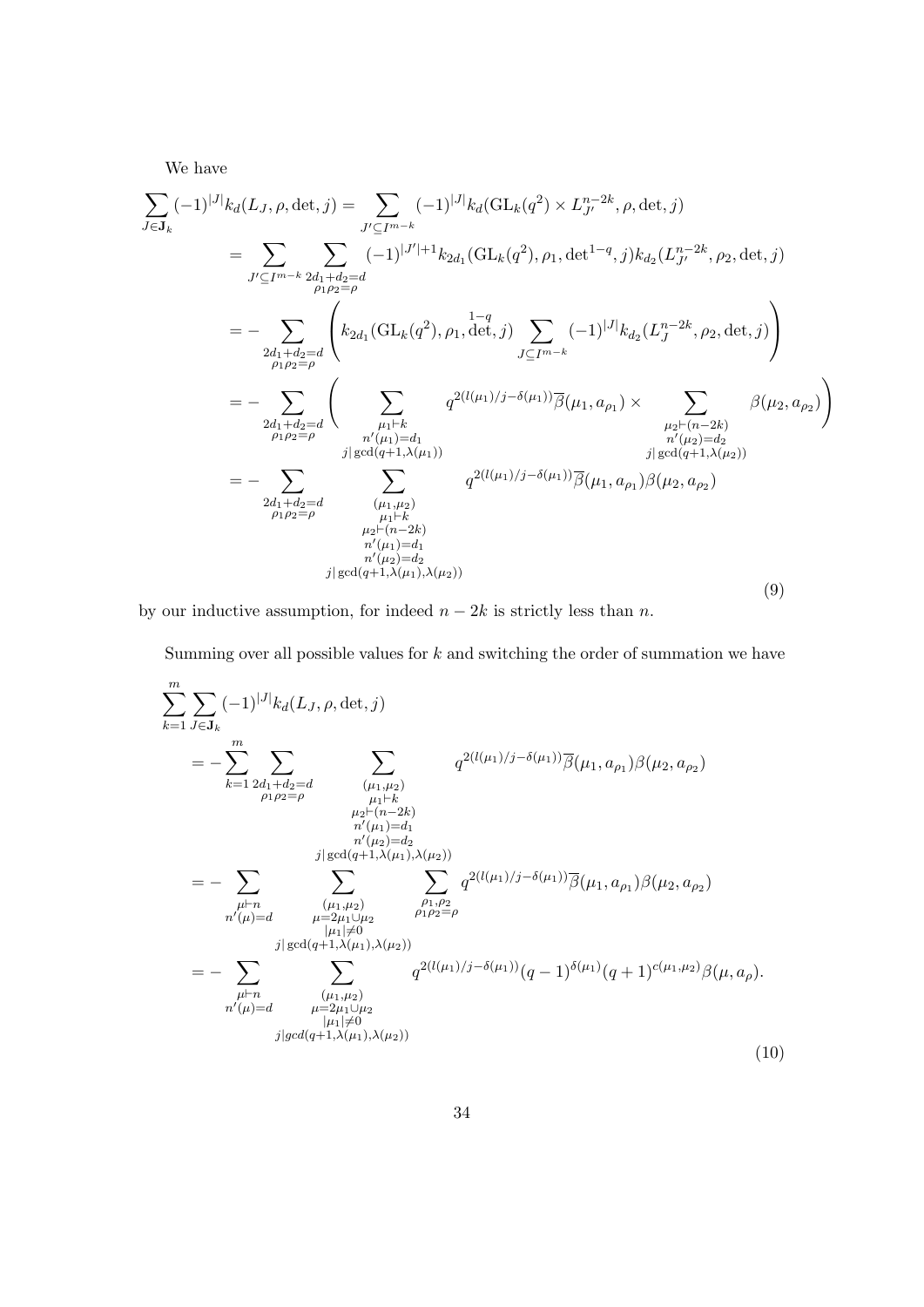Now we remind the reader that from Corollary 2.11 we have the following for each  $\mu \vdash n$ 

$$
\sum_{\substack{(\mu_1,\mu_2)\\ \mu=2\mu_1\cup\mu_2\\ \gcd(\lambda(\mu_1),\lambda(\mu_2))}} q^{2(l(\mu_1)/j-\delta(\mu_1))}(q-1)^{\delta(\mu_1)}(q+1)^{c(\mu_1,\mu_2)} = q^{l(\mu)/j-\delta(\mu)}.
$$
 (11)

Notice that this sum includes the pair  $(\mu_1, \mu_2) = (\emptyset, \mu)$  and that for this particular pair

$$
q^{2(l(\mu_1)/j-\delta(\mu_1))}(q-1)^{\delta(\mu_1)}(q+1)^{c(\mu_1,\mu_2)}=1.
$$

We are now ready to prove equation (7):

 $|j|$ 

$$
\sum_{J\subseteq I} (-1)^{|J|} k_d(L_J, \rho, \det, j) = k_d(U_n(q), \rho, \det, j) + \sum_{\emptyset \neq J\subseteq I} (-1)^{|J|} k_d(L_J, \rho, \det, j)
$$
\n
$$
= k_d(U_n(q), \rho, \det, j) + \sum_{k=1}^m \sum_{J\in J_k} (-1)^{|J|} k_d(L_J, \rho, \det, j)
$$
\n
$$
= \sum_{\substack{\mu \vdash n \\ n'(\mu) = d \\ n'(\mu) = d}} q^{l(\mu)/j - \delta(\mu)} \beta(\mu, a_\rho)
$$
\n
$$
= \left( \sum_{\substack{\mu \vdash n \\ n'(\mu) = d \\ n'(\mu) = d \\ j | \gcd(q+1, \lambda(\mu))}} q^{l(\mu)/j - \delta(\mu)} \beta(\mu, a_\rho) - \sum_{\substack{\mu \vdash n \\ n'(\mu) = d \\ j | \gcd(q+1, \lambda(\mu))}} \beta(\mu, a_\rho) \right)
$$
\n
$$
(12)
$$
\n
$$
= \sum_{\substack{\mu \vdash n \\ n'(\mu) = d \\ n'(\mu) = d \\ j | \gcd(q+1, \lambda(\mu))}} \beta(\mu, a_\rho).
$$

And we are done.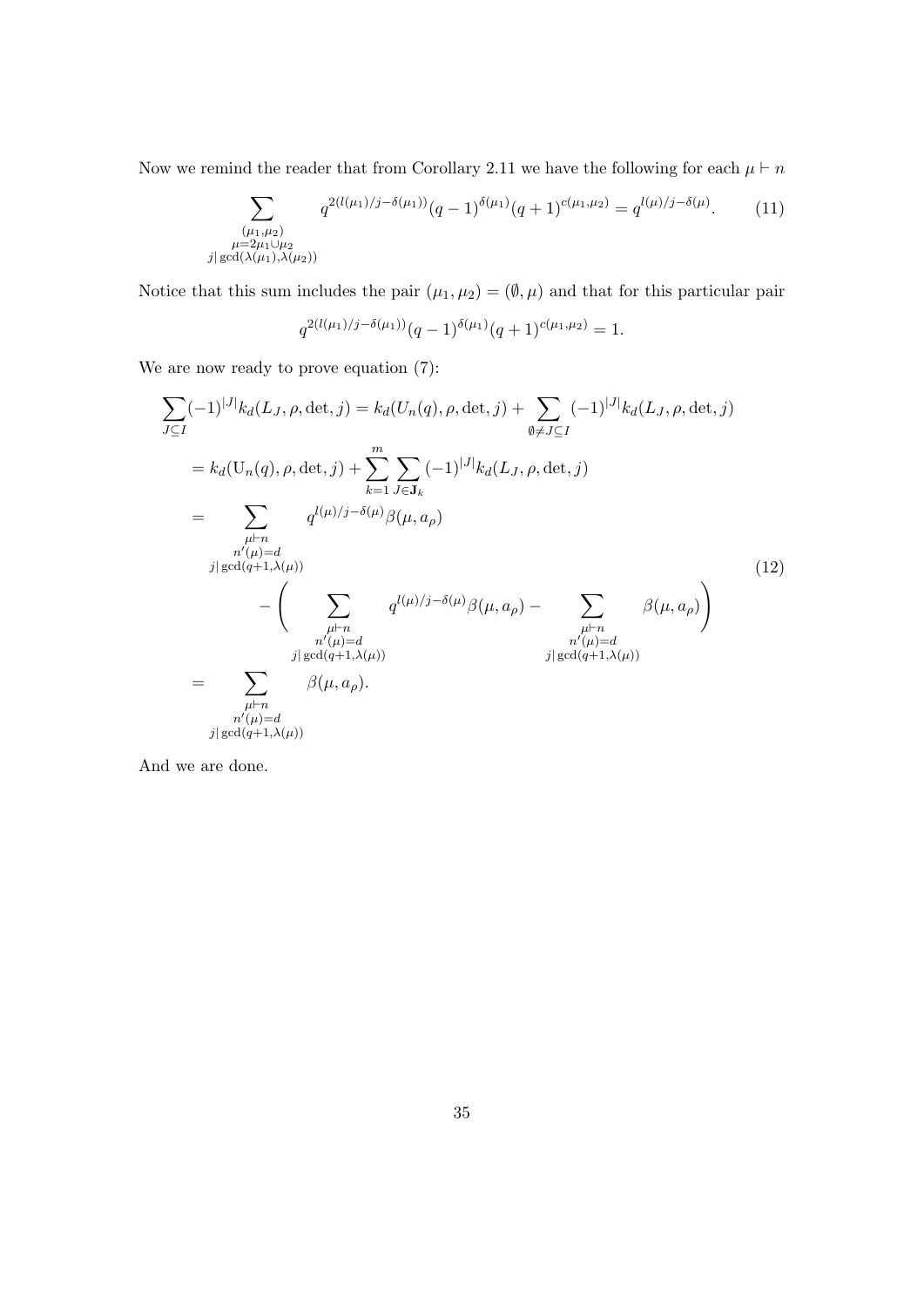## References

- [1] D. J. Benson, Representations and Cohomology: I, Cambridge University Press, 1995.
- [2] C. Bonnafé, Sur Les Caractères des Groupes Réductifs Finis à Centre non Connexe  $:$  Applications aux Groupes Spéciaux Linéaires et Unitaires, Astérisque, 306, 2006.
- [3] N. Burgoyne and C. Williamson, On a theorem of Borel and Tits for finite Chevalley groups, Arch. Math., 27 (1976), 489–491.
- [4] M. Cabanes and M. Enguehard, Representation Theory of Finite Reductive Groups, Cambridge University Press, 2004.
- [5] R. W. Carter, Finite Groups of Lie Type, John Wiley and Sons, 1985.
- [6] C. W. Curtis and I. Reiner, Methods of Representation Theory, Vol. II, John Wiley and Sons, New York, 1981.
- [7] E. C. Dade, Counting Characters in Blocks, I, Invent. Math., 109 (1992).
- [8] E. C. Dade, Characters of Groups with Normal Extra Special Subgroups, Math. Z., 152 (1976), 1–31.
- [9] W. Feit, The Representation Theory of Finite Groups, North-Holland Publishing Company, 1982.
- [10] P. Fong and B. Srinivasan, The Blocks of Finite General Linear and Unitary Groups, Invent. Math., 69 (1982), 109–153.
- [11] S. C. Huang New Results on Dade's Conjecture, Sūrikaisekikenkyūsho Kōkyūroku, 1656 (2009), 118–126.
- [12] J. E. Humphreys, Defect Groups for Finite Groups of Lie Type, Math. Z., 119 (1971), 149–152.
- [13] R. Knörr and G. Robinson, Some Remarks on a Conjecture of Alperin, J. London Math. Soc, (2) 39 (1989), 48–60.
- [14] C. Ku, Dade's Ordinary Conjecture for the Finite Unitary Groups in the Defining Characteristic, PhD thesis, California Institute of Technology, 1999.
- [15] J. B. Olsson and K. Uno, Dade's Conjecture for General Linear Groups in the Defining Characteristic, Proc. London Math. Soc., (3) 72 (1996), 359–384.
- [16] J. B. Olsson and K. Uno, *Results on Dade's Conjecture*, http://www.math.ku.dk/˜olsson/links/dade/dade.html
- [17] D. Quillen, Homotopy Properties of the Poset of Nontrival p-Subgroups of a Group, Advances in Math., 28 (1978), 101–128.